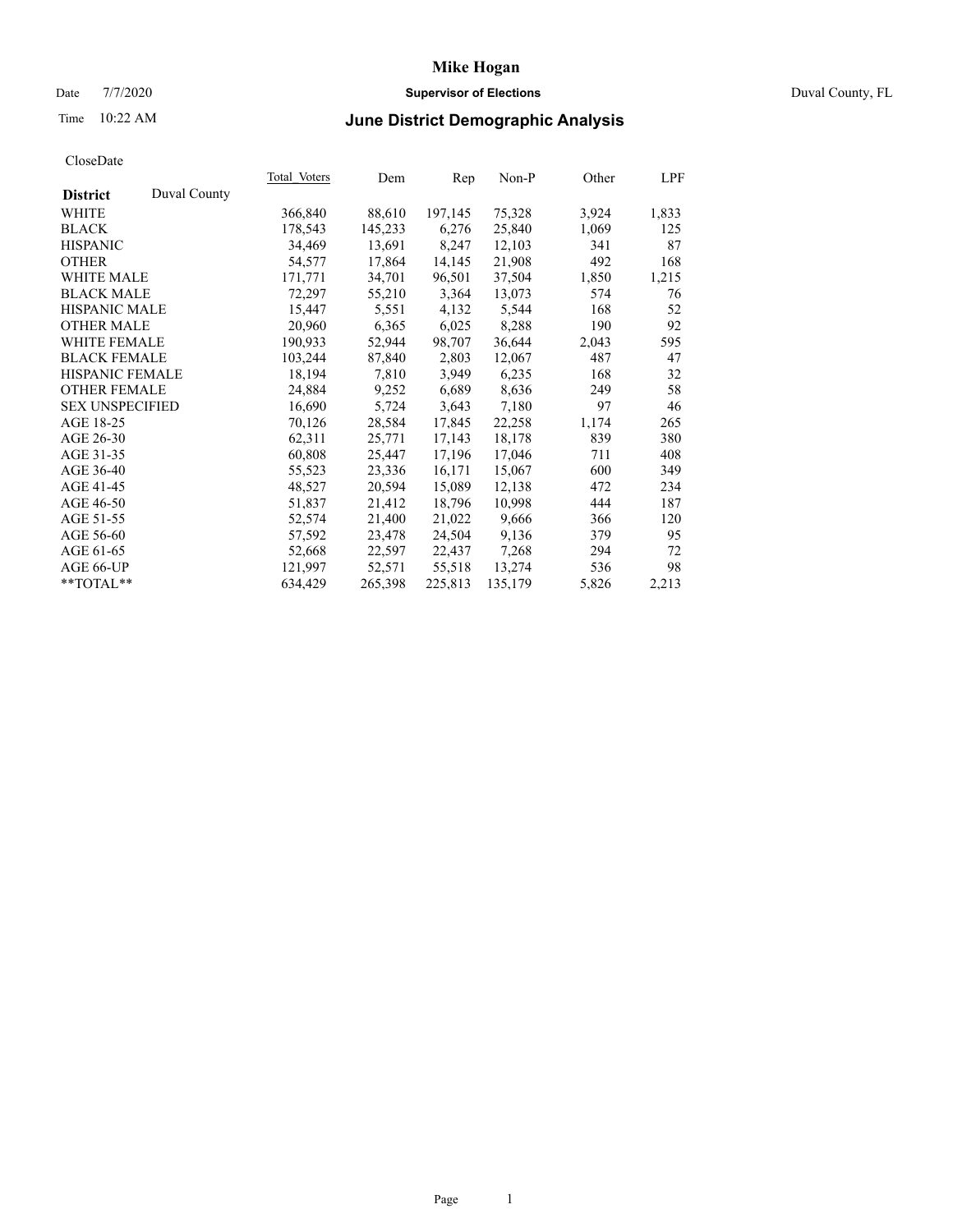# Date 7/7/2020 **Supervisor of Elections** Duval County, FL

# Time 10:22 AM **June District Demographic Analysis**

|                        |                         | Total Voters | Dem    | Rep    | Non-P | Other | LPF            |
|------------------------|-------------------------|--------------|--------|--------|-------|-------|----------------|
| <b>District</b>        | City Council District 1 |              |        |        |       |       |                |
| WHITE                  |                         | 20,941       | 5,243  | 10,911 | 4,489 | 209   | 89             |
| <b>BLACK</b>           |                         | 14,166       | 11,111 | 545    | 2,412 | 86    | 12             |
| <b>HISPANIC</b>        |                         | 3,156        | 1,309  | 670    | 1,140 | 32    | 5              |
| <b>OTHER</b>           |                         | 3,742        | 1,294  | 842    | 1,569 | 24    | 13             |
| WHITE MALE             |                         | 9,726        | 2,029  | 5,295  | 2,251 | 94    | 57             |
| <b>BLACK MALE</b>      |                         | 5,625        | 4,125  | 282    | 1,165 | 46    | 7              |
| <b>HISPANIC MALE</b>   |                         | 1,365        | 521    | 326    | 501   | 15    | 2              |
| <b>OTHER MALE</b>      |                         | 1,336        | 428    | 364    | 527   | 8     | 9              |
| WHITE FEMALE           |                         | 10,944       | 3,143  | 5,491  | 2,168 | 113   | 29             |
| <b>BLACK FEMALE</b>    |                         | 8,230        | 6,774  | 248    | 1,163 | 40    | 5              |
| HISPANIC FEMALE        |                         | 1,700        | 751    | 327    | 602   | 17    | 3              |
| <b>OTHER FEMALE</b>    |                         | 1,684        | 666    | 377    | 623   | 15    | 3              |
| <b>SEX UNSPECIFIED</b> |                         | 1,393        | 519    | 258    | 609   | 3     | 4              |
| AGE 18-25              |                         | 5,203        | 2,325  | 1,031  | 1,759 | 68    | 20             |
| AGE 26-30              |                         | 4,259        | 1,951  | 868    | 1,371 | 52    | 17             |
| AGE 31-35              |                         | 4,208        | 2,003  | 923    | 1,219 | 43    | 20             |
| AGE 36-40              |                         | 3,608        | 1,660  | 861    | 1,037 | 36    | 14             |
| AGE 41-45              |                         | 3,125        | 1,449  | 818    | 818   | 29    | 11             |
| AGE 46-50              |                         | 3,303        | 1,545  | 987    | 736   | 24    | 11             |
| AGE 51-55              |                         | 3,415        | 1,532  | 1,197  | 646   | 31    | 9              |
| AGE 56-60              |                         | 3,796        | 1,681  | 1,458  | 622   | 27    | 8              |
| AGE 61-65              |                         | 3,429        | 1,544  | 1,325  | 538   | 20    | $\mathfrak{2}$ |
| AGE 66-UP              |                         | 7,633        | 3,254  | 3,497  | 856   | 20    | 6              |
| **TOTAL**              |                         | 42,005       | 18,957 | 12,968 | 9,610 | 351   | 119            |
|                        |                         |              |        |        |       |       |                |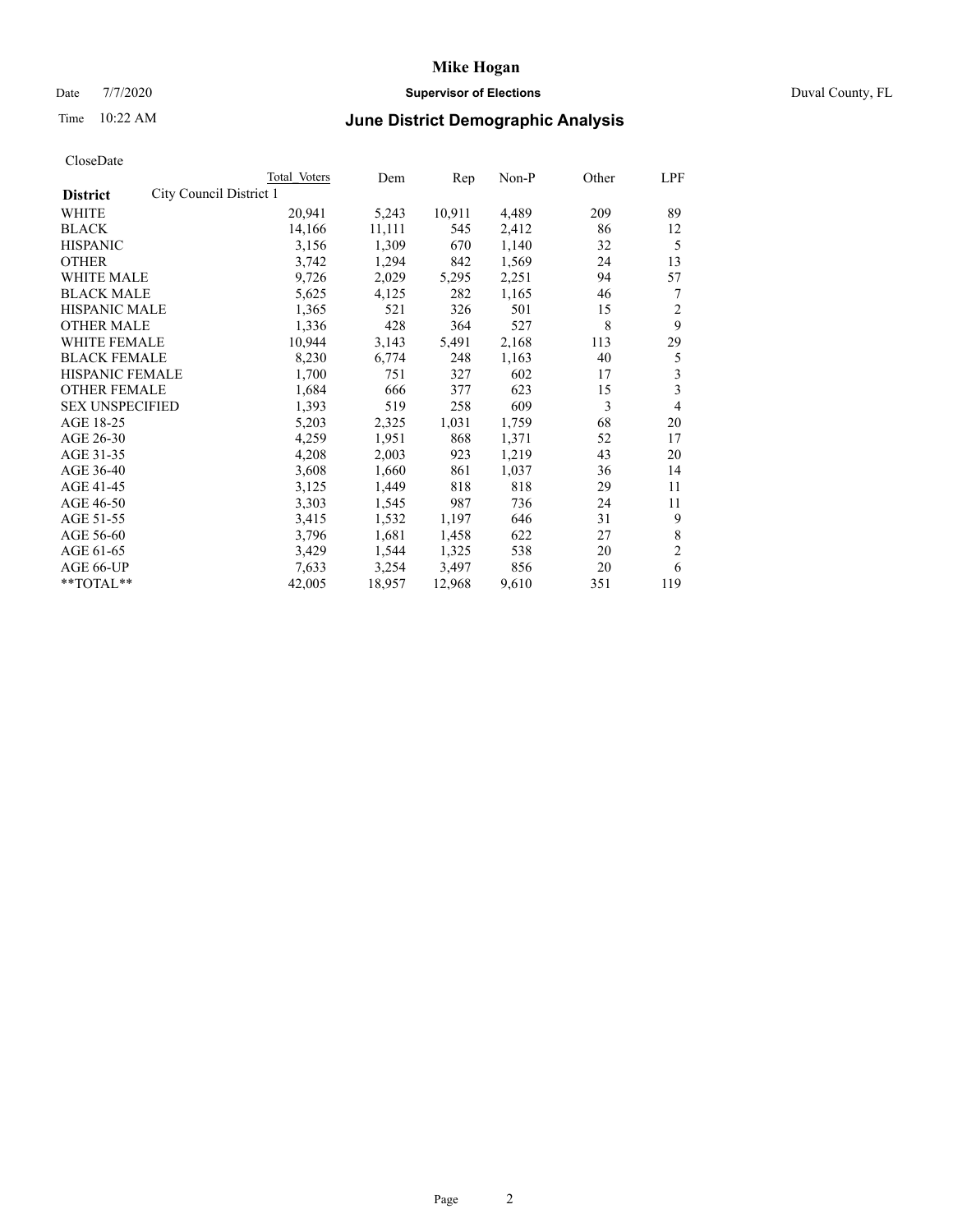# Date 7/7/2020 **Supervisor of Elections** Duval County, FL

# Time 10:22 AM **June District Demographic Analysis**

|                                            | <b>Total Voters</b> | Dem    | Rep    | $Non-P$ | Other | LPF            |
|--------------------------------------------|---------------------|--------|--------|---------|-------|----------------|
| City Council District 2<br><b>District</b> |                     |        |        |         |       |                |
| WHITE                                      | 33,037              | 6,365  | 19,951 | 6,272   | 318   | 131            |
| <b>BLACK</b>                               | 9,080               | 6,997  | 428    | 1,570   | 78    | 7              |
| <b>HISPANIC</b>                            | 2,761               | 1,015  | 789    | 936     | 15    | 6              |
| <b>OTHER</b>                               | 4,252               | 1,151  | 1,424  | 1,626   | 35    | 16             |
| <b>WHITE MALE</b>                          | 15,752              | 2,547  | 9,813  | 3,154   | 156   | 82             |
| <b>BLACK MALE</b>                          | 3,995               | 2,832  | 241    | 874     | 41    | 7              |
| <b>HISPANIC MALE</b>                       | 1,295               | 419    | 411    | 453     | 9     | 3              |
| <b>OTHER MALE</b>                          | 1,711               | 440    | 610    | 638     | 14    | 9              |
| WHITE FEMALE                               | 16,930              | 3,756  | 9,945  | 3,020   | 160   | 49             |
| <b>BLACK FEMALE</b>                        | 4,956               | 4,074  | 186    | 660     | 36    | $\mathbf{0}$   |
| HISPANIC FEMALE                            | 1,401               | 574    | 360    | 459     | 6     | $\overline{c}$ |
| <b>OTHER FEMALE</b>                        | 1,949               | 604    | 663    | 656     | 21    | 5              |
| <b>SEX UNSPECIFIED</b>                     | 1,141               | 282    | 363    | 490     | 3     | 3              |
| AGE 18-25                                  | 5,172               | 1,657  | 1,836  | 1,566   | 95    | 18             |
| AGE 26-30                                  | 4,310               | 1,386  | 1,543  | 1,304   | 54    | 23             |
| AGE 31-35                                  | 4,607               | 1,375  | 1,786  | 1,368   | 54    | 24             |
| AGE 36-40                                  | 4,572               | 1,482  | 1,691  | 1,314   | 47    | 38             |
| AGE 41-45                                  | 4,106               | 1,360  | 1,652  | 1,044   | 32    | 18             |
| AGE 46-50                                  | 4,354               | 1,452  | 1,986  | 868     | 33    | 15             |
| AGE 51-55                                  | 4,482               | 1,398  | 2,269  | 773     | 35    | 7              |
| AGE 56-60                                  | 4,594               | 1,373  | 2,506  | 675     | 35    | 5              |
| AGE 61-65                                  | 4,026               | 1,240  | 2,241  | 521     | 21    | 3              |
| AGE 66-UP                                  | 8,859               | 2,785  | 5,070  | 958     | 38    | 8              |
| $*$ $TOTAL**$                              | 49,130              | 15,528 | 22,592 | 10,404  | 446   | 160            |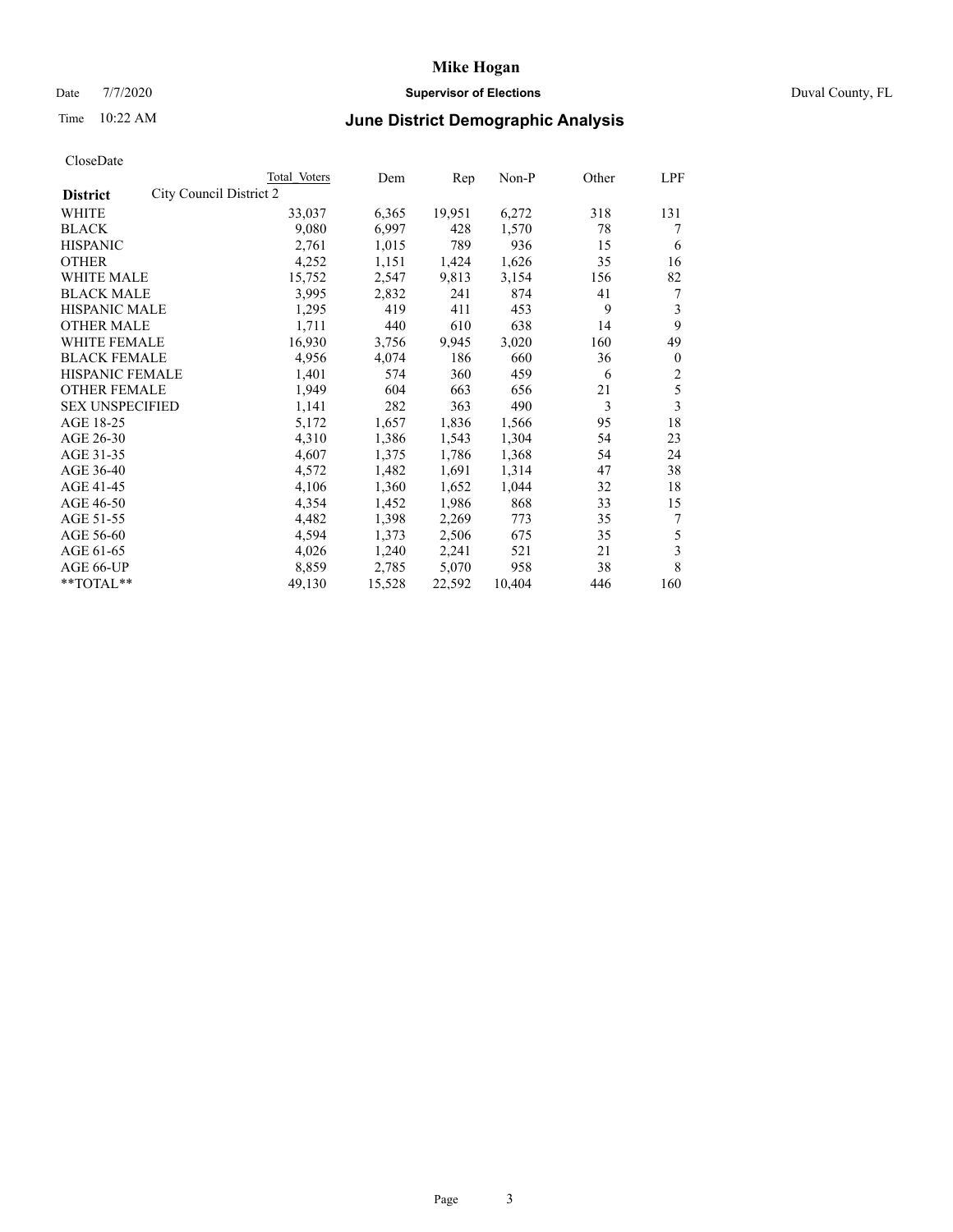# Date 7/7/2020 **Supervisor of Elections** Duval County, FL

# Time 10:22 AM **June District Demographic Analysis**

|                                            | Total Voters | Dem    | Rep    | $Non-P$ | Other | LPF            |
|--------------------------------------------|--------------|--------|--------|---------|-------|----------------|
| City Council District 3<br><b>District</b> |              |        |        |         |       |                |
| WHITE                                      | 34,931       | 7,568  | 19,184 | 7,630   | 367   | 182            |
| <b>BLACK</b>                               | 4,660        | 3,482  | 246    | 889     | 37    | 6              |
| <b>HISPANIC</b>                            | 3,059        | 1,084  | 893    | 1,041   | 37    | 4              |
| <b>OTHER</b>                               | 6,069        | 1,665  | 1,942  | 2,399   | 50    | 13             |
| <b>WHITE MALE</b>                          | 16,416       | 2,792  | 9,527  | 3,778   | 183   | 136            |
| <b>BLACK MALE</b>                          | 2,166        | 1,494  | 149    | 496     | 22    | 5              |
| <b>HISPANIC MALE</b>                       | 1,338        | 410    | 411    | 492     | 23    | $\overline{2}$ |
| <b>OTHER MALE</b>                          | 2,459        | 634    | 815    | 981     | 22    | 7              |
| WHITE FEMALE                               | 18,102       | 4,684  | 9,466  | 3,731   | 179   | 42             |
| <b>BLACK FEMALE</b>                        | 2,428        | 1,946  | 92     | 374     | 15    | 1              |
| <b>HISPANIC FEMALE</b>                     | 1,646        | 651    | 468    | 513     | 12    | 2              |
| <b>OTHER FEMALE</b>                        | 2,893        | 880    | 957    | 1,028   | 24    | 4              |
| <b>SEX UNSPECIFIED</b>                     | 1,270        | 308    | 380    | 565     | 11    | 6              |
| AGE 18-25                                  | 5,132        | 1,575  | 1,766  | 1,672   | 94    | 25             |
| AGE 26-30                                  | 4,552        | 1,349  | 1,730  | 1,376   | 59    | 38             |
| AGE 31-35                                  | 4,452        | 1,308  | 1,641  | 1,419   | 48    | 36             |
| AGE 36-40                                  | 4,469        | 1,272  | 1,735  | 1,368   | 64    | 30             |
| AGE 41-45                                  | 3,902        | 1,127  | 1,572  | 1,146   | 31    | 26             |
| AGE 46-50                                  | 4,172        | 1,117  | 1,973  | 1,018   | 43    | 21             |
| AGE 51-55                                  | 4,182        | 1,095  | 2,146  | 897     | 32    | 12             |
| AGE 56-60                                  | 4,514        | 1,158  | 2,419  | 899     | 33    | 5              |
| AGE 61-65                                  | 3,966        | 1,143  | 2,055  | 730     | 32    | 6              |
| AGE 66-UP                                  | 9,339        | 2,643  | 5,214  | 1,421   | 55    | 6              |
| $*$ $TOTAL**$                              | 48,719       | 13,799 | 22,265 | 11,959  | 491   | 205            |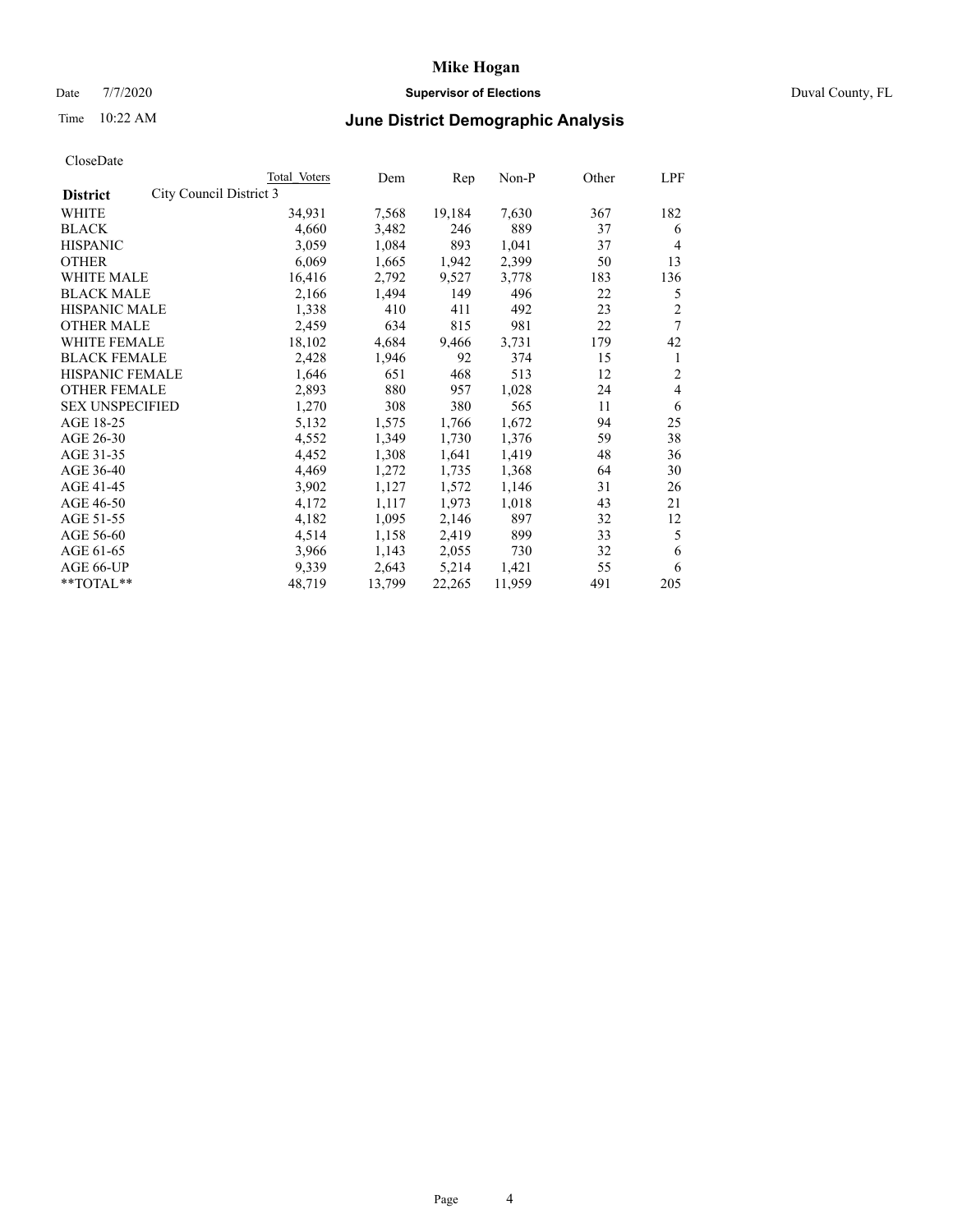# Date 7/7/2020 **Supervisor of Elections** Duval County, FL

# Time 10:22 AM **June District Demographic Analysis**

| Total Voters | Dem                     | Rep    | Non-P  | Other          | LPF            |
|--------------|-------------------------|--------|--------|----------------|----------------|
|              |                         |        |        |                |                |
| 26,357       | 6,627                   | 13,357 | 5,904  | 312            | 157            |
| 7,462        | 5,716                   | 316    | 1,358  | 66             | 6              |
| 3,735        | 1,546                   | 782    | 1,367  | 32             | 8              |
| 5,058        | 1,631                   | 1,212  | 2,168  | 33             | 14             |
| 12,329       | 2,619                   | 6,534  | 2,919  | 155            | 102            |
| 3,033        | 2,139                   | 161    | 693    | 35             | 5              |
| 1,624        | 620                     | 393    | 593    | 15             | 3              |
| 2,035        | 611                     | 524    | 875    | 16             | 9              |
| 13,683       | 3,927                   | 6,671  | 2,876  | 155            | 54             |
| 4,311        | 3,494                   | 148    | 637    | 31             | 1              |
| 2,012        | 890                     | 365    | 735    | 17             | 5              |
| 2,283        | 842                     | 565    | 855    | 17             | 4              |
| 1,302        | 378                     | 306    | 614    | $\overline{2}$ | $\overline{2}$ |
| 4,874        | 1,823                   | 1,235  | 1,701  | 96             | 19             |
| 4,898        | 1,779                   | 1,400  | 1,616  | 71             | 32             |
| 4,365        | 1,608                   | 1,247  | 1,428  | 53             | 29             |
| 3,704        | 1,369                   | 1,109  | 1,142  | 57             | 27             |
| 3,112        | 1,153                   | 958    | 943    | 34             | 24             |
| 3,269        | 1,164                   | 1,219  | 833    | 33             | 20             |
| 3,424        | 1,207                   | 1,442  | 749    | 18             | 8              |
| 3,854        | 1,334                   | 1,702  | 779    | 28             | 11             |
| 3,417        | 1,198                   | 1,601  | 587    | 23             | 8              |
| 7,671        | 2,878                   | 3,750  | 1,006  | 30             | 7              |
| 42,612       | 15,520                  | 15,667 | 10,797 | 443            | 185            |
|              | City Council District 4 |        |        |                |                |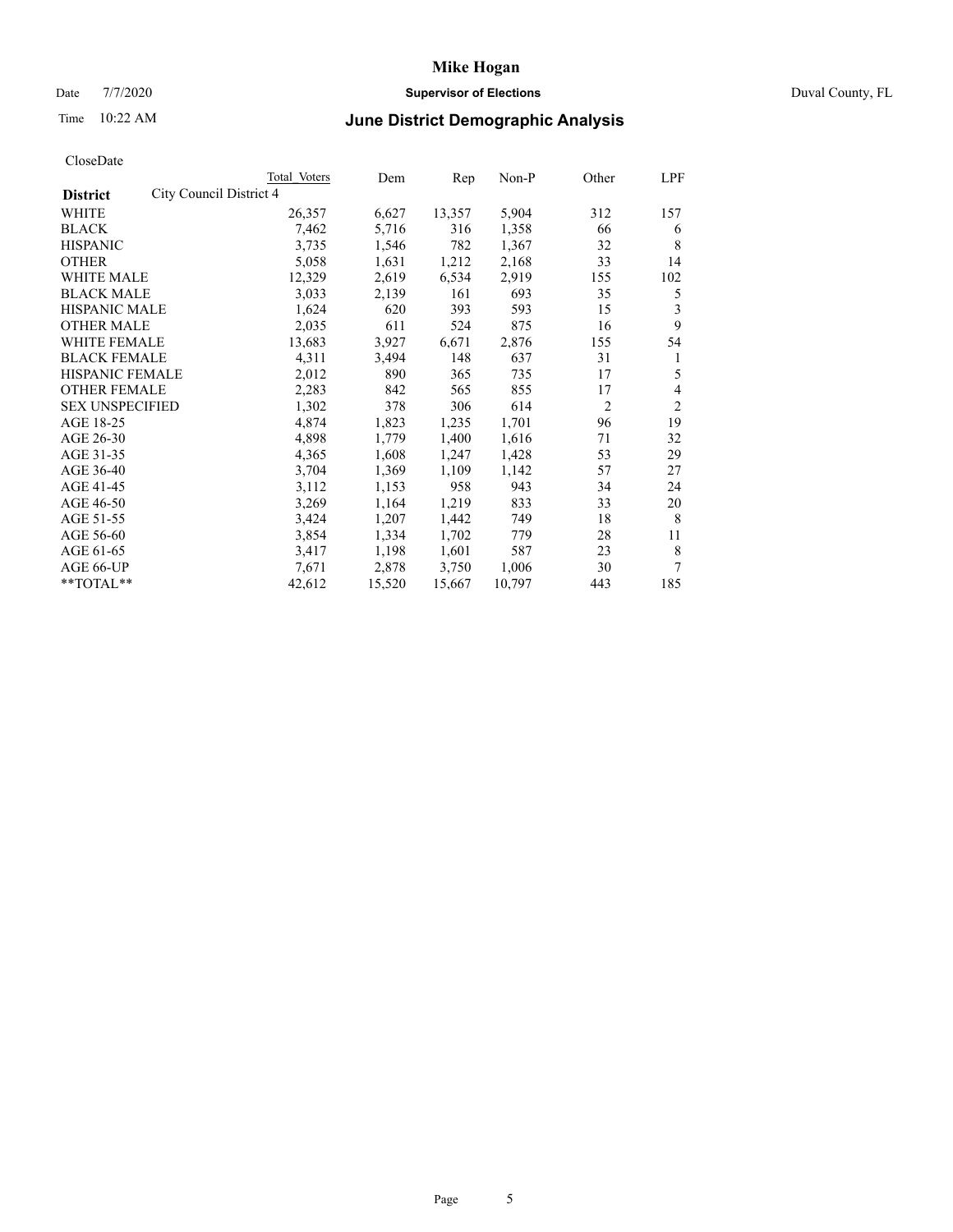# Date 7/7/2020 **Supervisor of Elections** Duval County, FL

# Time 10:22 AM **June District Demographic Analysis**

| Total Voters            | Dem    | Rep    | $Non-P$ | Other | LPF                     |
|-------------------------|--------|--------|---------|-------|-------------------------|
| City Council District 5 |        |        |         |       |                         |
| 28,045                  | 8,131  | 14,213 | 5,333   | 231   | 137                     |
| 6,717                   | 5,238  | 261    | 1,168   | 42    | 8                       |
| 2,569                   | 1,056  | 595    | 891     | 20    | 7                       |
| 3,320                   | 1,042  | 886    | 1,352   | 33    | 7                       |
| 12,873                  | 3,248  | 6,762  | 2,660   | 108   | 95                      |
| 2,735                   | 1,986  | 137    | 586     | 21    | 5                       |
| 1,156                   | 452    | 301    | 391     | 7     | 5                       |
| 1,294                   | 372    | 413    | 495     | 11    | 3                       |
| 14,841                  | 4,785  | 7,321  | 2,574   | 122   | 39                      |
| 3,878                   | 3,179  | 121    | 555     | 20    | 3                       |
| 1,342                   | 576    | 279    | 472     | 13    | $\overline{2}$          |
| 1,440                   | 530    | 378    | 514     | 15    | $\overline{\mathbf{3}}$ |
| 1,091                   | 339    | 243    | 496     | 9     | 4                       |
| 3,844                   | 1,488  | 1,083  | 1,195   | 66    | 12                      |
| 3,845                   | 1,442  | 1,122  | 1,197   | 49    | 35                      |
| 3,947                   | 1,577  | 1,224  | 1,081   | 38    | 27                      |
| 3,393                   | 1,272  | 1,078  | 983     | 33    | 27                      |
| 2,813                   | 1,048  | 927    | 791     | 31    | 16                      |
| 3,114                   | 1,140  | 1,204  | 740     | 18    | 12                      |
| 3,181                   | 1,078  | 1,426  | 653     | 15    | 9                       |
| 3,667                   | 1,378  | 1,651  | 601     | 28    | 9                       |
| 3,650                   | 1,448  | 1,683  | 498     | 19    | $\overline{2}$          |
| 9,176                   | 3,583  | 4,553  | 1,002   | 29    | 9                       |
| 40,651                  | 15,467 | 15,955 | 8,744   | 326   | 159                     |
|                         |        |        |         |       |                         |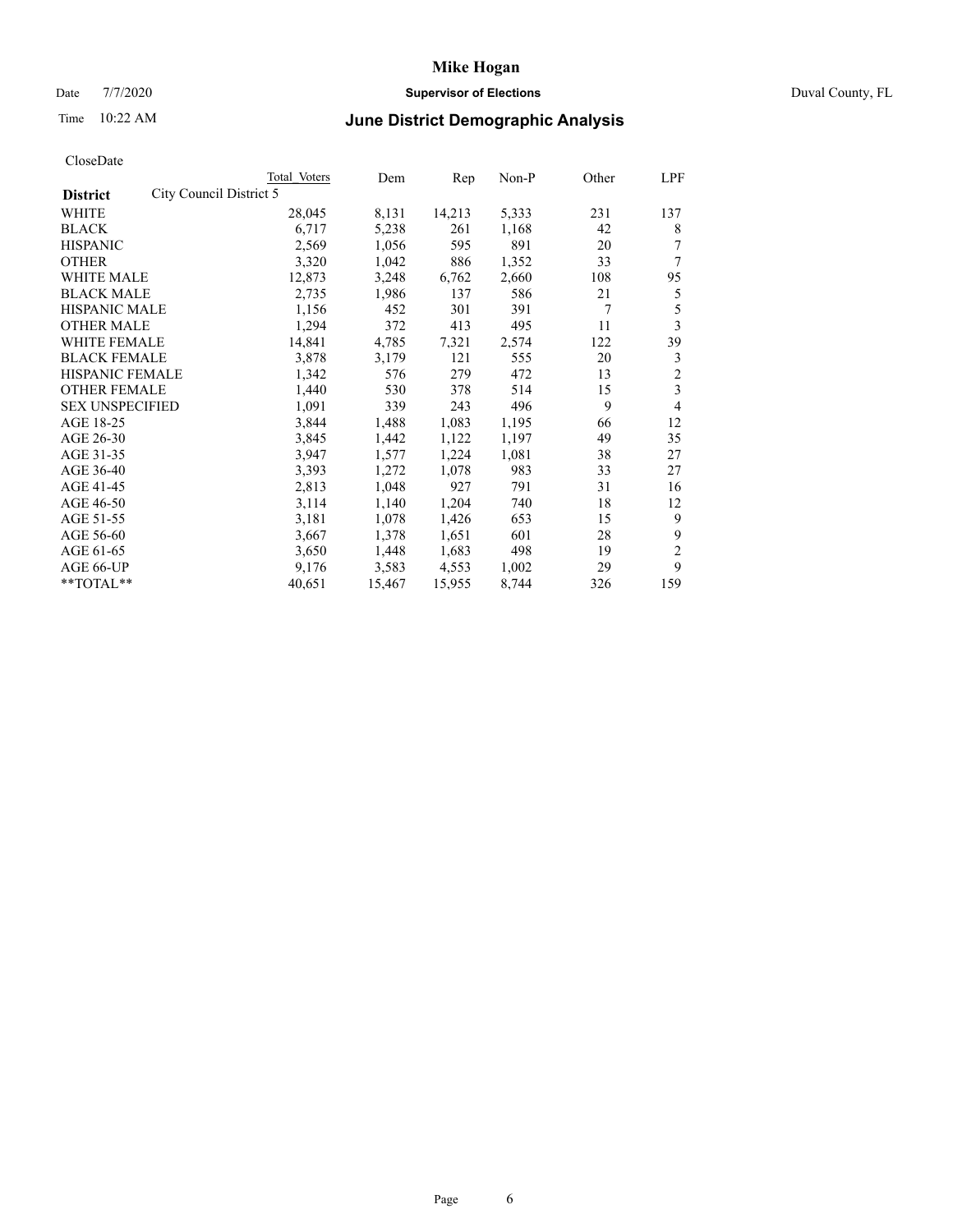# Date 7/7/2020 **Supervisor of Elections** Duval County, FL

# Time 10:22 AM **June District Demographic Analysis**

|                        |                         | Total Voters | Dem    | Rep    | Non-P  | Other | LPF            |
|------------------------|-------------------------|--------------|--------|--------|--------|-------|----------------|
| <b>District</b>        | City Council District 6 |              |        |        |        |       |                |
| WHITE                  |                         | 41,242       | 9,088  | 23,953 | 7,657  | 341   | 203            |
| <b>BLACK</b>           |                         | 3,660        | 2,745  | 208    | 674    | 30    | 3              |
| <b>HISPANIC</b>        |                         | 2,865        | 976    | 889    | 958    | 34    | 8              |
| <b>OTHER</b>           |                         | 4,273        | 1,203  | 1,420  | 1,600  | 36    | 14             |
| WHITE MALE             |                         | 19,383       | 3,523  | 11,678 | 3,898  | 152   | 132            |
| <b>BLACK MALE</b>      |                         | 1,638        | 1,145  | 126    | 350    | 17    | $\mathbf{0}$   |
| <b>HISPANIC MALE</b>   |                         | 1,289        | 393    | 445    | 425    | 19    | 7              |
| <b>OTHER MALE</b>      |                         | 1,735        | 450    | 604    | 660    | 13    | 8              |
| <b>WHITE FEMALE</b>    |                         | 21,500       | 5,493  | 12,082 | 3,668  | 187   | 70             |
| <b>BLACK FEMALE</b>    |                         | 1,977        | 1,569  | 79     | 313    | 13    | 3              |
| HISPANIC FEMALE        |                         | 1,522        | 566    | 435    | 505    | 15    | 1              |
| <b>OTHER FEMALE</b>    |                         | 1,982        | 649    | 673    | 639    | 16    | 5              |
| <b>SEX UNSPECIFIED</b> |                         | 1,014        | 224    | 348    | 431    | 9     | $\overline{2}$ |
| AGE 18-25              |                         | 5,139        | 1,358  | 2,118  | 1,562  | 82    | 19             |
| AGE 26-30              |                         | 3,953        | 1,060  | 1,653  | 1,147  | 62    | 31             |
| AGE 31-35              |                         | 4,337        | 1,179  | 1,845  | 1,224  | 38    | 51             |
| AGE 36-40              |                         | 4,147        | 1,091  | 1,800  | 1,162  | 54    | 40             |
| AGE 41-45              |                         | 3,739        | 984    | 1,663  | 1,034  | 33    | 25             |
| AGE 46-50              |                         | 4,200        | 1,053  | 2,163  | 930    | 34    | 20             |
| AGE 51-55              |                         | 4,429        | 1,022  | 2,479  | 885    | 32    | 11             |
| AGE 56-60              |                         | 5,025        | 1,229  | 2,911  | 857    | 22    | 6              |
| AGE 61-65              |                         | 4,814        | 1,391  | 2,722  | 667    | 22    | 12             |
| AGE 66-UP              |                         | 12,227       | 3,638  | 7,105  | 1,412  | 60    | 12             |
| **TOTAL**              |                         | 52,040       | 14,012 | 26,470 | 10,889 | 441   | 228            |
|                        |                         |              |        |        |        |       |                |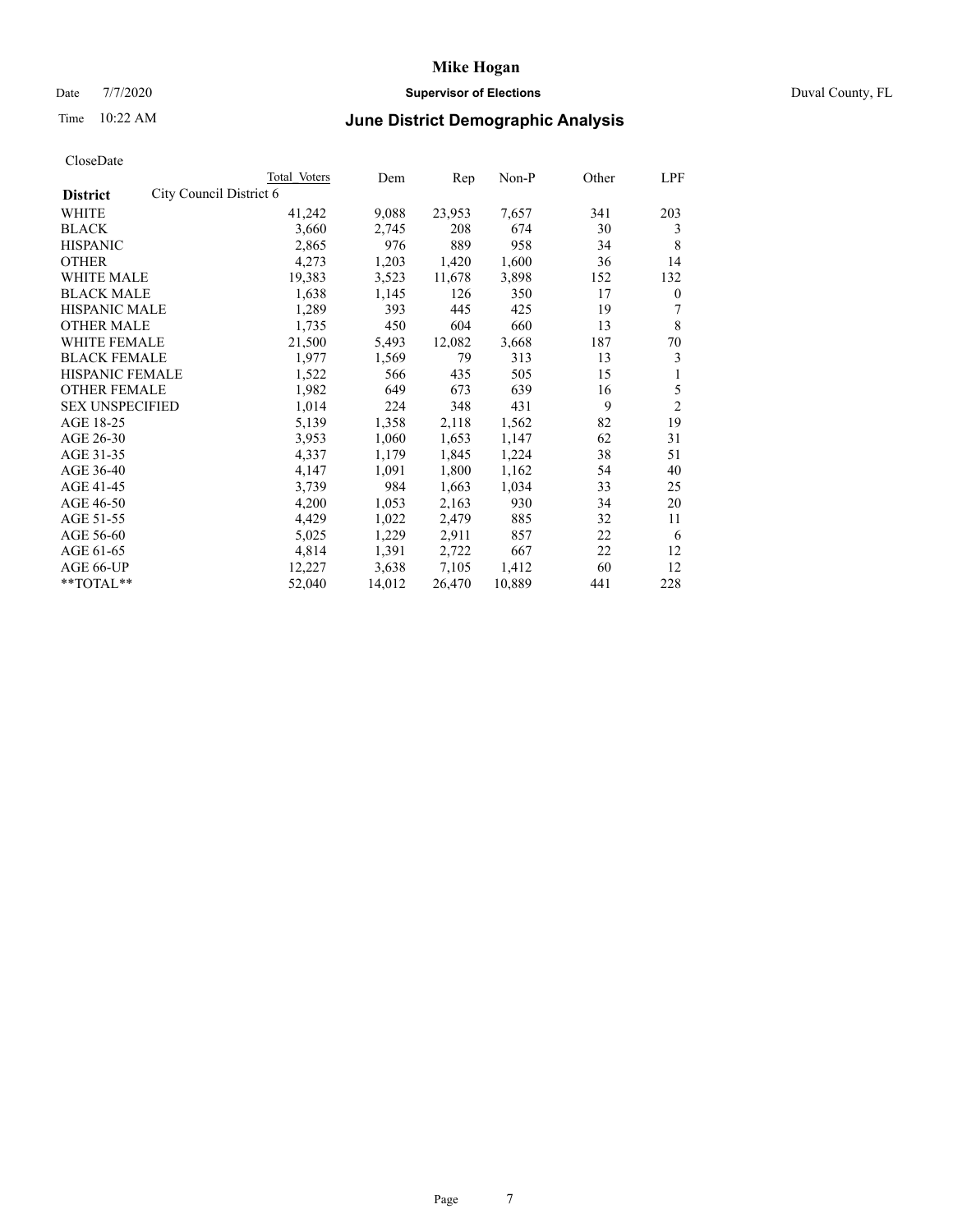# Date 7/7/2020 **Supervisor of Elections** Duval County, FL

# Time 10:22 AM **June District Demographic Analysis**

| <b>Total Voters</b> | Dem                     | Rep   | $Non-P$ | Other | LPF            |
|---------------------|-------------------------|-------|---------|-------|----------------|
|                     |                         |       |         |       |                |
| 12,698              | 3,526                   | 5,955 | 2,949   | 191   | 77             |
| 25,359              | 21,437                  | 771   | 3,026   | 112   | 13             |
| 1,431               | 652                     | 248   | 508     | 14    | 9              |
| 2,875               | 1,299                   | 387   | 1,154   | 22    | 13             |
| 6,272               | 1,501                   | 3,110 | 1,516   | 92    | 53             |
| 10,327              | 8,303                   | 420   | 1,541   | 54    | 9              |
| 655                 | 272                     | 132   | 238     | 6     | 7              |
| 1,025               | 448                     | 152   | 412     | 7     | 6              |
| 6,262               | 1,979                   | 2,780 | 1,381   | 98    | 24             |
| 14,593              | 12,811                  | 338   | 1,385   | 56    | 3              |
| 744                 | 367                     | 113   | 254     | 8     | $\overline{2}$ |
| 1,243               | 657                     | 185   | 385     | 10    | 6              |
| 1,241               | 576                     | 131   | 524     | 8     | $\overline{2}$ |
| 4,879               | 2,708                   | 579   | 1,519   | 58    | 15             |
| 4,157               | 2,447                   | 607   | 1,044   | 38    | 21             |
| 4,118               | 2,470                   | 615   | 958     | 50    | 25             |
| 3,905               | 2,436                   | 590   | 831     | 35    | 13             |
| 3,479               | 2,145                   | 594   | 706     | 24    | 10             |
| 3,740               | 2,252                   | 784   | 668     | 29    | 7              |
| 3,670               | 2,372                   | 750   | 514     | 28    | 6              |
| 3,791               | 2,465                   | 805   | 485     | 30    | 6              |
| 3,542               | 2,479                   | 653   | 385     | 20    | 5              |
| 7,041               | 5,111                   | 1,378 | 521     | 27    | 4              |
| 42,363              | 26,914                  | 7,361 | 7,637   | 339   | 112            |
|                     | City Council District 7 |       |         |       |                |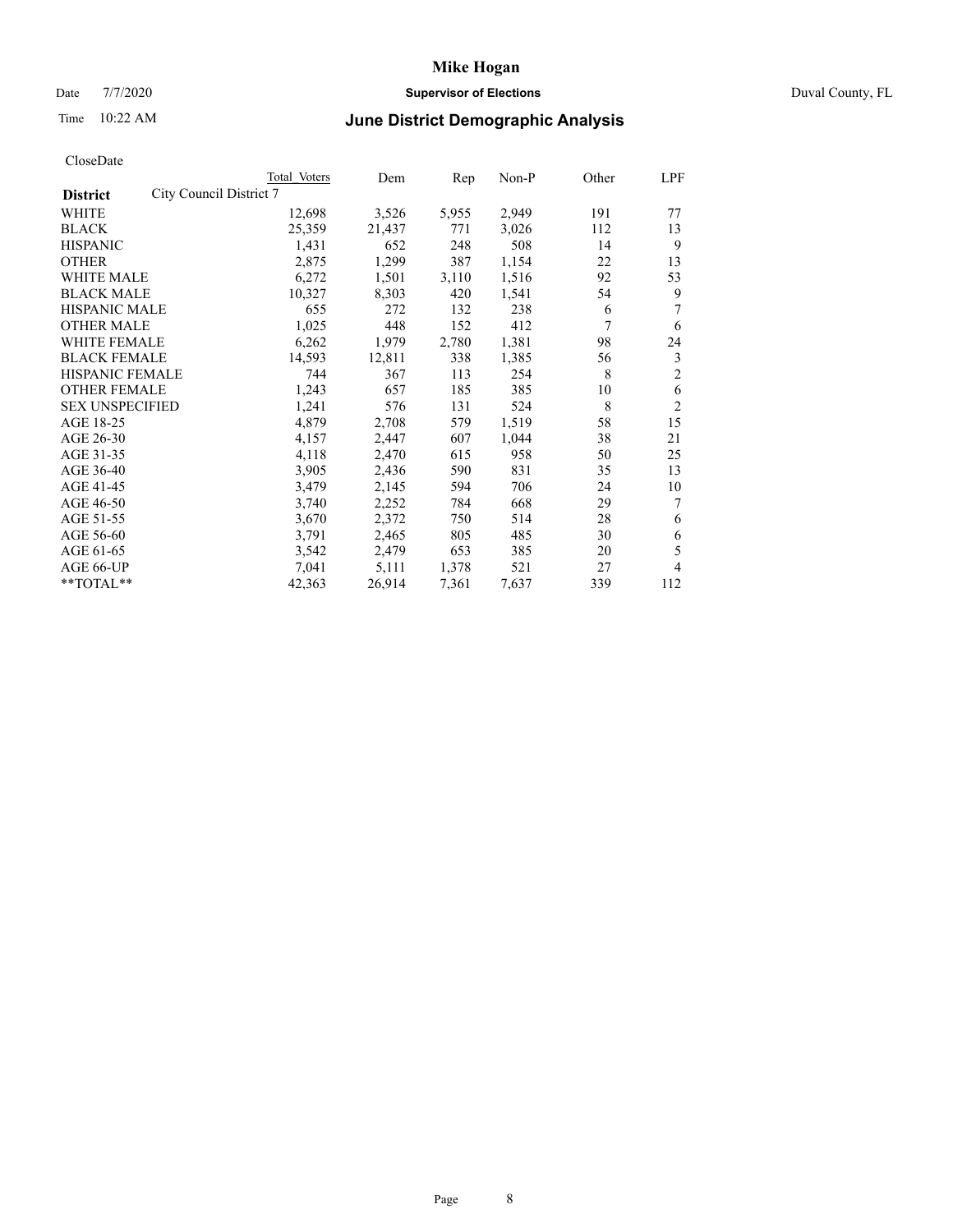# Date 7/7/2020 **Supervisor of Elections** Duval County, FL

# Time 10:22 AM **June District Demographic Analysis**

|                                                   | Total Voters | Dem    | Rep   | Non-P | Other | LPF            |
|---------------------------------------------------|--------------|--------|-------|-------|-------|----------------|
| <b>City Council District 8</b><br><b>District</b> |              |        |       |       |       |                |
| WHITE                                             | 10,963       | 2,351  | 6,436 | 2,056 | 78    | 42             |
| <b>BLACK</b>                                      | 28,519       | 24,594 | 711   | 3,108 | 94    | 12             |
| <b>HISPANIC</b>                                   | 764          | 318    | 168   | 269   | 8     | 1              |
| <b>OTHER</b>                                      | 2,399        | 1,049  | 292   | 1,041 | 12    | 5              |
| WHITE MALE                                        | 5,112        | 930    | 3,157 | 962   | 35    | 28             |
| <b>BLACK MALE</b>                                 | 11,313       | 9,312  | 379   | 1,557 | 57    | 8              |
| <b>HISPANIC MALE</b>                              | 356          | 133    | 95    | 125   | 2     | 1              |
| <b>OTHER MALE</b>                                 | 798          | 339    | 129   | 324   | 4     | 2              |
| WHITE FEMALE                                      | 5,709        | 1,392  | 3,209 | 1,051 | 43    | 14             |
| <b>BLACK FEMALE</b>                               | 16,754       | 14,936 | 323   | 1,454 | 37    | 4              |
| <b>HISPANIC FEMALE</b>                            | 390          | 180    | 68    | 136   | 6     | $\mathbf{0}$   |
| <b>OTHER FEMALE</b>                               | 956          | 508    | 126   | 314   | 5     | 3              |
| <b>SEX UNSPECIFIED</b>                            | 1,257        | 582    | 121   | 551   | 3     | $\mathbf{0}$   |
| AGE 18-25                                         | 5,249        | 3,053  | 602   | 1,548 | 38    | 8              |
| AGE 26-30                                         | 3,816        | 2,357  | 502   | 921   | 23    | 13             |
| AGE 31-35                                         | 3,757        | 2,389  | 544   | 796   | 20    | 8              |
| AGE 36-40                                         | 3,580        | 2,349  | 531   | 673   | 18    | 9              |
| AGE 41-45                                         | 3,169        | 2,191  | 470   | 481   | 23    | 4              |
| AGE 46-50                                         | 3,474        | 2,362  | 613   | 483   | 12    | 4              |
| AGE 51-55                                         | 3,563        | 2,396  | 734   | 405   | 22    | 6              |
| AGE 56-60                                         | 4,030        | 2,693  | 909   | 412   | 13    | 3              |
| AGE 61-65                                         | 3,798        | 2,652  | 824   | 314   | 6     | $\overline{2}$ |
| AGE 66-UP                                         | 8,163        | 5,842  | 1,876 | 427   | 15    | 3              |
| $*$ TOTAL $**$                                    | 42,645       | 28,312 | 7,607 | 6,474 | 192   | 60             |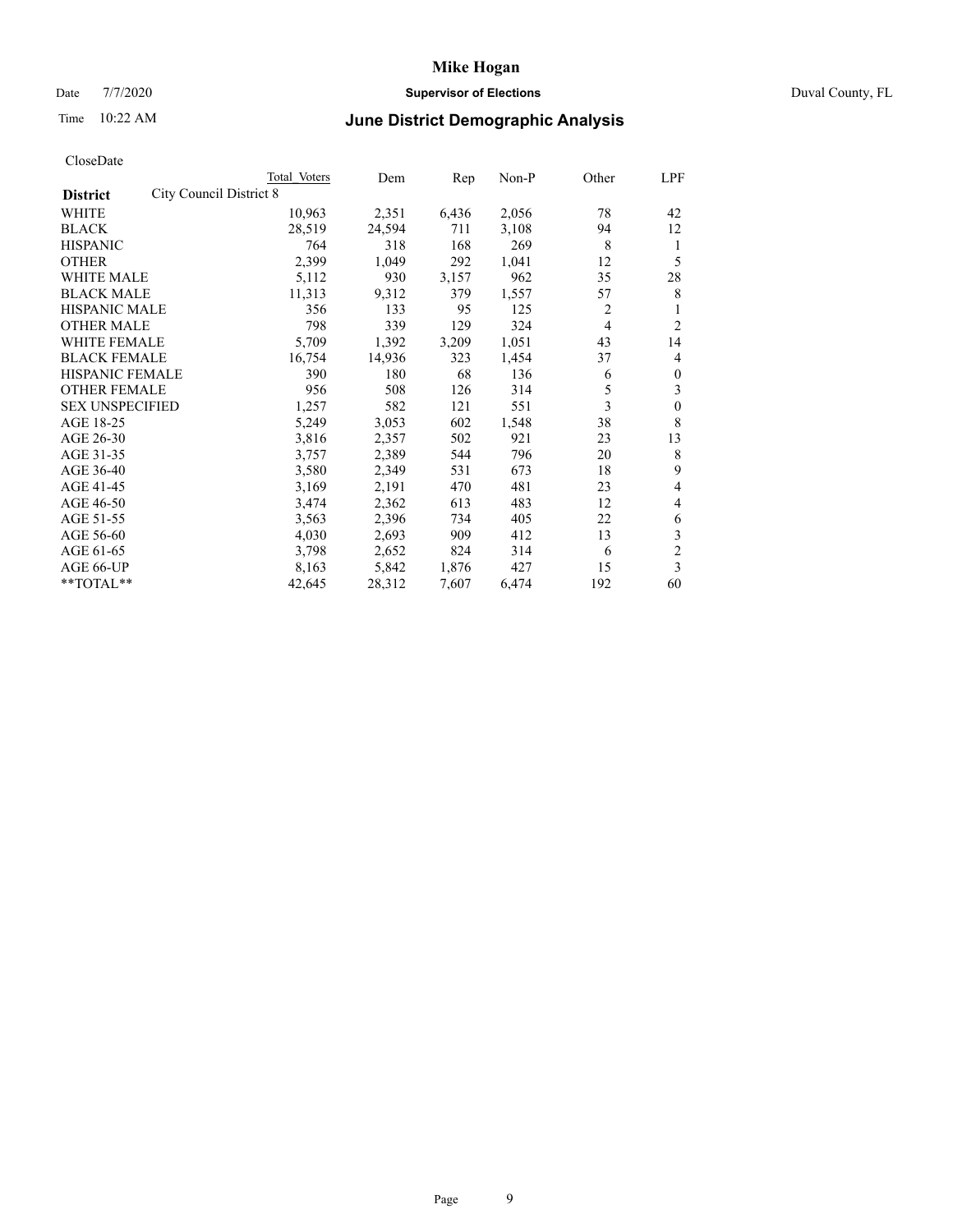# Date 7/7/2020 **Supervisor of Elections** Duval County, FL

# Time 10:22 AM **June District Demographic Analysis**

|                                            | Total Voters | Dem    | Rep   | Non-P | Other | LPF            |
|--------------------------------------------|--------------|--------|-------|-------|-------|----------------|
| City Council District 9<br><b>District</b> |              |        |       |       |       |                |
| WHITE                                      | 11,676       | 3,499  | 5,174 | 2,753 | 175   | 75             |
| <b>BLACK</b>                               | 22,098       | 18,237 | 702   | 3,040 | 101   | 18             |
| <b>HISPANIC</b>                            | 1,688        | 712    | 259   | 693   | 20    | $\overline{4}$ |
| <b>OTHER</b>                               | 3,030        | 1,185  | 509   | 1,295 | 33    | 8              |
| WHITE MALE                                 | 5,366        | 1,384  | 2,554 | 1,290 | 91    | 47             |
| <b>BLACK MALE</b>                          | 8,499        | 6,655  | 324   | 1,458 | 53    | 9              |
| <b>HISPANIC MALE</b>                       | 719          | 278    | 136   | 292   | 11    | 2              |
| <b>OTHER MALE</b>                          | 1,051        | 395    | 203   | 442   | 9     | $\overline{2}$ |
| WHITE FEMALE                               | 6,154        | 2,064  | 2,569 | 1,412 | 82    | 27             |
| <b>BLACK FEMALE</b>                        | 13,196       | 11,287 | 361   | 1,492 | 47    | 9              |
| <b>HISPANIC FEMALE</b>                     | 915          | 411    | 119   | 377   | 6     | $\overline{2}$ |
| <b>OTHER FEMALE</b>                        | 1,385        | 608    | 256   | 496   | 21    | 4              |
| <b>SEX UNSPECIFIED</b>                     | 1,207        | 551    | 122   | 522   | 9     | 3              |
| AGE 18-25                                  | 4,765        | 2,595  | 501   | 1,584 | 71    | 14             |
| AGE 26-30                                  | 4,368        | 2,573  | 538   | 1,184 | 48    | 25             |
| AGE 31-35                                  | 4,017        | 2,468  | 429   | 1,045 | 57    | 18             |
| AGE 36-40                                  | 3,491        | 2,119  | 473   | 850   | 35    | 14             |
| AGE 41-45                                  | 2,933        | 1,830  | 438   | 625   | 30    | 10             |
| AGE 46-50                                  | 2,980        | 1,862  | 520   | 572   | 19    | 7              |
| AGE 51-55                                  | 3,016        | 1,864  | 603   | 528   | 18    | 3              |
| AGE 56-60                                  | 3,338        | 2,140  | 740   | 431   | 21    | 6              |
| AGE 61-65                                  | 3,056        | 1,947  | 715   | 377   | 13    | 4              |
| AGE 66-UP                                  | 6,490        | 4,222  | 1,684 | 563   | 17    | 4              |
| $*$ TOTAL $**$                             | 38,492       | 23,633 | 6,644 | 7,781 | 329   | 105            |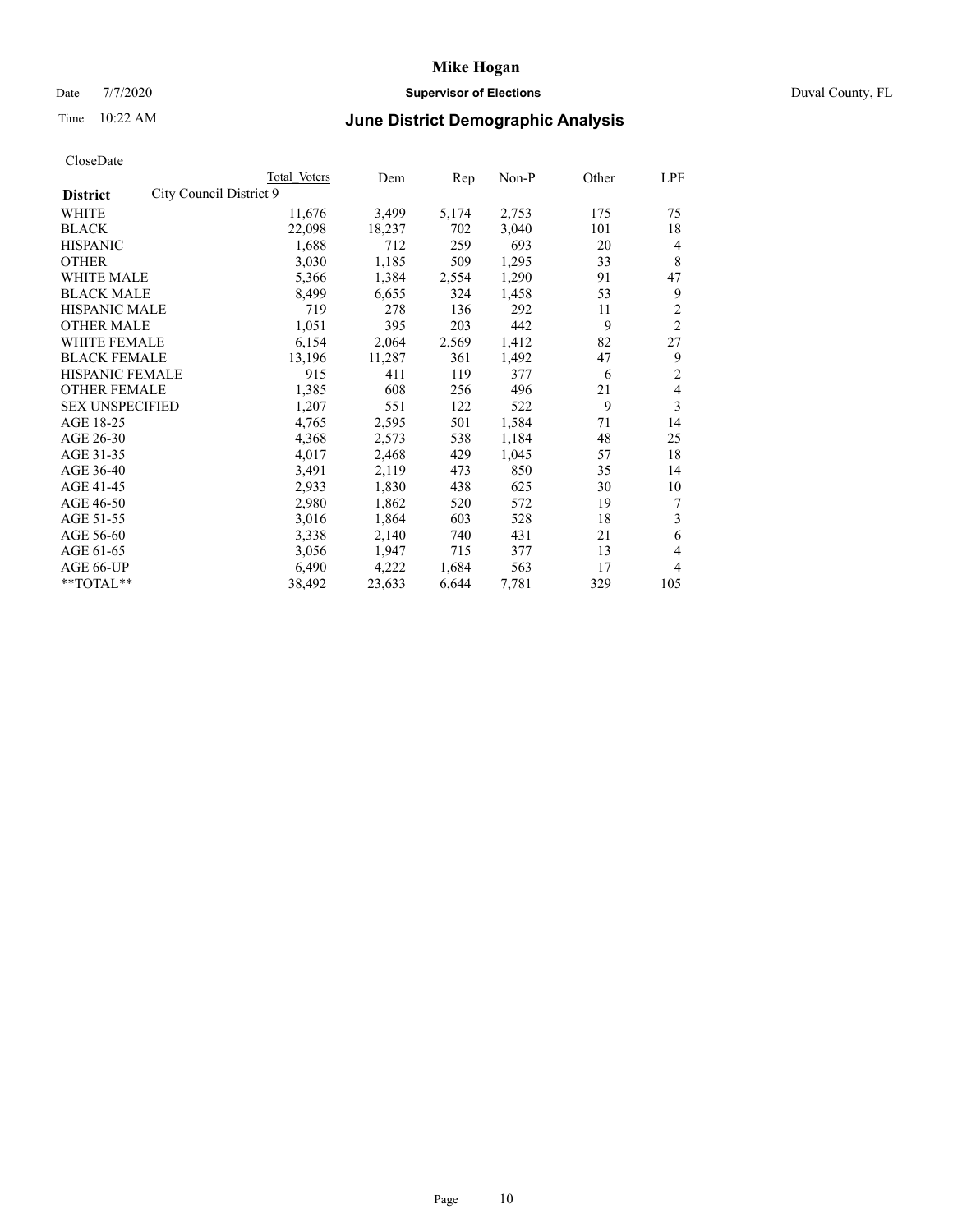# Date 7/7/2020 **Supervisor of Elections** Duval County, FL

# Time 10:22 AM **June District Demographic Analysis**

|                                             | Total Voters | Dem    | Rep   | $Non-P$ | Other | LPF                     |
|---------------------------------------------|--------------|--------|-------|---------|-------|-------------------------|
| City Council District 10<br><b>District</b> |              |        |       |         |       |                         |
| WHITE                                       | 11,920       | 2,894  | 6,249 | 2,580   | 138   | 59                      |
| <b>BLACK</b>                                | 25,800       | 21,892 | 708   | 3,061   | 127   | 12                      |
| <b>HISPANIC</b>                             | 1,894        | 822    | 354   | 693     | 20    | 5                       |
| <b>OTHER</b>                                | 3,243        | 1,222  | 684   | 1,307   | 23    | 7                       |
| <b>WHITE MALE</b>                           | 5,471        | 1,132  | 3,015 | 1,218   | 63    | 43                      |
| <b>BLACK MALE</b>                           | 10,120       | 8,155  | 385   | 1,507   | 66    | 7                       |
| <b>HISPANIC MALE</b>                        | 859          | 316    | 189   | 341     | 10    | 3                       |
| <b>OTHER MALE</b>                           | 1,190        | 423    | 286   | 469     | 8     | $\overline{4}$          |
| WHITE FEMALE                                | 6,306        | 1,726  | 3,174 | 1,317   | 73    | 16                      |
| <b>BLACK FEMALE</b>                         | 15,269       | 13,417 | 314   | 1,474   | 59    | 5                       |
| <b>HISPANIC FEMALE</b>                      | 990          | 485    | 158   | 335     | 10    | $\overline{2}$          |
| <b>OTHER FEMALE</b>                         | 1,448        | 606    | 332   | 495     | 12    | $\overline{\mathbf{3}}$ |
| <b>SEX UNSPECIFIED</b>                      | 1,204        | 570    | 142   | 485     | 7     | $\theta$                |
| AGE 18-25                                   | 4,984        | 2,724  | 575   | 1,603   | 68    | 14                      |
| AGE 26-30                                   | 4,098        | 2,354  | 565   | 1,118   | 44    | 17                      |
| AGE 31-35                                   | 3,822        | 2,300  | 551   | 911     | 43    | 17                      |
| AGE 36-40                                   | 3,513        | 2,205  | 505   | 776     | 20    | 7                       |
| AGE 41-45                                   | 3,256        | 2,047  | 542   | 633     | 29    | 5                       |
| AGE 46-50                                   | 3,467        | 2,195  | 664   | 576     | 24    | 8                       |
| AGE 51-55                                   | 3,412        | 2,186  | 691   | 509     | 20    | 6                       |
| AGE 56-60                                   | 3,897        | 2,459  | 891   | 524     | 22    | 1                       |
| AGE 61-65                                   | 3,562        | 2,245  | 896   | 403     | 17    | 1                       |
| AGE 66-UP                                   | 8,811        | 6,092  | 2,115 | 576     | 21    | 7                       |
| $*$ $TOTAL**$                               | 42,857       | 26,830 | 7,995 | 7,641   | 308   | 83                      |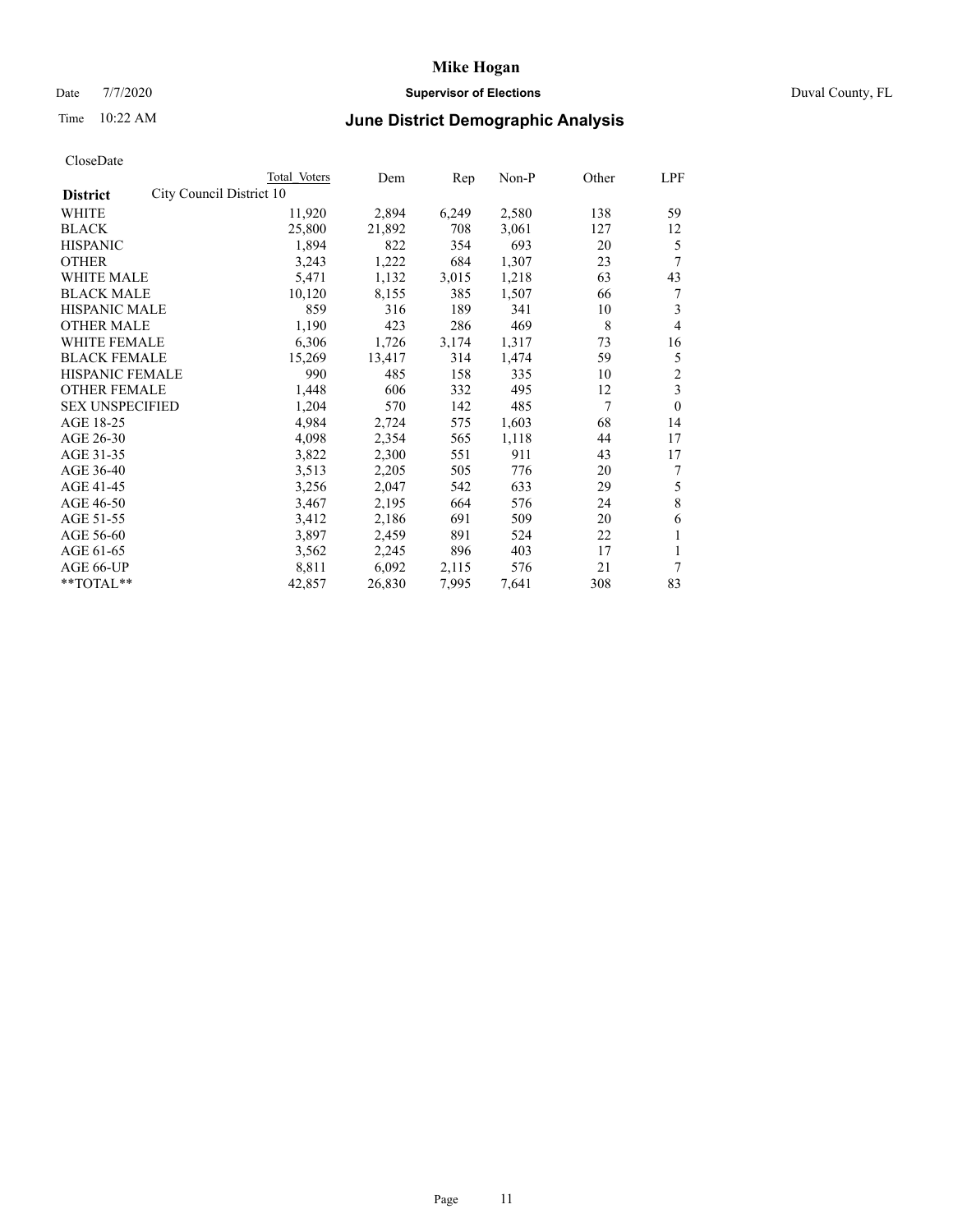# Date 7/7/2020 **Supervisor of Elections** Duval County, FL

# Time 10:22 AM **June District Demographic Analysis**

| Total Voters             | Dem    | Rep    | $Non-P$ | Other | LPF            |
|--------------------------|--------|--------|---------|-------|----------------|
| City Council District 11 |        |        |         |       |                |
| 35,379                   | 8,533  | 18,299 | 7,848   | 531   | 168            |
| 7,961                    | 5,854  | 342    | 1,641   | 114   | 10             |
| 3,961                    | 1,544  | 968    | 1,395   | 40    | 14             |
| 6,605                    | 2,202  | 1,582  | 2,733   | 71    | 17             |
| 16,064                   | 3,231  | 8,692  | 3,803   | 227   | 111            |
| 3,246                    | 2,123  | 187    | 871     | 62    | 3              |
| 1,755                    | 633    | 438    | 657     | 18    | 9              |
| 2,705                    | 816    | 698    | 1,151   | 28    | 12             |
| 18,908                   | 5,203  | 9,444  | 3,909   | 297   | 55             |
| 4,599                    | 3,647  | 150    | 744     | 51    | 7              |
| 2,122                    | 871    | 515    | 710     | 22    | 4              |
| 3,141                    | 1,188  | 758    | 1,153   | 38    | 4              |
| 1,366                    | 421    | 309    | 619     | 13    | 4              |
| 7,134                    | 2,643  | 2,140  | 2,149   | 165   | 37             |
| 6,717                    | 2,459  | 2,088  | 1,990   | 141   | 39             |
| 5,581                    | 1,945  | 1,757  | 1,746   | 89    | 44             |
| 4,664                    | 1,638  | 1,475  | 1,469   | 54    | 28             |
| 4,184                    | 1,486  | 1,439  | 1,182   | 57    | 20             |
| 4,446                    | 1,387  | 1,776  | 1,206   | 63    | 14             |
| 4,117                    | 1,283  | 1,826  | 966     | 35    | 7              |
| 4,180                    | 1,261  | 2,016  | 864     | 35    | $\overline{4}$ |
| 3,527                    | 1,108  | 1,748  | 629     | 36    | 6              |
| 9,336                    | 2,915  | 4,921  | 1,409   | 81    | 10             |
| 53,906                   | 18,133 | 21,191 | 13,617  | 756   | 209            |
|                          |        |        |         |       |                |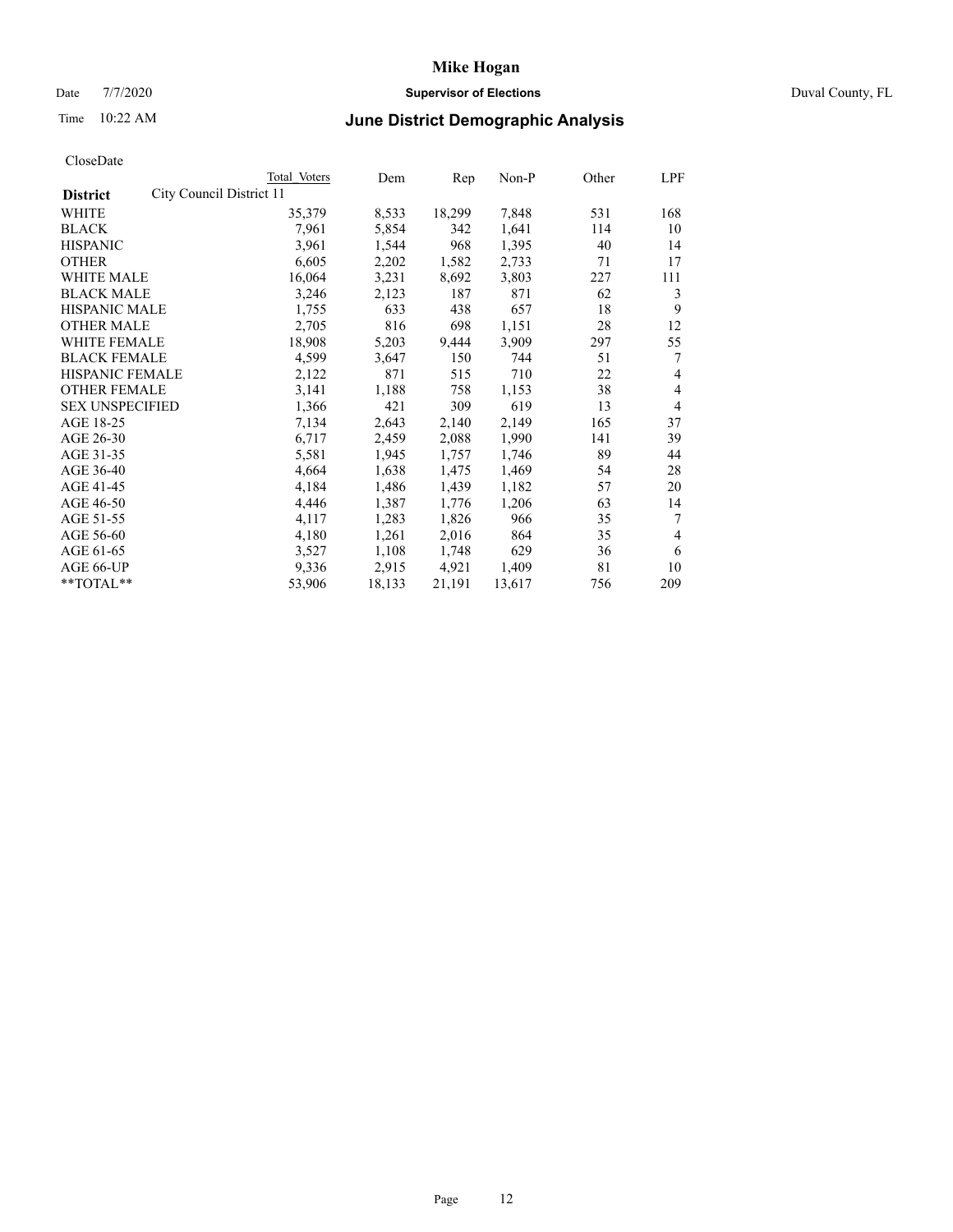# Date 7/7/2020 **Supervisor of Elections** Duval County, FL

# Time 10:22 AM **June District Demographic Analysis**

|                                             | Total Voters | Dem    | Rep    | Non-P | Other | LPF            |
|---------------------------------------------|--------------|--------|--------|-------|-------|----------------|
| City Council District 12<br><b>District</b> |              |        |        |       |       |                |
| WHITE                                       | 25,403       | 4,529  | 15,914 | 4,619 | 228   | 113            |
| <b>BLACK</b>                                | 13,235       | 10,489 | 543    | 2,100 | 97    | 6              |
| <b>HISPANIC</b>                             | 2,460        | 959    | 572    | 901   | 26    | $\overline{2}$ |
| <b>OTHER</b>                                | 3,395        | 1,005  | 1,056  | 1,292 | 35    | $\tau$         |
| WHITE MALE                                  | 11,910       | 1,800  | 7,720  | 2,213 | 112   | 65             |
| <b>BLACK MALE</b>                           | 5,499        | 4,097  | 305    | 1,040 | 53    | 4              |
| <b>HISPANIC MALE</b>                        | 1,159        | 423    | 306    | 419   | 11    | $\mathbf{0}$   |
| <b>OTHER MALE</b>                           | 1,242        | 345    | 431    | 447   | 15    | 4              |
| WHITE FEMALE                                | 13,178       | 2,679  | 8,006  | 2,331 | 115   | 47             |
| <b>BLACK FEMALE</b>                         | 7,497        | 6,229  | 226    | 996   | 44    | $\overline{2}$ |
| HISPANIC FEMALE                             | 1,244        | 508    | 254    | 465   | 15    | $\overline{2}$ |
| <b>OTHER FEMALE</b>                         | 1,596        | 530    | 512    | 537   | 15    | $\mathfrak{2}$ |
| <b>SEX UNSPECIFIED</b>                      | 1,166        | 371    | 325    | 462   | 6     | $\overline{2}$ |
| AGE 18-25                                   | 5,053        | 1,790  | 1,546  | 1,620 | 84    | 13             |
| AGE 26-30                                   | 3,943        | 1,433  | 1,261  | 1,177 | 52    | 20             |
| AGE 31-35                                   | 3,996        | 1,505  | 1,349  | 1,088 | 36    | 18             |
| AGE 36-40                                   | 3,837        | 1,512  | 1,331  | 930   | 45    | 19             |
| AGE 41-45                                   | 3,690        | 1,517  | 1,293  | 835   | 28    | 17             |
| AGE 46-50                                   | 3,986        | 1,624  | 1,580  | 723   | 47    | 12             |
| AGE 51-55                                   | 4,206        | 1,717  | 1,757  | 700   | 22    | 10             |
| AGE 56-60                                   | 4,457        | 1,703  | 2,105  | 625   | 18    | 6              |
| AGE 61-65                                   | 3,709        | 1,421  | 1,803  | 463   | 14    | 8              |
| AGE 66-UP                                   | 7,579        | 2,749  | 4,047  | 741   | 37    | 5              |
| **TOTAL**                                   | 44,493       | 16,982 | 18,085 | 8,912 | 386   | 128            |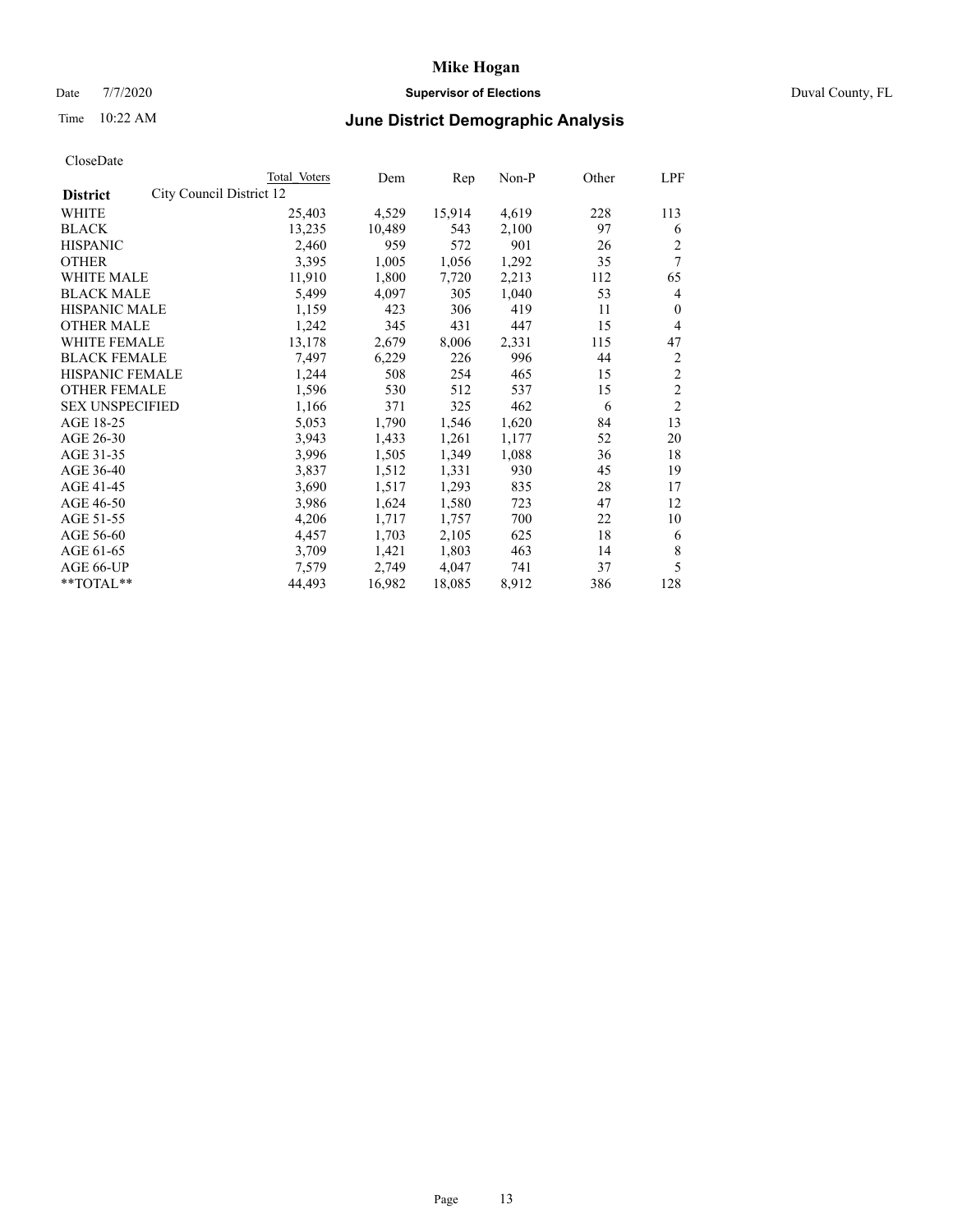# Date 7/7/2020 **Supervisor of Elections** Duval County, FL

# Time 10:22 AM **June District Demographic Analysis**

|                        |                          | Total Voters | Dem    | Rep    | Non-P  | Other | LPF            |
|------------------------|--------------------------|--------------|--------|--------|--------|-------|----------------|
| <b>District</b>        | City Council District 13 |              |        |        |        |       |                |
| WHITE                  |                          | 40,837       | 10,139 | 21,098 | 8,974  | 409   | 217            |
| <b>BLACK</b>           |                          | 2,523        | 1,829  | 154    | 505    | 29    | 6              |
| <b>HISPANIC</b>        |                          | 1,525        | 562    | 469    | 475    | 14    | 5              |
| <b>OTHER</b>           |                          | 2,786        | 789    | 915    | 1,034  | 31    | 17             |
| WHITE MALE             |                          | 19,571       | 3,918  | 10,627 | 4,686  | 194   | 146            |
| <b>BLACK MALE</b>      |                          | 1,123        | 730    | 91     | 283    | 16    | 3              |
| <b>HISPANIC MALE</b>   |                          | 684          | 198    | 242    | 233    | 8     | 3              |
| <b>OTHER MALE</b>      |                          | 997          | 256    | 362    | 360    | 12    | 7              |
| WHITE FEMALE           |                          | 20,872       | 6,128  | 10,286 | 4,174  | 214   | 70             |
| <b>BLACK FEMALE</b>    |                          | 1,355        | 1,066  | 61     | 213    | 13    | 2              |
| HISPANIC FEMALE        |                          | 811          | 351    | 217    | 235    | 6     | $\overline{c}$ |
| <b>OTHER FEMALE</b>    |                          | 1,268        | 412    | 436    | 399    | 14    | 7              |
| <b>SEX UNSPECIFIED</b> |                          | 988          | 260    | 314    | 403    | 6     | 5              |
| AGE 18-25              |                          | 4,414        | 1,215  | 1,660  | 1,416  | 91    | 32             |
| AGE 26-30              |                          | 4,513        | 1,217  | 1,794  | 1,391  | 75    | 36             |
| AGE 31-35              |                          | 4,455        | 1,231  | 1,724  | 1,395  | 61    | 44             |
| AGE 36-40              |                          | 4,264        | 1,129  | 1,734  | 1,324  | 38    | 39             |
| AGE 41-45              |                          | 3,467        | 918    | 1,505  | 987    | 34    | 23             |
| AGE 46-50              |                          | 3,788        | 963    | 1,844  | 922    | 35    | 24             |
| AGE 51-55              |                          | 3,808        | 914    | 2,105  | 742    | 31    | 16             |
| AGE 56-60              |                          | 4,427        | 1,114  | 2,488  | 772    | 38    | 15             |
| AGE 61-65              |                          | 4,246        | 1,280  | 2,274  | 660    | 25    | 7              |
| AGE 66-UP              |                          | 10,259       | 3,328  | 5,498  | 1,369  | 55    | 9              |
| **TOTAL**              |                          | 47,671       | 13,319 | 22,636 | 10,988 | 483   | 245            |
|                        |                          |              |        |        |        |       |                |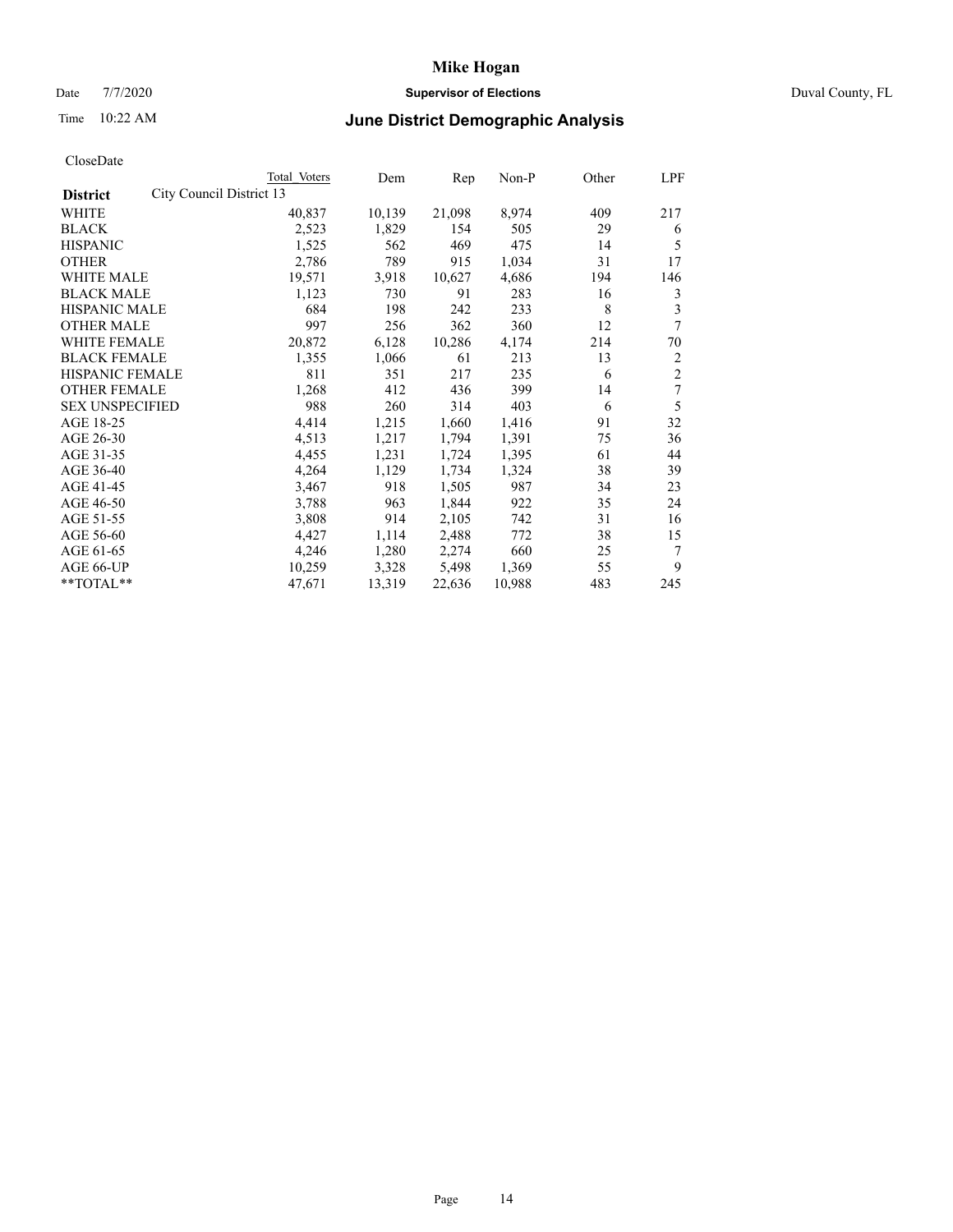# Date 7/7/2020 **Supervisor of Elections** Duval County, FL

# Time 10:22 AM **June District Demographic Analysis**

|                                             | Total Voters | Dem    | Rep    | Non-P | Other | LPF            |
|---------------------------------------------|--------------|--------|--------|-------|-------|----------------|
| City Council District 14<br><b>District</b> |              |        |        |       |       |                |
| WHITE                                       | 33,411       | 10,117 | 16,451 | 6,264 | 396   | 183            |
| <b>BLACK</b>                                | 7,303        | 5,612  | 341    | 1,288 | 56    | 6              |
| <b>HISPANIC</b>                             | 2,601        | 1,136  | 591    | 836   | 29    | 9              |
| <b>OTHER</b>                                | 3,530        | 1,127  | 994    | 1,338 | 54    | 17             |
| WHITE MALE                                  | 15,526       | 4,047  | 8,017  | 3,156 | 188   | 118            |
| <b>BLACK MALE</b>                           | 2,978        | 2,114  | 177    | 652   | 31    | 4              |
| <b>HISPANIC MALE</b>                        | 1,193        | 483    | 307    | 384   | 14    | 5              |
| <b>OTHER MALE</b>                           | 1,382        | 408    | 434    | 507   | 23    | 10             |
| WHITE FEMALE                                | 17,544       | 5,985  | 8,263  | 3,032 | 205   | 59             |
| <b>BLACK FEMALE</b>                         | 4,201        | 3,411  | 156    | 607   | 25    | $\overline{2}$ |
| HISPANIC FEMALE                             | 1,355        | 629    | 271    | 437   | 15    | 3              |
| <b>OTHER FEMALE</b>                         | 1,616        | 572    | 471    | 542   | 26    | 5              |
| <b>SEX UNSPECIFIED</b>                      | 1,050        | 343    | 281    | 409   | 8     | 9              |
| AGE 18-25                                   | 4,284        | 1,630  | 1,173  | 1,364 | 98    | 19             |
| AGE 26-30                                   | 4,882        | 1,964  | 1,472  | 1,342 | 71    | 33             |
| AGE 31-35                                   | 5,146        | 2,089  | 1,561  | 1,368 | 81    | 47             |
| AGE 36-40                                   | 4,376        | 1,802  | 1,258  | 1,208 | 64    | 44             |
| AGE 41-45                                   | 3,552        | 1,339  | 1,218  | 913   | 57    | 25             |
| AGE 46-50                                   | 3,544        | 1,296  | 1,483  | 723   | 30    | 12             |
| AGE 51-55                                   | 3,669        | 1,336  | 1,597  | 699   | 27    | 10             |
| AGE 56-60                                   | 4,022        | 1,490  | 1,903  | 590   | 29    | 10             |
| AGE 61-65                                   | 3,926        | 1,501  | 1,897  | 496   | 26    | 6              |
| AGE 66-UP                                   | 9,413        | 3,531  | 4,810  | 1,013 | 51    | 8              |
| **TOTAL**                                   | 46,845       | 17,992 | 18,377 | 9,726 | 535   | 215            |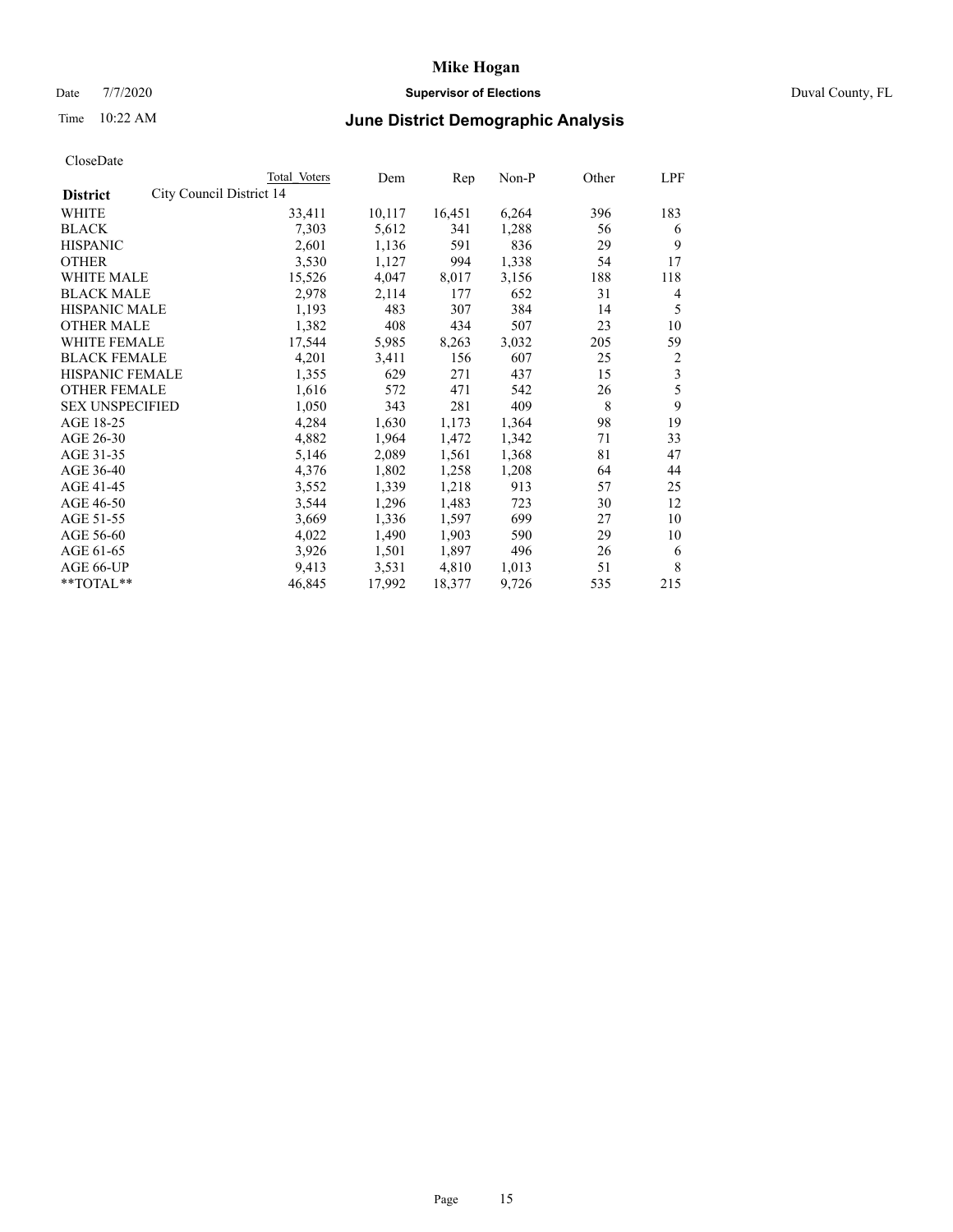# Date 7/7/2020 **Supervisor of Elections** Duval County, FL

# Time 10:22 AM **June District Demographic Analysis**

|                        |               | Total Voters | Dem      | Rep            | Non-P    | Other | LPF |
|------------------------|---------------|--------------|----------|----------------|----------|-------|-----|
| <b>District</b>        | Isle of Palms |              |          |                |          |       |     |
| WHITE                  |               | 951          | 121      | 670            | 155      | 4     |     |
| <b>BLACK</b>           |               | $\theta$     | 0        | $\Omega$       | $\theta$ | 0     | 0   |
| <b>HISPANIC</b>        |               | 15           | 4        | 5              | 6        | 0     | 0   |
| <b>OTHER</b>           |               | 47           | 5        | 25             | 16       |       | 0   |
| WHITE MALE             |               | 483          | 46       | 353            | 84       | 0     | 0   |
| <b>BLACK MALE</b>      |               | $\theta$     | $\theta$ | $\theta$       | $\theta$ | 0     | 0   |
| <b>HISPANIC MALE</b>   |               | 5            | 0        | 3              | 2        | 0     | 0   |
| <b>OTHER MALE</b>      |               | 14           |          |                | 6        | 0     | 0   |
| WHITE FEMALE           |               | 464          | 75       | 313            | 71       | 4     |     |
| <b>BLACK FEMALE</b>    |               | $\Omega$     | 0        | $\theta$       | $\theta$ | 0     | 0   |
| <b>HISPANIC FEMALE</b> |               | 9            | 4        | $\overline{c}$ | 3        |       | 0   |
| <b>OTHER FEMALE</b>    |               | 23           | 4        | 12             | 6        |       | 0   |
| <b>SEX UNSPECIFIED</b> |               | 15           | $\theta$ | 10             | 5        | 0     | 0   |
| AGE 18-25              |               | 89           | 12       | 56             | 21       | 0     | 0   |
| AGE 26-30              |               | 50           | 2        | 35             | 13       | 0     | 0   |
| AGE 31-35              |               | 57           | 8        | 33             | 16       | 0     | 0   |
| AGE 36-40              |               | 88           | 6        | 56             | 23       | 2     |     |
| AGE 41-45              |               | 113          | 10       | 77             | 25       |       | 0   |
| AGE 46-50              |               | 111          | 14       | 76             | 20       |       | 0   |
| AGE 51-55              |               | 92           | 11       | 64             | 17       | 0     | 0   |
| AGE 56-60              |               | 121          | 14       | 90             | 17       |       | 0   |
| AGE 61-65              |               | 78           | 8        | 62             | 8        |       | 0   |
| AGE 66-UP              |               | 211          | 45       | 150            | 15       |       |     |
| **TOTAL**              |               | 1,013        | 130      | 700            | 177      | 5     |     |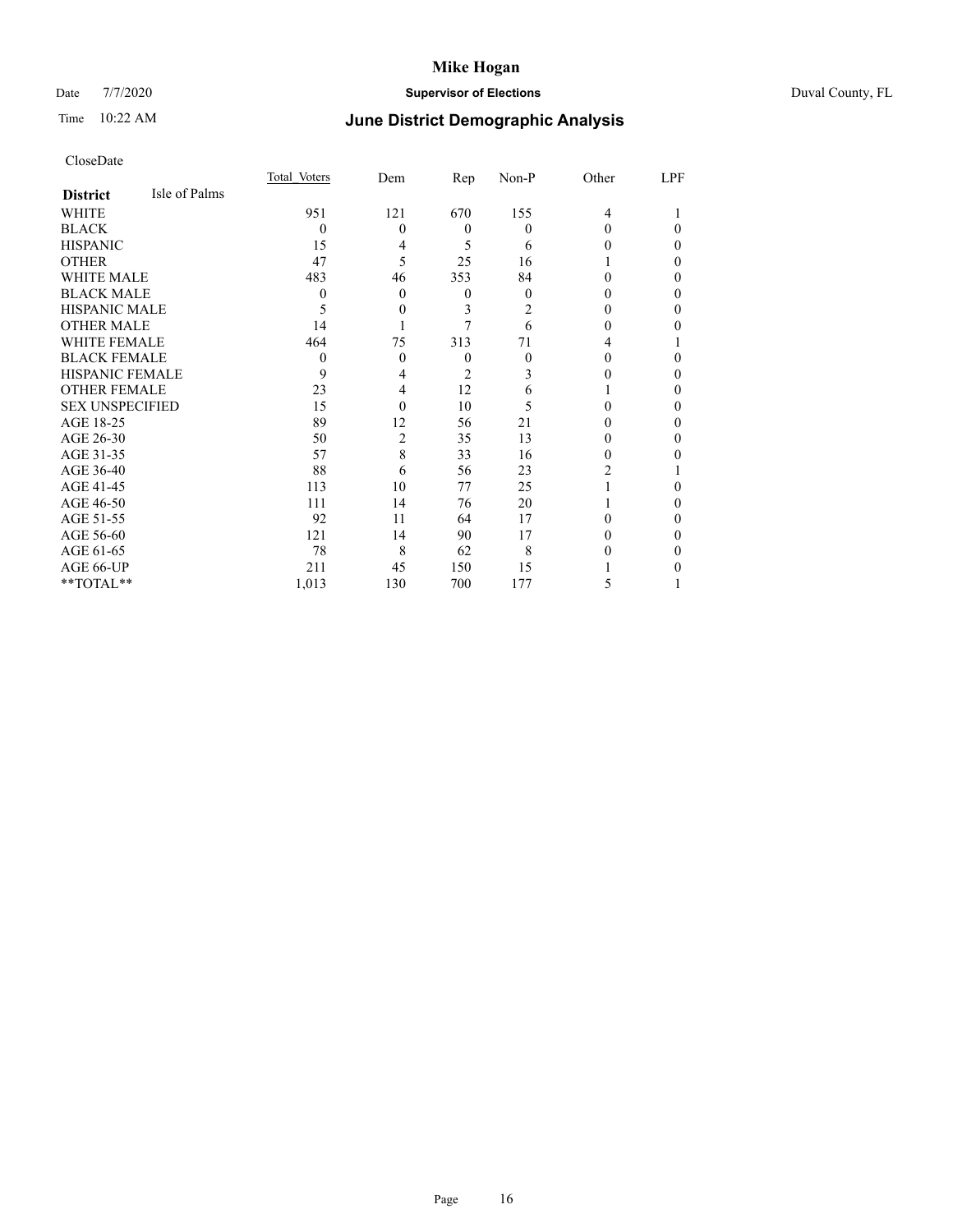# Date 7/7/2020 **Supervisor of Elections** Duval County, FL

# Time 10:22 AM **June District Demographic Analysis**

|                        |                        | Total Voters | Dem   | Rep   | Non-P | Other    | LPF      |
|------------------------|------------------------|--------------|-------|-------|-------|----------|----------|
| <b>District</b>        | <b>Bartram Springs</b> |              |       |       |       |          |          |
| WHITE                  |                        | 2,045        | 411   | 1,126 | 472   | 21       | 15       |
| <b>BLACK</b>           |                        | 506          | 377   | 34    | 92    | 3        | 0        |
| <b>HISPANIC</b>        |                        | 248          | 99    | 63    | 85    | $\Omega$ |          |
| <b>OTHER</b>           |                        | 454          | 158   | 117   | 173   | 6        | $\Omega$ |
| WHITE MALE             |                        | 954          | 138   | 563   | 233   | 10       | 10       |
| <b>BLACK MALE</b>      |                        | 222          | 146   | 24    | 49    | 3        | 0        |
| <b>HISPANIC MALE</b>   |                        | 121          | 40    | 30    | 50    | 0        |          |
| <b>OTHER MALE</b>      |                        | 193          | 63    | 56    | 71    | 3        | 0        |
| <b>WHITE FEMALE</b>    |                        | 1,070        | 269   | 553   | 232   | 11       | 5        |
| <b>BLACK FEMALE</b>    |                        | 281          | 228   | 10    | 43    | $\Omega$ | 0        |
| <b>HISPANIC FEMALE</b> |                        | 123          | 57    | 32    | 34    | 0        | 0        |
| <b>OTHER FEMALE</b>    |                        | 212          | 80    | 54    | 75    | 3        | 0        |
| <b>SEX UNSPECIFIED</b> |                        | 77           | 24    | 18    | 35    | $\theta$ | 0        |
| AGE 18-25              |                        | 361          | 126   | 117   | 114   | 2        | 2        |
| AGE 26-30              |                        | 224          | 68    | 85    | 65    | 5        | 1        |
| AGE 31-35              |                        | 335          | 104   | 110   | 115   | 3        | 3        |
| AGE 36-40              |                        | 387          | 104   | 162   | 116   | 3        | 2        |
| AGE 41-45              |                        | 432          | 124   | 172   | 122   | 8        | 6        |
| AGE 46-50              |                        | 391          | 127   | 162   | 97    | 4        |          |
| AGE 51-55              |                        | 295          | 90    | 152   | 52    | 0        |          |
| AGE 56-60              |                        | 266          | 98    | 122   | 45    |          | 0        |
| AGE 61-65              |                        | 183          | 74    | 84    | 24    | 1        | 0        |
| AGE 66-UP              |                        | 375          | 130   | 171   | 71    | 3        | 0        |
| **TOTAL**              |                        | 3,253        | 1,045 | 1,340 | 822   | 30       | 16       |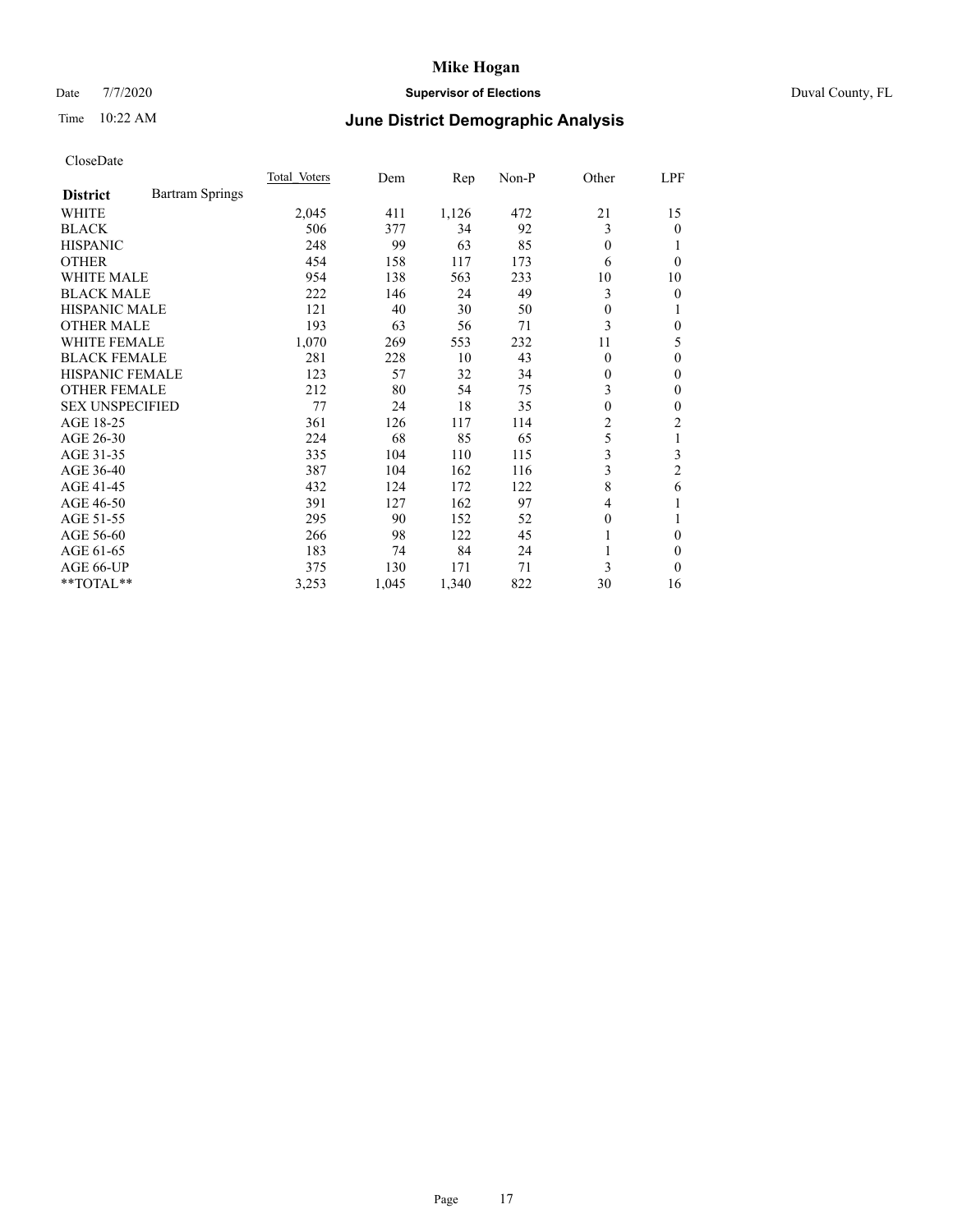# Date 7/7/2020 **Supervisor of Elections** Duval County, FL

# Time 10:22 AM **June District Demographic Analysis**

|                        |                 | Total Voters | Dem | Rep            | Non-P | Other        | LPF          |
|------------------------|-----------------|--------------|-----|----------------|-------|--------------|--------------|
| <b>District</b>        | Wynnfield Lakes |              |     |                |       |              |              |
| WHITE                  |                 | 488          | 110 | 257            | 110   | 6            | 5            |
| <b>BLACK</b>           |                 | 136          | 101 | 5              | 29    |              | $\Omega$     |
| <b>HISPANIC</b>        |                 | 86           | 24  | 30             | 30    | 2            | $\Omega$     |
| <b>OTHER</b>           |                 | 251          | 71  | 69             | 111   | $\theta$     | 0            |
| WHITE MALE             |                 | 214          | 40  | 108            | 59    | 3            | 4            |
| <b>BLACK MALE</b>      |                 | 67           | 48  | $\overline{4}$ | 14    |              | $\theta$     |
| <b>HISPANIC MALE</b>   |                 | 40           | 6   | 17             | 15    | 2            | $\theta$     |
| <b>OTHER MALE</b>      |                 | 111          | 33  | 28             | 50    | 0            | 0            |
| WHITE FEMALE           |                 | 269          | 70  | 145            | 50    | 3            |              |
| <b>BLACK FEMALE</b>    |                 | 67           | 51  | 1              | 15    | $\theta$     | $\Omega$     |
| <b>HISPANIC FEMALE</b> |                 | 43           | 17  | 11             | 15    | 0            | $\Omega$     |
| <b>OTHER FEMALE</b>    |                 | 115          | 31  | 39             | 45    | $\theta$     | $\Omega$     |
| <b>SEX UNSPECIFIED</b> |                 | 35           | 10  | 8              | 17    | $\theta$     | $\Omega$     |
| AGE 18-25              |                 | 123          | 39  | 37             | 45    | 2            | 0            |
| AGE 26-30              |                 | 89           | 28  | 31             | 29    |              | $\mathbf{0}$ |
| AGE 31-35              |                 | 120          | 40  | 41             | 35    |              | 3            |
| AGE 36-40              |                 | 123          | 25  | 47             | 47    | 3            |              |
| AGE 41-45              |                 | 113          | 30  | 49             | 34    | 0            | $\Omega$     |
| AGE 46-50              |                 | 105          | 36  | 43             | 25    |              | $\Omega$     |
| AGE 51-55              |                 | 66           | 29  | 24             | 12    | $\theta$     |              |
| AGE 56-60              |                 | 60           | 20  | 23             | 16    |              | 0            |
| AGE 61-65              |                 | 54           | 18  | 19             | 17    | 0            | $\theta$     |
| AGE 66-UP              |                 | 107          | 40  | 47             | 20    | $\mathbf{0}$ | $\Omega$     |
| **TOTAL**              |                 | 961          | 306 | 361            | 280   | 9            | 5            |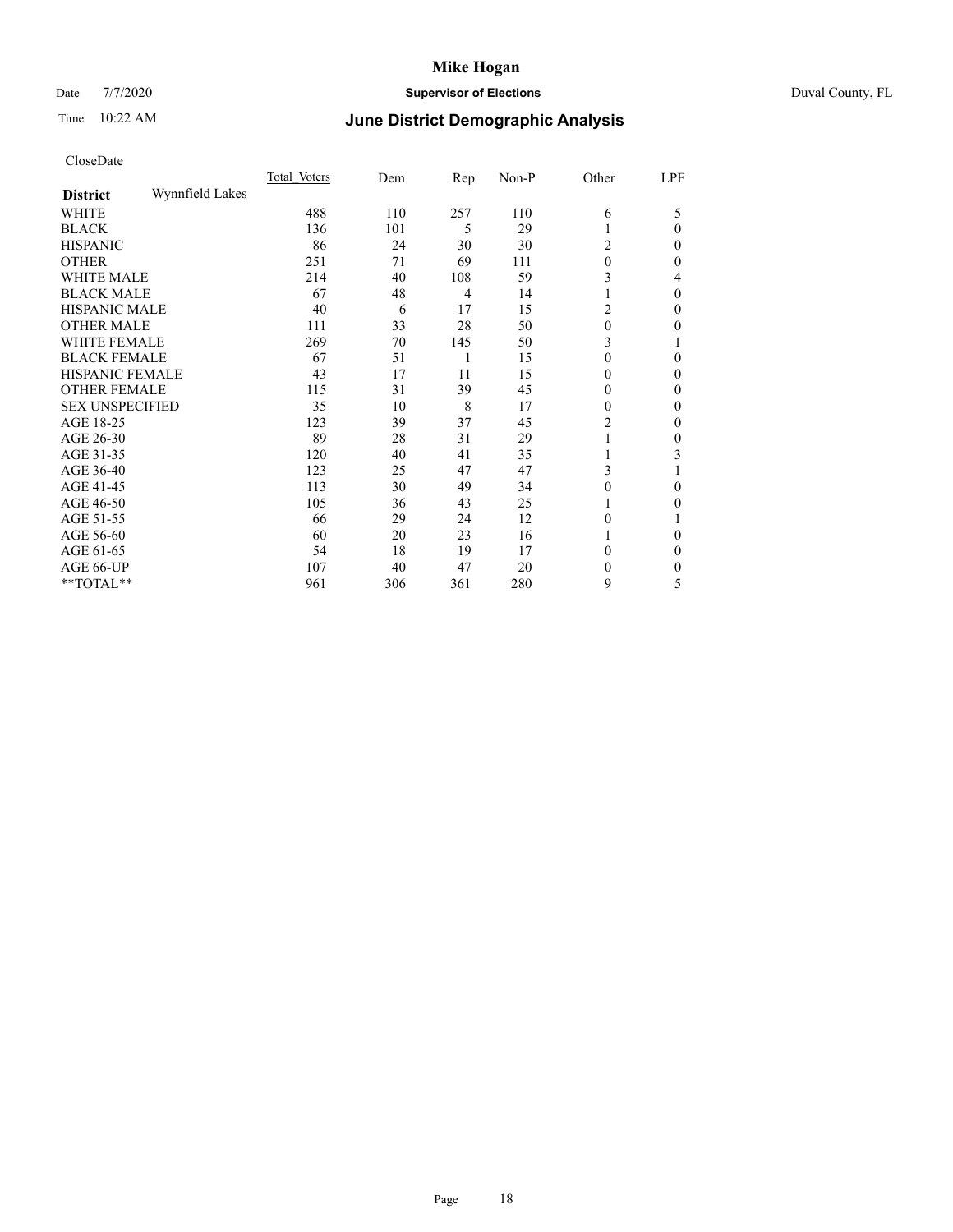# Date 7/7/2020 **Supervisor of Elections** Duval County, FL

# Time 10:22 AM **June District Demographic Analysis**

|                        |                  | Total Voters | Dem | Rep      | Non-P    | Other | LPF |
|------------------------|------------------|--------------|-----|----------|----------|-------|-----|
| <b>District</b>        | Harbour Waterway |              |     |          |          |       |     |
| WHITE                  |                  | 255          | 47  | 177      | 30       |       | 0   |
| <b>BLACK</b>           |                  | 4            | 4   | $\theta$ | $\Omega$ | 0     | 0   |
| <b>HISPANIC</b>        |                  | 9            |     | 6        | 2        | 0     | 0   |
| <b>OTHER</b>           |                  | 14           |     | 5        | 4        |       |     |
| <b>WHITE MALE</b>      |                  | 122          | 15  | 91       | 15       |       |     |
| <b>BLACK MALE</b>      |                  | 2            | 2   | $\Omega$ | 0        | 0     |     |
| <b>HISPANIC MALE</b>   |                  |              | 0   |          |          |       |     |
| <b>OTHER MALE</b>      |                  |              | 4   | 2        |          |       | 0   |
| WHITE FEMALE           |                  | 132          | 31  | 86       | 15       |       |     |
| <b>BLACK FEMALE</b>    |                  | 2            | 2   | $\theta$ | 0        | 0     | 0   |
| <b>HISPANIC FEMALE</b> |                  | 8            |     | 5        | 2        |       |     |
| <b>OTHER FEMALE</b>    |                  | h            |     | 3        | 3        |       | 0   |
| <b>SEX UNSPECIFIED</b> |                  | 2            | 2   | 0        |          |       |     |
| AGE 18-25              |                  | 22           | 3   | 13       | 6        |       |     |
| AGE 26-30              |                  | 14           | 6   | 6        | 2        |       |     |
| AGE 31-35              |                  | 9            | 2   | 4        | 3        |       | 0   |
| AGE 36-40              |                  | 16           | 4   | 9        | 3        |       | 0   |
| AGE 41-45              |                  | 17           |     | 8        |          |       |     |
| AGE 46-50              |                  | 23           | 3   | 15       | 5        | 0     |     |
| AGE 51-55              |                  | 29           | 9   | 18       | 2        |       |     |
| AGE 56-60              |                  | 39           | 5   | 30       | 4        |       |     |
| AGE 61-65              |                  | 36           | 7   | 25       | 3        |       |     |
| AGE 66-UP              |                  | 77           | 11  | 60       | 6        |       |     |
| **TOTAL**              |                  | 282          | 57  | 188      | 36       |       | 0   |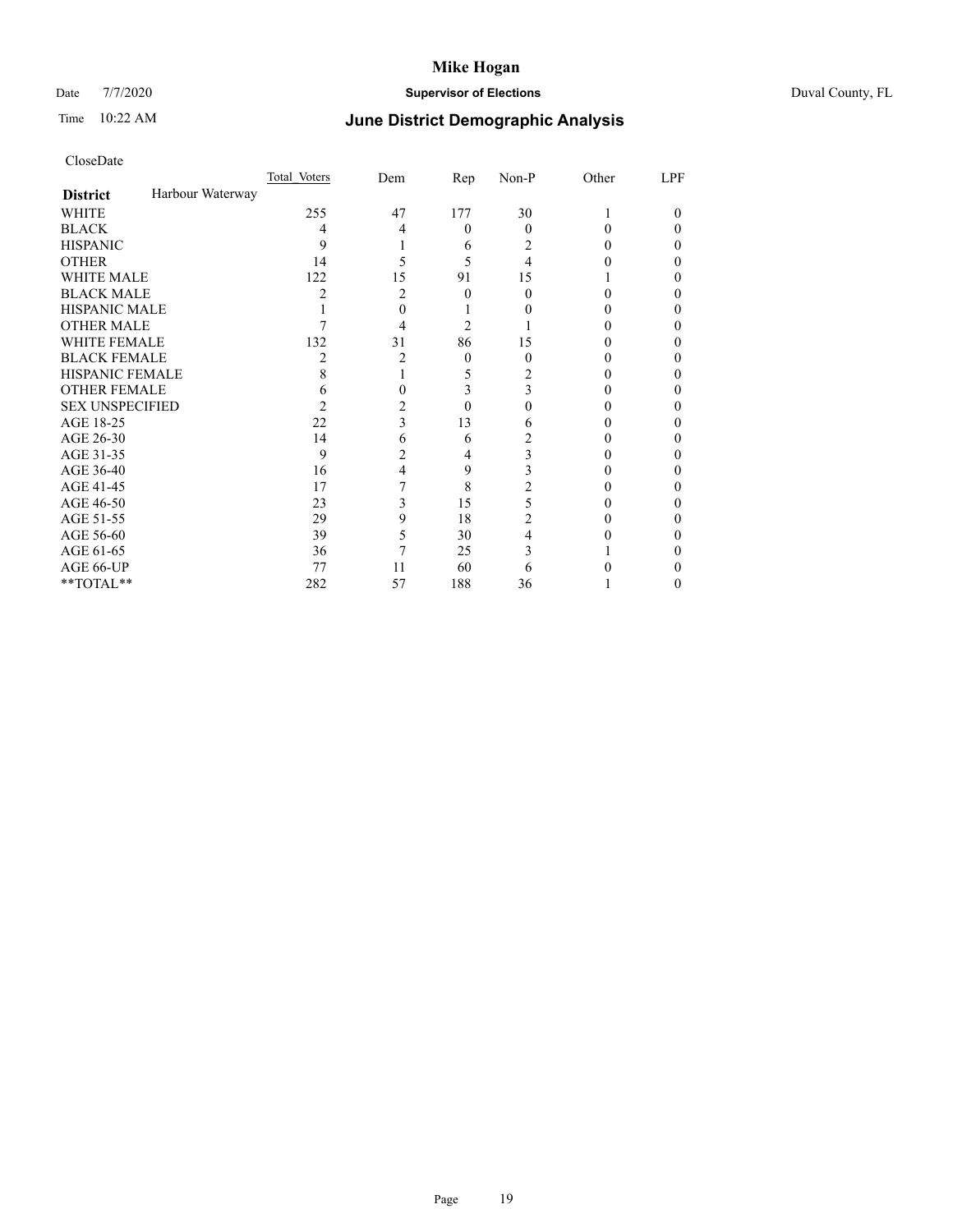# Date 7/7/2020 **Supervisor of Elections** Duval County, FL

# Time 10:22 AM **June District Demographic Analysis**

|                        |               | Total Voters | Dem | Rep            | Non-P | Other | LPF |
|------------------------|---------------|--------------|-----|----------------|-------|-------|-----|
| <b>District</b>        | Principle One |              |     |                |       |       |     |
| WHITE                  |               | 263          | 52  | 119            | 84    | 7     |     |
| <b>BLACK</b>           |               | 85           | 54  | $\overline{4}$ | 27    | 0     | 0   |
| <b>HISPANIC</b>        |               | 48           | 18  | 15             | 15    | 0     | 0   |
| <b>OTHER</b>           |               | 60           | 19  | 9              | 32    | 0     | 0   |
| WHITE MALE             |               | 136          | 20  | 58             | 54    | 4     | 0   |
| <b>BLACK MALE</b>      |               | 37           | 17  | 3              | 17    | 0     | 0   |
| <b>HISPANIC MALE</b>   |               | 18           | 6   | 5              | 7     | 0     | 0   |
| <b>OTHER MALE</b>      |               | 31           | 12  | 7              | 12    | 0     | 0   |
| WHITE FEMALE           |               | 124          | 32  | 61             | 27    | 3     |     |
| <b>BLACK FEMALE</b>    |               | 47           | 36  | 1              | 10    | 0     | 0   |
| <b>HISPANIC FEMALE</b> |               | 29           | 12  | 9              | 8     | 0     | 0   |
| <b>OTHER FEMALE</b>    |               | 24           | 7   | $\overline{c}$ | 15    | 0     | 0   |
| <b>SEX UNSPECIFIED</b> |               | 10           |     | 1              | 8     | 0     | 0   |
| AGE 18-25              |               | 52           | 18  | 12             | 20    | 2     | 0   |
| AGE 26-30              |               | 70           | 21  | 22             | 25    |       |     |
| AGE 31-35              |               | 73           | 27  | 18             | 27    |       | 0   |
| AGE 36-40              |               | 36           | 10  | 12             | 13    |       | 0   |
| AGE 41-45              |               | 35           | 11  | 15             | 9     | 0     | 0   |
| AGE 46-50              |               | 31           | 13  | 8              | 10    | 0     | 0   |
| AGE 51-55              |               | 32           | 11  | $\overline{4}$ | 16    |       | 0   |
| AGE 56-60              |               | 31           | 10  | 9              | 12    | 0     | 0   |
| AGE 61-65              |               | 33           | 8   | 18             | 7     | 0     | 0   |
| AGE 66-UP              |               | 63           | 14  | 29             | 19    |       | 0   |
| **TOTAL**              |               | 456          | 143 | 147            | 158   | 7     |     |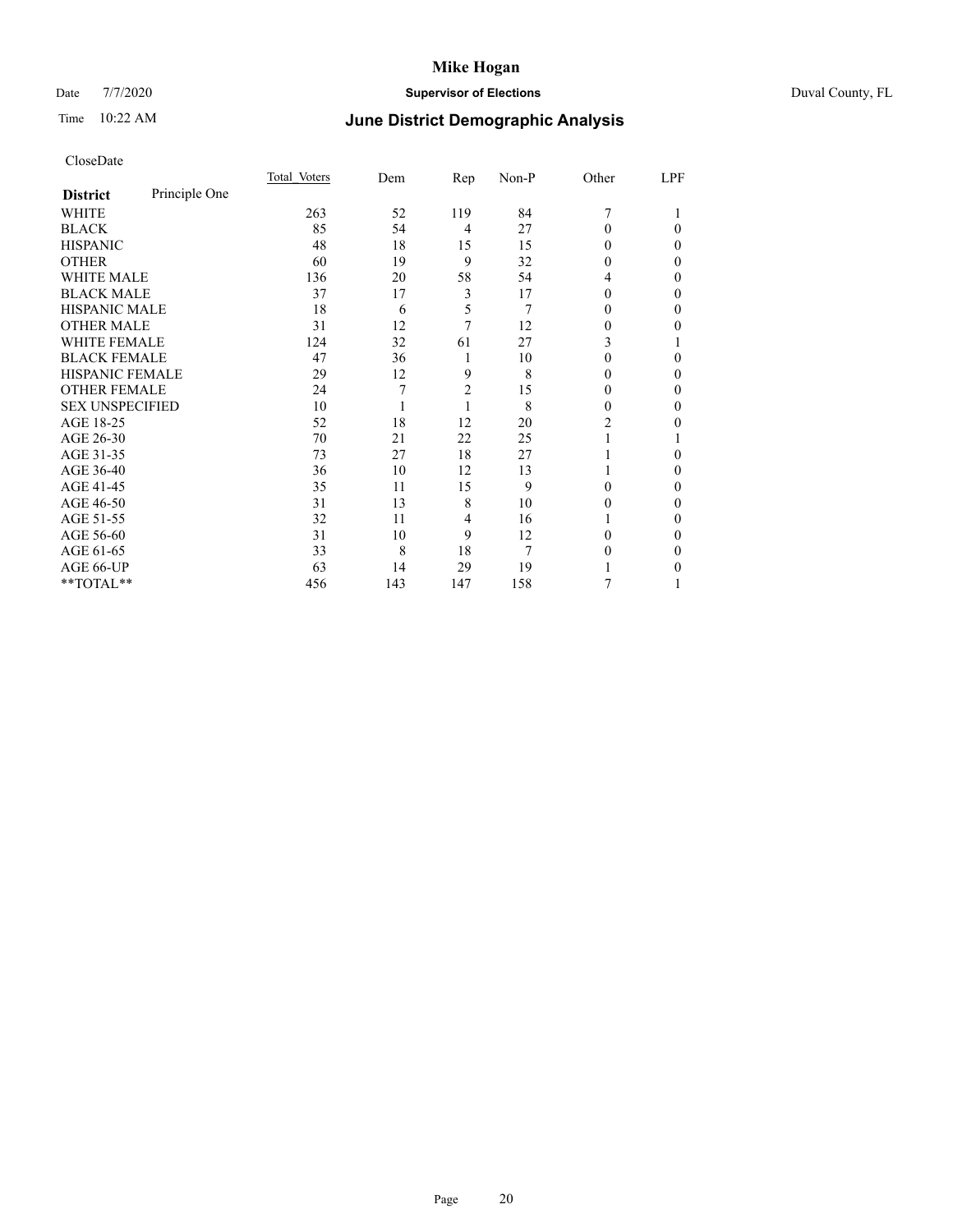# Date 7/7/2020 **Supervisor of Elections** Duval County, FL

# Time 10:22 AM **June District Demographic Analysis**

|                        |          | Total Voters | Dem | Rep            | Non-P | Other          | LPF      |
|------------------------|----------|--------------|-----|----------------|-------|----------------|----------|
| <b>District</b>        | Tolomato |              |     |                |       |                |          |
| WHITE                  |          | 1,580        | 362 | 909            | 277   | 27             | 5        |
| <b>BLACK</b>           |          | 82           | 54  | 9              | 17    | 2              | 0        |
| <b>HISPANIC</b>        |          | 85           | 31  | 33             | 21    | $\theta$       | 0        |
| <b>OTHER</b>           |          | 100          | 31  | 31             | 37    | $\Omega$       |          |
| <b>WHITE MALE</b>      |          | 750          | 141 | 456            | 138   | 13             | 2        |
| <b>BLACK MALE</b>      |          | 43           | 27  | 5              | 9     | $\overline{c}$ | $\theta$ |
| <b>HISPANIC MALE</b>   |          | 40           | 14  | 16             | 10    | $\Omega$       | 0        |
| <b>OTHER MALE</b>      |          | 37           | 14  | 8              | 14    | $\Omega$       | 1        |
| WHITE FEMALE           |          | 821          | 220 | 447            | 137   | 14             | 3        |
| <b>BLACK FEMALE</b>    |          | 39           | 27  | $\overline{4}$ | 8     | $\Omega$       | 0        |
| <b>HISPANIC FEMALE</b> |          | 44           | 17  | 17             | 10    | $\Omega$       | 0        |
| <b>OTHER FEMALE</b>    |          | 52           | 16  | 20             | 16    | $\Omega$       | 0        |
| <b>SEX UNSPECIFIED</b> |          | 21           | 2   | 9              | 10    | $\Omega$       | 0        |
| AGE 18-25              |          | 124          | 44  | 46             | 30    | 3              |          |
| AGE 26-30              |          | 80           | 17  | 37             | 25    | $\overline{0}$ |          |
| AGE 31-35              |          | 126          | 36  | 57             | 31    | 0              | 2        |
| AGE 36-40              |          | 131          | 35  | 61             | 34    | 1              | $\theta$ |
| AGE 41-45              |          | 112          | 29  | 50             | 32    |                | 0        |
| AGE 46-50              |          | 111          | 35  | 45             | 24    |                | 0        |
| AGE 51-55              |          | 169          | 33  | 90             | 43    | 2              |          |
| AGE 56-60              |          | 203          | 45  | 124            | 30    | 3              |          |
| AGE 61-65              |          | 197          | 50  | 118            | 29    | $\theta$       | 0        |
| AGE 66-UP              |          | 593          | 154 | 354            | 73    | 12             | 0        |
| **TOTAL**              |          | 1,847        | 478 | 982            | 352   | 29             | 6        |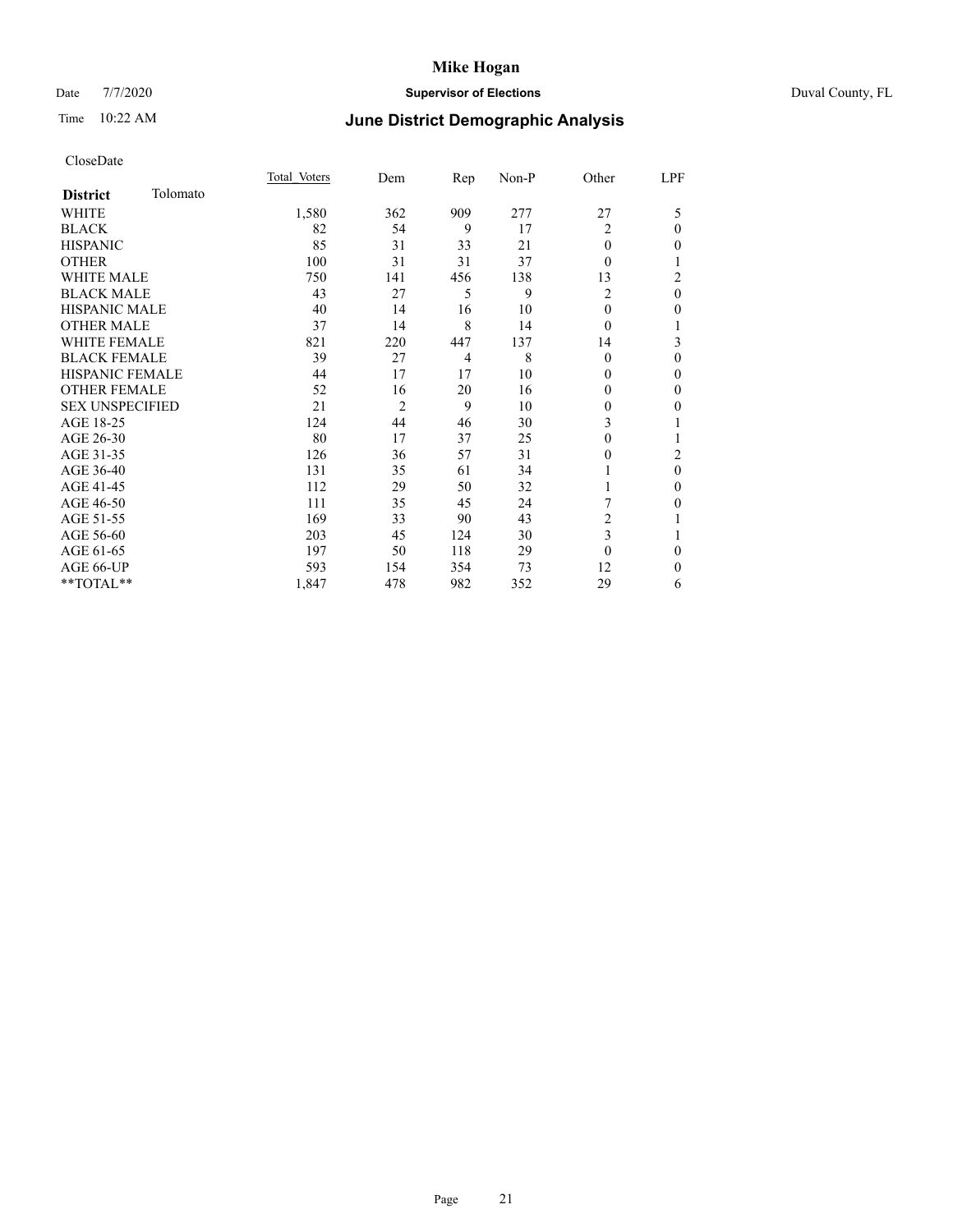# Date 7/7/2020 **Supervisor of Elections** Duval County, FL

# Time 10:22 AM **June District Demographic Analysis**

|                        |             | Total Voters | Dem | Rep            | Non-P | Other          | LPF      |
|------------------------|-------------|--------------|-----|----------------|-------|----------------|----------|
| <b>District</b>        | Bainebridge |              |     |                |       |                |          |
| WHITE                  |             | 298          | 47  | 146            | 99    | $\overline{4}$ | 2        |
| <b>BLACK</b>           |             | 427          | 343 | 8              | 71    | 5              | $\theta$ |
| <b>HISPANIC</b>        |             | 47           | 18  | 11             | 18    | 0              | 0        |
| <b>OTHER</b>           |             | 56           | 25  | 10             | 20    | 0              |          |
| WHITE MALE             |             | 140          | 17  | 75             | 44    | 2              | 2        |
| <b>BLACK MALE</b>      |             | 177          | 137 | 4              | 33    | 3              | $\theta$ |
| <b>HISPANIC MALE</b>   |             | 17           | 8   | 5              | 4     | 0              | 0        |
| <b>OTHER MALE</b>      |             | 18           | 9   | $\overline{2}$ | 6     | 0              |          |
| <b>WHITE FEMALE</b>    |             | 154          | 30  | 68             | 54    | 2              | 0        |
| <b>BLACK FEMALE</b>    |             | 245          | 203 | $\overline{4}$ | 36    | 2              | 0        |
| <b>HISPANIC FEMALE</b> |             | 29           | 10  | 6              | 13    | $\Omega$       | 0        |
| <b>OTHER FEMALE</b>    |             | 23           | 10  | 6              | 7     | 0              | 0        |
| <b>SEX UNSPECIFIED</b> |             | 25           | 9   | 5              | 11    | 0              | 0        |
| AGE 18-25              |             | 77           | 42  | 6              | 28    |                | 0        |
| AGE 26-30              |             | 96           | 32  | 26             | 36    | 2              | 0        |
| AGE 31-35              |             | 112          | 49  | 26             | 35    | 0              | 2        |
| AGE 36-40              |             | 126          | 63  | 24             | 36    | 2              |          |
| AGE 41-45              |             | 104          | 63  | 18             | 22    |                | 0        |
| AGE 46-50              |             | 75           | 46  | 19             | 10    | 0              | 0        |
| AGE 51-55              |             | 81           | 46  | 14             | 20    |                | 0        |
| AGE 56-60              |             | 53           | 30  | 13             | 10    | 0              | 0        |
| AGE 61-65              |             | 40           | 25  | 11             | 4     | 0              | 0        |
| AGE 66-UP              |             | 62           | 37  | 16             | 7     | 2              | 0        |
| **TOTAL**              |             | 828          | 433 | 175            | 208   | 9              | 3        |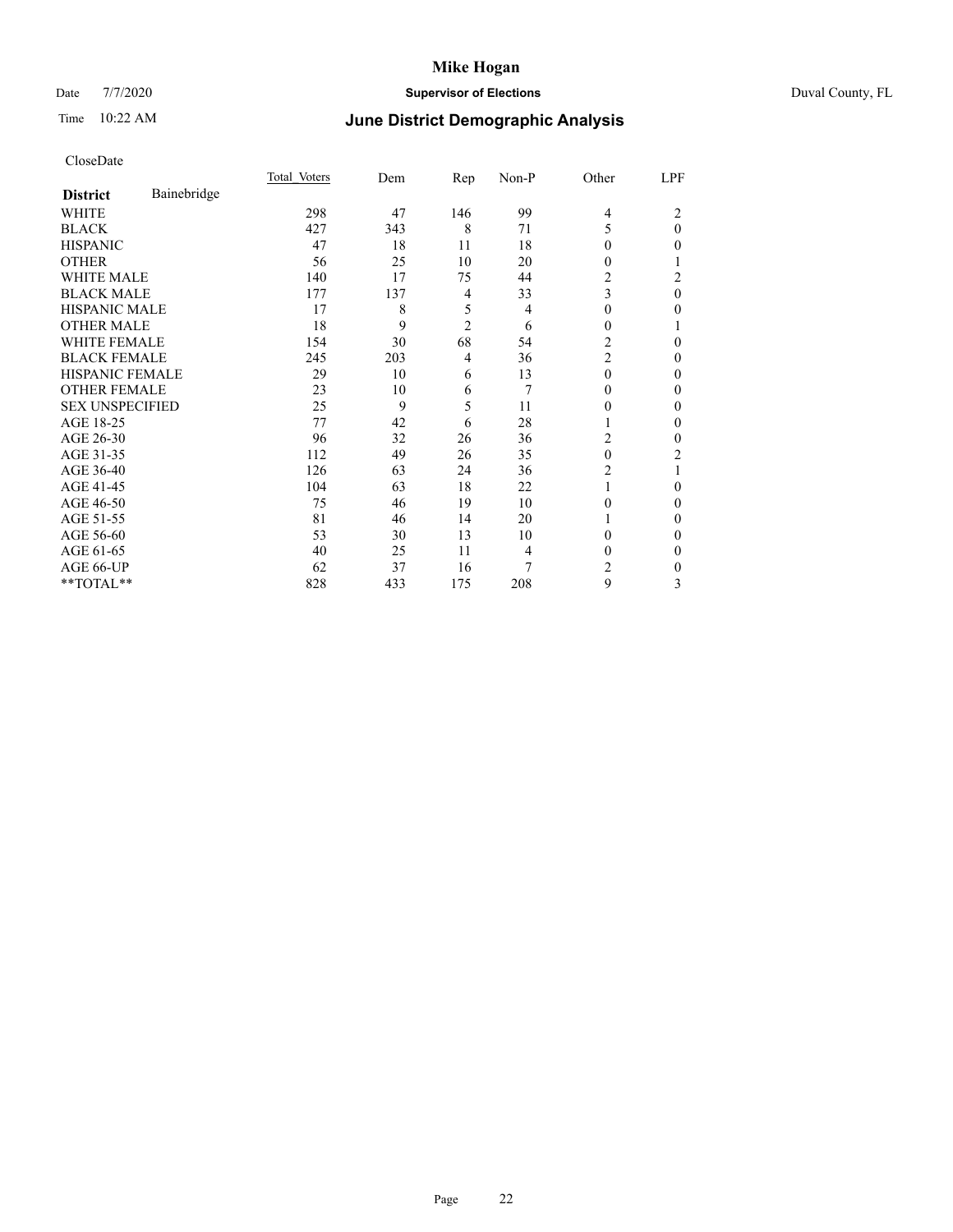# Date 7/7/2020 **Supervisor of Elections** Duval County, FL

# Time 10:22 AM **June District Demographic Analysis**

|                        |                          | Total Voters | Dem     | Rep     | Non-P  | Other | LPF   |
|------------------------|--------------------------|--------------|---------|---------|--------|-------|-------|
| <b>District</b>        | Congressional District 4 |              |         |         |        |       |       |
| WHITE                  |                          | 269,371      | 64,023  | 147,263 | 53,967 | 2,767 | 1,351 |
| <b>BLACK</b>           |                          | 41,016       | 31,026  | 1,957   | 7,602  | 388   | 43    |
| <b>HISPANIC</b>        |                          | 19,962       | 7,507   | 5,441   | 6,763  | 198   | 53    |
| <b>OTHER</b>           |                          | 32,379       | 9,608   | 9,580   | 12,779 | 303   | 109   |
| WHITE MALE             |                          | 126,352      | 25,023  | 71,941  | 27,186 | 1,304 | 898   |
| <b>BLACK MALE</b>      |                          | 17,724       | 12,322  | 1,113   | 4,049  | 214   | 26    |
| <b>HISPANIC MALE</b>   |                          | 9,003        | 3,060   | 2,669   | 3,141  | 99    | 34    |
| <b>OTHER MALE</b>      |                          | 12,926       | 3,556   | 4,071   | 5,117  | 120   | 62    |
| <b>WHITE FEMALE</b>    |                          | 140,147      | 38,356  | 73,949  | 25,962 | 1,442 | 438   |
| <b>BLACK FEMALE</b>    |                          | 22,697       | 18,293  | 818     | 3,398  | 172   | 16    |
| <b>HISPANIC FEMALE</b> |                          | 10,519       | 4,283   | 2,673   | 3,449  | 97    | 17    |
| <b>OTHER FEMALE</b>    |                          | 14,877       | 5,048   | 4,513   | 5,131  | 152   | 33    |
| <b>SEX UNSPECIFIED</b> |                          | 8,480        | 2,223   | 2,494   | 3,675  | 56    | 32    |
| AGE 18-25              |                          | 37,827       | 12,023  | 13,181  | 11,708 | 731   | 184   |
| AGE 26-30              |                          | 34,838       | 11,064  | 12,603  | 10,370 | 549   | 252   |
| AGE 31-35              |                          | 34,534       | 10,933  | 12,648  | 10,222 | 430   | 301   |
| AGE 36-40              |                          | 31,691       | 9,894   | 11,913  | 9,253  | 380   | 251   |
| AGE 41-45              |                          | 27,392       | 8,573   | 10,873  | 7,503  | 271   | 172   |
| AGE 46-50              |                          | 29,706       | 8,825   | 13,621  | 6,850  | 274   | 136   |
| AGE 51-55              |                          | 30,036       | 8,528   | 15,258  | 5,949  | 221   | 80    |
| AGE 56-60              |                          | 32,680       | 9,286   | 17,425  | 5,672  | 238   | 59    |
| AGE 61-65              |                          | 30,113       | 9,341   | 15,999  | 4,537  | 185   | 51    |
| AGE 66-UP              |                          | 73,681       | 23,610  | 40,649  | 8,983  | 373   | 66    |
| $*$ $TOTAL**$          |                          | 362,728      | 112,164 | 164,241 | 81,111 | 3,656 | 1,556 |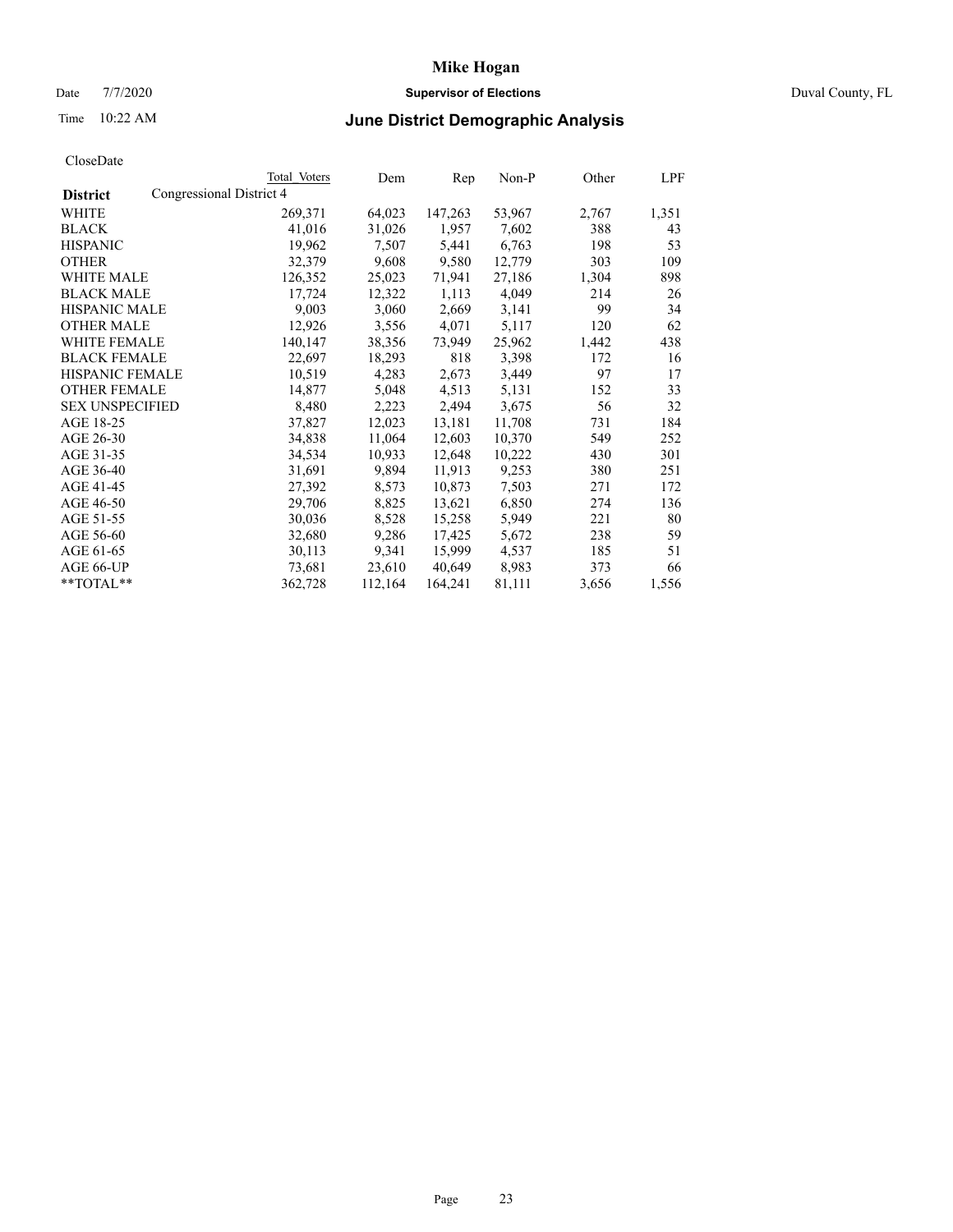# Date 7/7/2020 **Supervisor of Elections** Duval County, FL

# Time 10:22 AM **June District Demographic Analysis**

|                        |                          | Total Voters | Dem     | Rep    | Non-P  | Other | LPF |
|------------------------|--------------------------|--------------|---------|--------|--------|-------|-----|
| <b>District</b>        | Congressional District 5 |              |         |        |        |       |     |
| WHITE                  |                          | 97,469       | 24,587  | 49,882 | 21,361 | 1,157 | 482 |
| <b>BLACK</b>           |                          | 137,527      | 114,207 | 4,319  | 18,238 | 681   | 82  |
| <b>HISPANIC</b>        |                          | 14,507       | 6,184   | 2,806  | 5,340  | 143   | 34  |
| <b>OTHER</b>           |                          | 22,198       | 8,256   | 4,565  | 9,129  | 189   | 59  |
| WHITE MALE             |                          | 45,419       | 9,678   | 24,560 | 10,318 | 546   | 317 |
| <b>BLACK MALE</b>      |                          | 54,573       | 42,888  | 2,251  | 9,024  | 360   | 50  |
| <b>HISPANIC MALE</b>   |                          | 6,444        | 2,491   | 1,463  | 2,403  | 69    | 18  |
| <b>OTHER MALE</b>      |                          | 8,034        | 2,809   | 1,954  | 3,171  | 70    | 30  |
| <b>WHITE FEMALE</b>    |                          | 50,786       | 14,588  | 24,758 | 10,682 | 601   | 157 |
| <b>BLACK FEMALE</b>    |                          | 80,547       | 69,547  | 1,985  | 8,669  | 315   | 31  |
| <b>HISPANIC FEMALE</b> |                          | 7,675        | 3,527   | 1,276  | 2,786  | 71    | 15  |
| <b>OTHER FEMALE</b>    |                          | 10,007       | 4,204   | 2,176  | 3,505  | 97    | 25  |
| <b>SEX UNSPECIFIED</b> |                          | 8,210        | 3,501   | 1,149  | 3,505  | 41    | 14  |
| AGE 18-25              |                          | 32,299       | 16,561  | 4,664  | 10,550 | 443   | 81  |
| AGE 26-30              |                          | 27,473       | 14,707  | 4,540  | 7,808  | 290   | 128 |
| AGE 31-35              |                          | 26,274       | 14,514  | 4,548  | 6,824  | 281   | 107 |
| AGE 36-40              |                          | 23,832       | 13,442  | 4,258  | 5,814  | 220   | 98  |
| AGE 41-45              |                          | 21,135       | 12,021  | 4,216  | 4,635  | 201   | 62  |
| AGE 46-50              |                          | 22,131       | 12,587  | 5,175  | 4,148  | 170   | 51  |
| AGE 51-55              |                          | 22,538       | 12,872  | 5,764  | 3,717  | 145   | 40  |
| AGE 56-60              |                          | 24,912       | 14,192  | 7,079  | 3,464  | 141   | 36  |
| AGE 61-65              |                          | 22,555       | 13,256  | 6,438  | 2,731  | 109   | 21  |
| AGE 66-UP              |                          | 48,316       | 28,961  | 14,869 | 4,291  | 163   | 32  |
| $*$ TOTAL $*$          |                          | 271,701      | 153,234 | 61,572 | 54,068 | 2,170 | 657 |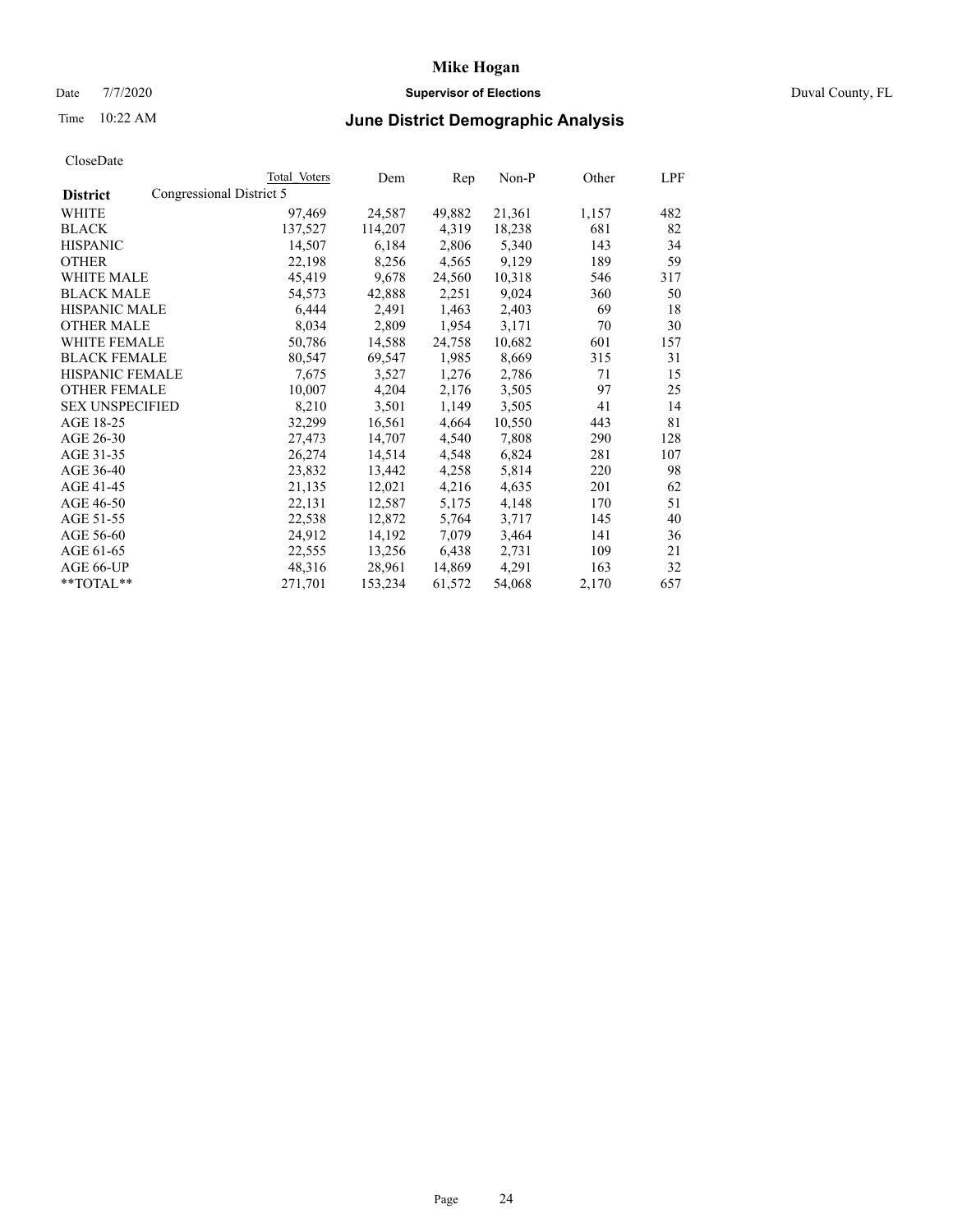# Date 7/7/2020 **Supervisor of Elections** Duval County, FL

# Time 10:22 AM **June District Demographic Analysis**

| Total Voters | Dem     | Rep     | Non-P   | Other | LPF   |
|--------------|---------|---------|---------|-------|-------|
|              |         |         |         |       |       |
| 333,989      | 80,126  | 180,277 | 68,331  | 3,604 | 1,651 |
| 176,905      | 143,977 | 6,181   | 25,568  | 1,057 | 122   |
| 33,555       | 13,350  | 7,936   | 11,852  | 333   | 84    |
| 52,679       | 17,302  | 13,523  | 21,229  | 472   | 153   |
| 156,095      | 31,407  | 88,080  | 33,822  | 1,696 | 1,090 |
| 71,575       | 54,712  | 3,308   | 12,914  | 566   | 75    |
| 15,055       | 5,440   | 3,976   | 5,424   | 165   | 50    |
| 20,273       | 6,181   | 5,777   | 8,048   | 181   | 86    |
| 174,076      | 47,828  | 90,407  | 33,424  | 1,878 | 539   |
| 102,361      | 87,104  | 2,766   | 11,963  | 483   | 45    |
| 17,685       | 7,585   | 3,800   | 6,106   | 163   | 31    |
| 24,036       | 8,957   | 6,396   | 8,390   | 241   | 52    |
| 15,965       | 5,540   | 3,407   | 6,883   | 93    | 42    |
| 66,817       | 27,670  | 16,554  | 21,248  | 1,109 | 236   |
| 58,836       | 24,839  | 15,689  | 17,172  | 782   | 354   |
| 57,391       | 24,534  | 15,827  | 15,989  | 666   | 375   |
| 52,313       | 22,497  | 14,827  | 14,097  | 574   | 318   |
| 45,917       | 19,873  | 13,982  | 11,404  | 445   | 213   |
| 48,978       |         | 17,370  | 10,322  | 422   | 166   |
| 49,565       | 20,667  | 19,340  | 9,110   | 344   | 104   |
| 54,093       | 22,570  | 22,544  | 8,548   | 348   | 83    |
| 49,211       | 21,507  | 20,600  | 6,761   | 276   | 67    |
| 113,562      | 49,699  | 51,100  | 12,185  | 489   | 89    |
| 597,128      | 254,755 | 207,917 | 126,980 | 5,466 | 2,010 |
|              |         | 20,698  |         |       |       |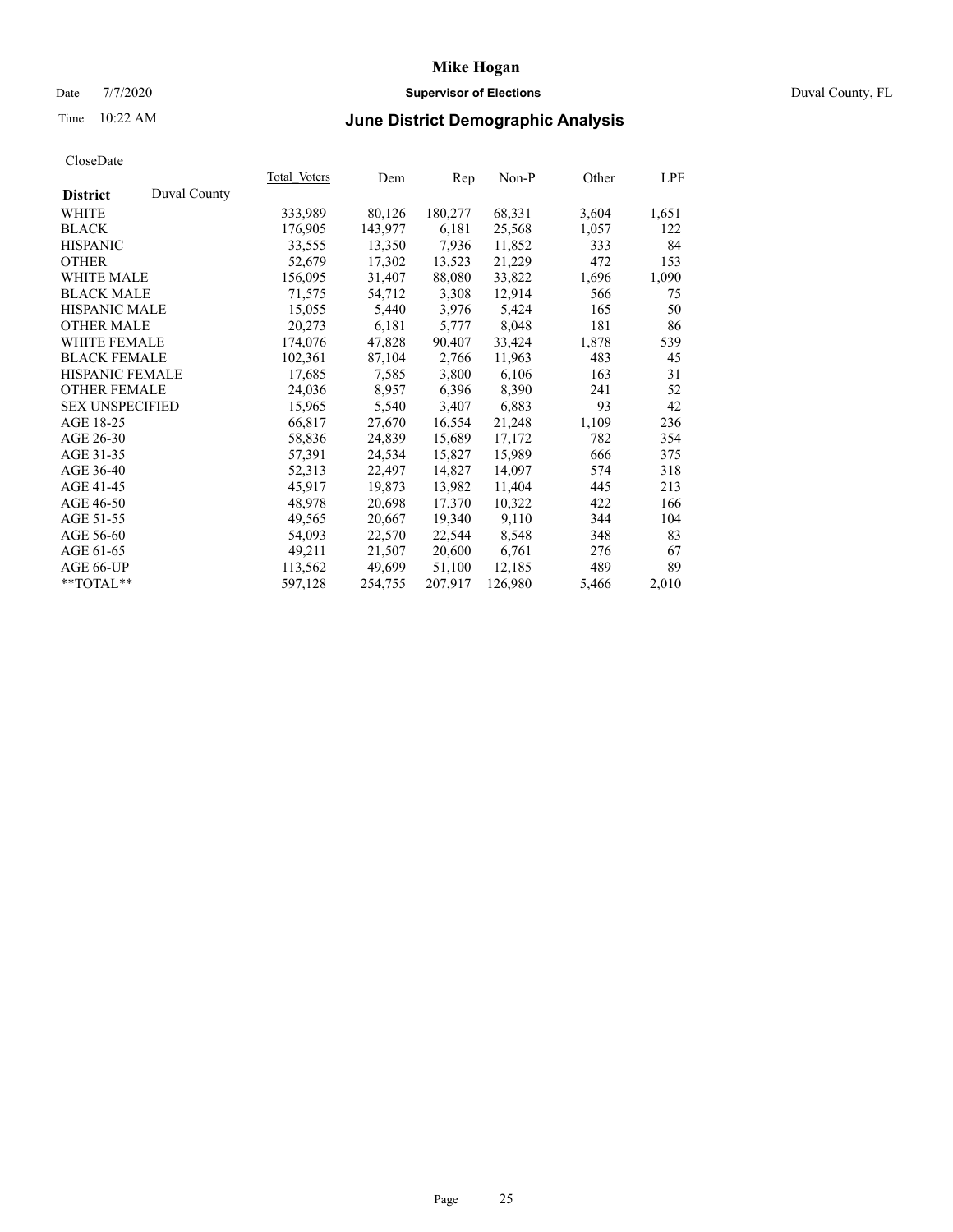# Date 7/7/2020 **Supervisor of Elections** Duval County, FL

# Time 10:22 AM **June District Demographic Analysis**

| Atlantic Beach<br><b>District</b><br>4,589<br>2,070<br>WHITE<br>9,479<br>2,701<br>74<br>820<br>39<br><b>BLACK</b><br>627<br>149<br>4<br>310<br>93<br>85<br><b>HISPANIC</b><br>131<br>1<br>612<br><b>OTHER</b><br>196<br>213<br>191<br>6<br><b>WHITE MALE</b><br>4,460<br>1,083<br>1,023<br>2,288<br>35<br><b>BLACK MALE</b><br>360<br>252<br>25<br>82<br><b>HISPANIC MALE</b><br>136<br>46<br>47<br>42<br>$\overline{2}$<br><b>OTHER MALE</b><br>207<br>54<br>79<br>71<br>39<br><b>WHITE FEMALE</b><br>4,931<br>1,649<br>2,267<br>962<br>3<br><b>BLACK FEMALE</b><br>13<br>446<br>367<br>62<br><b>HISPANIC FEMALE</b><br>169<br>83<br>44<br>42<br>$\theta$<br>3<br><b>OTHER FEMALE</b><br>279<br>104<br>93<br>76<br><b>SEX UNSPECIFIED</b><br>232<br>77<br>64<br>88<br>AGE 18-25<br>1,040<br>362<br>344<br>314<br>14 | 45<br>1<br>0<br>6<br>31<br>$\overline{0}$ |
|----------------------------------------------------------------------------------------------------------------------------------------------------------------------------------------------------------------------------------------------------------------------------------------------------------------------------------------------------------------------------------------------------------------------------------------------------------------------------------------------------------------------------------------------------------------------------------------------------------------------------------------------------------------------------------------------------------------------------------------------------------------------------------------------------------------------|-------------------------------------------|
|                                                                                                                                                                                                                                                                                                                                                                                                                                                                                                                                                                                                                                                                                                                                                                                                                      |                                           |
|                                                                                                                                                                                                                                                                                                                                                                                                                                                                                                                                                                                                                                                                                                                                                                                                                      |                                           |
|                                                                                                                                                                                                                                                                                                                                                                                                                                                                                                                                                                                                                                                                                                                                                                                                                      |                                           |
|                                                                                                                                                                                                                                                                                                                                                                                                                                                                                                                                                                                                                                                                                                                                                                                                                      |                                           |
|                                                                                                                                                                                                                                                                                                                                                                                                                                                                                                                                                                                                                                                                                                                                                                                                                      |                                           |
|                                                                                                                                                                                                                                                                                                                                                                                                                                                                                                                                                                                                                                                                                                                                                                                                                      |                                           |
|                                                                                                                                                                                                                                                                                                                                                                                                                                                                                                                                                                                                                                                                                                                                                                                                                      |                                           |
|                                                                                                                                                                                                                                                                                                                                                                                                                                                                                                                                                                                                                                                                                                                                                                                                                      | 0                                         |
|                                                                                                                                                                                                                                                                                                                                                                                                                                                                                                                                                                                                                                                                                                                                                                                                                      | 1                                         |
|                                                                                                                                                                                                                                                                                                                                                                                                                                                                                                                                                                                                                                                                                                                                                                                                                      | 14                                        |
|                                                                                                                                                                                                                                                                                                                                                                                                                                                                                                                                                                                                                                                                                                                                                                                                                      | 1                                         |
|                                                                                                                                                                                                                                                                                                                                                                                                                                                                                                                                                                                                                                                                                                                                                                                                                      | $\mathbf{0}$                              |
|                                                                                                                                                                                                                                                                                                                                                                                                                                                                                                                                                                                                                                                                                                                                                                                                                      | 3                                         |
|                                                                                                                                                                                                                                                                                                                                                                                                                                                                                                                                                                                                                                                                                                                                                                                                                      | $\mathfrak{2}$                            |
|                                                                                                                                                                                                                                                                                                                                                                                                                                                                                                                                                                                                                                                                                                                                                                                                                      | 6                                         |
| AGE 26-30<br>868<br>267<br>312<br>267<br>14                                                                                                                                                                                                                                                                                                                                                                                                                                                                                                                                                                                                                                                                                                                                                                          | 8                                         |
| 881<br>18<br>AGE 31-35<br>296<br>271<br>291                                                                                                                                                                                                                                                                                                                                                                                                                                                                                                                                                                                                                                                                                                                                                                          | 5                                         |
| 875<br>AGE 36-40<br>311<br>293<br>257<br>4                                                                                                                                                                                                                                                                                                                                                                                                                                                                                                                                                                                                                                                                                                                                                                           | 10                                        |
| 5<br>AGE 41-45<br>721<br>236<br>211<br>264                                                                                                                                                                                                                                                                                                                                                                                                                                                                                                                                                                                                                                                                                                                                                                           | 5                                         |
| 5<br>AGE 46-50<br>825<br>243<br>360<br>210                                                                                                                                                                                                                                                                                                                                                                                                                                                                                                                                                                                                                                                                                                                                                                           | 7                                         |
| AGE 51-55<br>914<br>258<br>469<br>179<br>4                                                                                                                                                                                                                                                                                                                                                                                                                                                                                                                                                                                                                                                                                                                                                                           | 4                                         |
| 1,081<br>303<br>AGE 56-60<br>583<br>187<br>4                                                                                                                                                                                                                                                                                                                                                                                                                                                                                                                                                                                                                                                                                                                                                                         | 4                                         |
| 5<br>AGE 61-65<br>409<br>1,073<br>509<br>149                                                                                                                                                                                                                                                                                                                                                                                                                                                                                                                                                                                                                                                                                                                                                                         | 1                                         |
| AGE 66-UP<br>12<br>2,935<br>1,039<br>1,469<br>413                                                                                                                                                                                                                                                                                                                                                                                                                                                                                                                                                                                                                                                                                                                                                                    | $\overline{2}$                            |
| **TOTAL**<br>85<br>11,221<br>4,912<br>2,517<br>3,655                                                                                                                                                                                                                                                                                                                                                                                                                                                                                                                                                                                                                                                                                                                                                                 | 52                                        |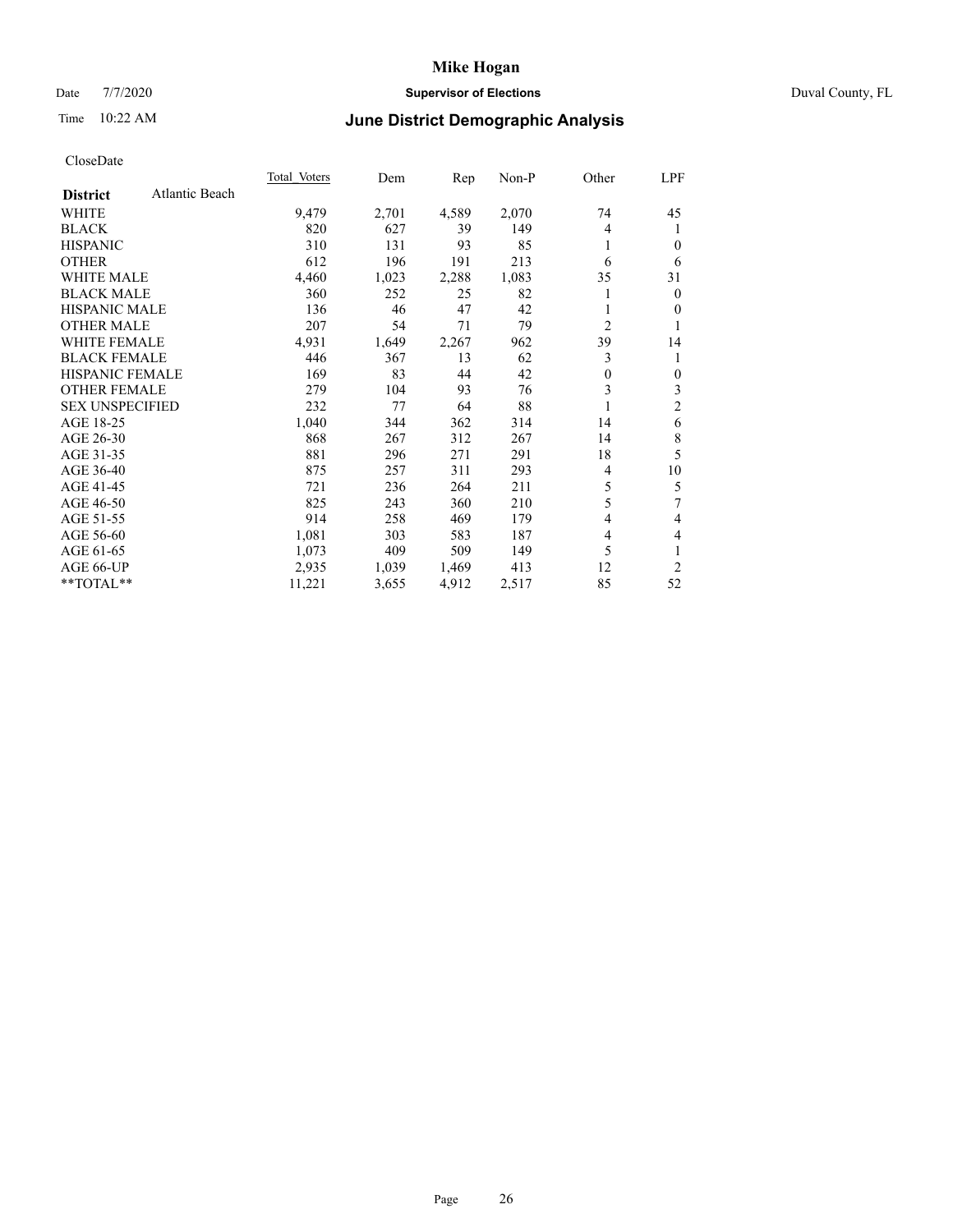# Date 7/7/2020 **Supervisor of Elections** Duval County, FL

# Time 10:22 AM **June District Demographic Analysis**

|                        |         | Total Voters | Dem            | Rep | $Non-P$ | Other    | LPF            |
|------------------------|---------|--------------|----------------|-----|---------|----------|----------------|
| <b>District</b>        | Baldwin |              |                |     |         |          |                |
| WHITE                  |         | 643          | 138            | 378 | 120     | 5        | 2              |
| <b>BLACK</b>           |         | 245          | 221            | 9   | 15      | $\Omega$ | $\theta$       |
| <b>HISPANIC</b>        |         | 13           | 2              | 8   | 3       | $\Omega$ | $\Omega$       |
| <b>OTHER</b>           |         | 32           | 9              | 9   | 14      | 0        | 0              |
| WHITE MALE             |         | 287          | 58             | 171 | 53      | 4        |                |
| <b>BLACK MALE</b>      |         | 91           | 79             | 6   | 6       | $\Omega$ | 0              |
| <b>HISPANIC MALE</b>   |         | 6            | $\overline{0}$ | 4   | 2       | $_{0}$   | 0              |
| <b>OTHER MALE</b>      |         | 17           | 7              | 3   | 7       | 0        | 0              |
| WHITE FEMALE           |         | 347          | 79             | 203 | 63      |          |                |
| <b>BLACK FEMALE</b>    |         | 145          | 136            | 3   | 6       | $\Omega$ | 0              |
| <b>HISPANIC FEMALE</b> |         | 7            | 2              | 4   |         | 0        | 0              |
| <b>OTHER FEMALE</b>    |         | 10           |                | 6   | 3       | $\Omega$ | 0              |
| <b>SEX UNSPECIFIED</b> |         | 23           | 8              | 4   | 11      | 0        | 0              |
| AGE 18-25              |         | 91           | 27             | 35  | 28      | 0        |                |
| AGE 26-30              |         | 82           | 24             | 37  | 19      | 2        | 0              |
| AGE 31-35              |         | 78           | 26             | 37  | 14      | $\Omega$ |                |
| AGE 36-40              |         | 72           | 17             | 41  | 14      | 0        | 0              |
| AGE 41-45              |         | 50           | 19             | 18  | 13      | 0        | 0              |
| AGE 46-50              |         | 71           | 26             | 33  | 10      | 2        | 0              |
| AGE 51-55              |         | 74           | 31             | 30  | 13      | $\Omega$ | 0              |
| AGE 56-60              |         | 84           | 32             | 39  | 13      | 0        | 0              |
| AGE 61-65              |         | 90           | 36             | 42  | 12      | 0        | 0              |
| AGE 66-UP              |         | 240          | 132            | 91  | 16      |          | 0              |
| **TOTAL**              |         | 933          | 370            | 404 | 152     | 5        | $\overline{c}$ |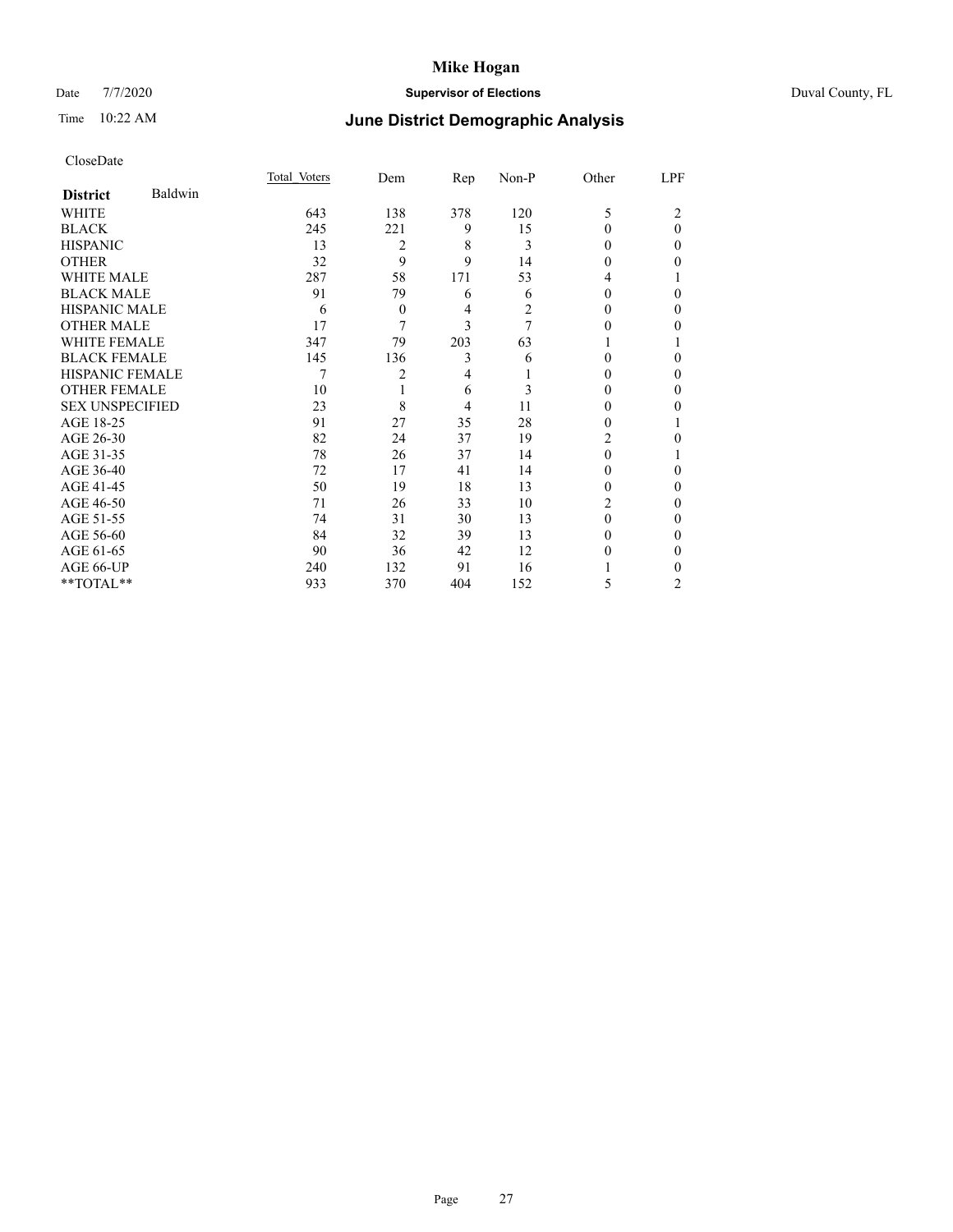# Date 7/7/2020 **Supervisor of Elections** Duval County, FL

# Time 10:22 AM **June District Demographic Analysis**

|                                       | Total Voters | Dem   | Rep   | Non-P | Other    | LPF            |
|---------------------------------------|--------------|-------|-------|-------|----------|----------------|
| Jacksonville Beach<br><b>District</b> |              |       |       |       |          |                |
| WHITE                                 | 17,321       | 4,238 | 9,078 | 3,707 | 193      | 105            |
| <b>BLACK</b>                          | 514          | 375   | 39    | 93    | 5        | 2              |
| <b>HISPANIC</b>                       | 472          | 165   | 172   | 128   | 5        | $\overline{c}$ |
| <b>OTHER</b>                          | 997          | 280   | 343   | 357   | 11       | 6              |
| WHITE MALE                            | 8,364        | 1,698 | 4,528 | 1,977 | 90       | 71             |
| <b>BLACK MALE</b>                     | 237          | 150   | 21    | 61    | 4        | 1              |
| <b>HISPANIC MALE</b>                  | 199          | 53    | 86    | 58    | $\theta$ | 2              |
| <b>OTHER MALE</b>                     | 373          | 99    | 142   | 123   | 6        | 3              |
| WHITE FEMALE                          | 8,804        | 2,510 | 4,470 | 1,689 | 102      | 33             |
| <b>BLACK FEMALE</b>                   | 267          | 217   | 17    | 31    |          | 1              |
| <b>HISPANIC FEMALE</b>                | 267          | 110   | 83    | 69    | 5        | $\mathbf{0}$   |
| <b>OTHER FEMALE</b>                   | 445          | 148   | 160   | 131   | 4        | $\overline{c}$ |
| <b>SEX UNSPECIFIED</b>                | 348          | 73    | 125   | 146   | 2        | $\overline{2}$ |
| AGE 18-25                             | 1,650        | 416   | 683   | 494   | 39       | 18             |
| AGE 26-30                             | 2,020        | 498   | 899   | 574   | 32       | 17             |
| AGE 31-35                             | 1,918        | 452   | 825   | 596   | 21       | 24             |
| AGE 36-40                             | 1,713        | 438   | 737   | 506   | 19       | 13             |
| AGE 41-45                             | 1,395        | 345   | 634   | 388   | 18       | 10             |
| AGE 46-50                             | 1,471        | 338   | 782   | 332   | 11       | 8              |
| AGE 51-55                             | 1,565        | 336   | 920   | 286   | 13       | 10             |
| AGE 56-60                             | 1,795        | 444   | 1,015 | 306   | 23       | 7              |
| AGE 61-65                             | 1,720        | 505   | 949   | 253   | 10       | 3              |
| AGE 66-UP                             | 4,047        | 1,283 | 2,183 | 548   | 28       | 5              |
| **TOTAL**                             | 19,304       | 5,058 | 9,632 | 4,285 | 214      | 115            |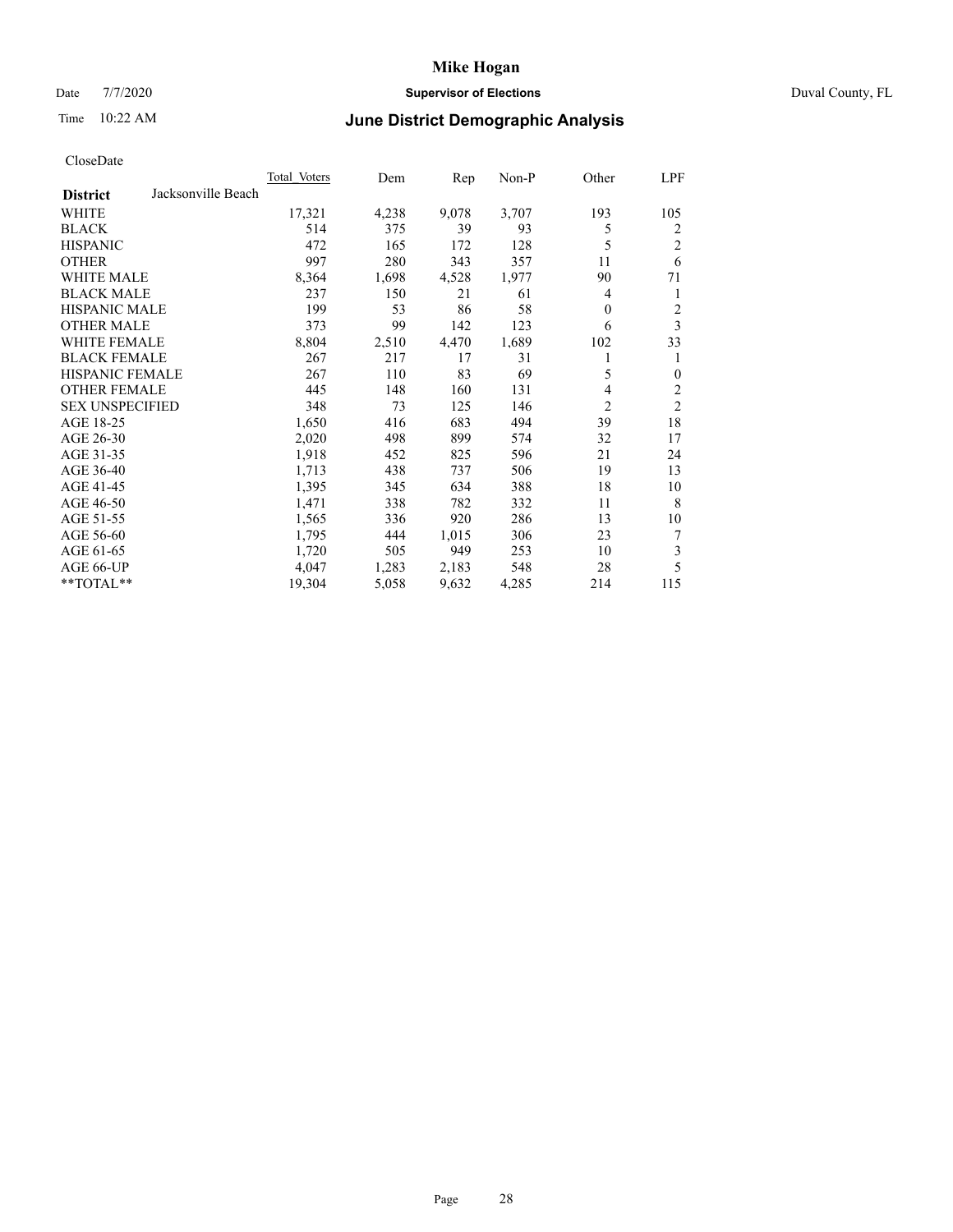# Date 7/7/2020 **Supervisor of Elections** Duval County, FL

# Time 10:22 AM **June District Demographic Analysis**

|                        |               | Total Voters | Dem   | Rep   | Non-P | Other          | LPF            |
|------------------------|---------------|--------------|-------|-------|-------|----------------|----------------|
| <b>District</b>        | Neptune Beach |              |       |       |       |                |                |
| WHITE                  |               | 5,408        | 1,407 | 2,823 | 1,100 | 48             | 30             |
| <b>BLACK</b>           |               | 59           | 33    | 8     | 15    | 3              | $\overline{0}$ |
| <b>HISPANIC</b>        |               | 119          | 43    | 38    | 35    | 2              |                |
| <b>OTHER</b>           |               | 257          | 77    | 79    | 95    | 3              | 3              |
| WHITE MALE             |               | 2,565        | 515   | 1,434 | 569   | 25             | 22             |
| <b>BLACK MALE</b>      |               | 34           | 17    | 4     | 10    | 3              | $\mathbf{0}$   |
| <b>HISPANIC MALE</b>   |               | 51           | 12    | 19    | 18    | $\overline{c}$ | 0              |
| <b>OTHER MALE</b>      |               | 90           | 24    | 32    | 31    | 1              | 2              |
| WHITE FEMALE           |               | 2,775        | 878   | 1,360 | 506   | 23             | 8              |
| <b>BLACK FEMALE</b>    |               | 25           | 16    | 4     | 5     | $\Omega$       | 0              |
| <b>HISPANIC FEMALE</b> |               | 66           | 30    | 18    | 17    | 0              | 1              |
| <b>OTHER FEMALE</b>    |               | 114          | 42    | 34    | 36    |                |                |
| <b>SEX UNSPECIFIED</b> |               | 122          | 26    | 43    | 52    |                | 0              |
| AGE 18-25              |               | 528          | 127   | 211   | 174   | 12             | 4              |
| AGE 26-30              |               | 505          | 143   | 206   | 146   | 9              | 1              |
| AGE 31-35              |               | 540          | 139   | 236   | 156   | 6              | 3              |
| AGE 36-40              |               | 550          | 127   | 255   | 157   | 3              | $\,8\,$        |
| AGE 41-45              |               | 444          | 121   | 191   | 122   | 4              | 6              |
| AGE 46-50              |               | 492          | 107   | 251   | 124   | 4              | 6              |
| AGE 51-55              |               | 456          | 108   | 263   | 78    | 5              | $\overline{c}$ |
| AGE 56-60              |               | 539          | 129   | 323   | 82    | 4              | 1              |
| AGE 61-65              |               | 574          | 140   | 337   | 93    | 3              | 1              |
| AGE 66-UP              |               | 1,213        | 418   | 675   | 112   | 6              | $\overline{2}$ |
| **TOTAL**              |               | 5,843        | 1,560 | 2,948 | 1,245 | 56             | 34             |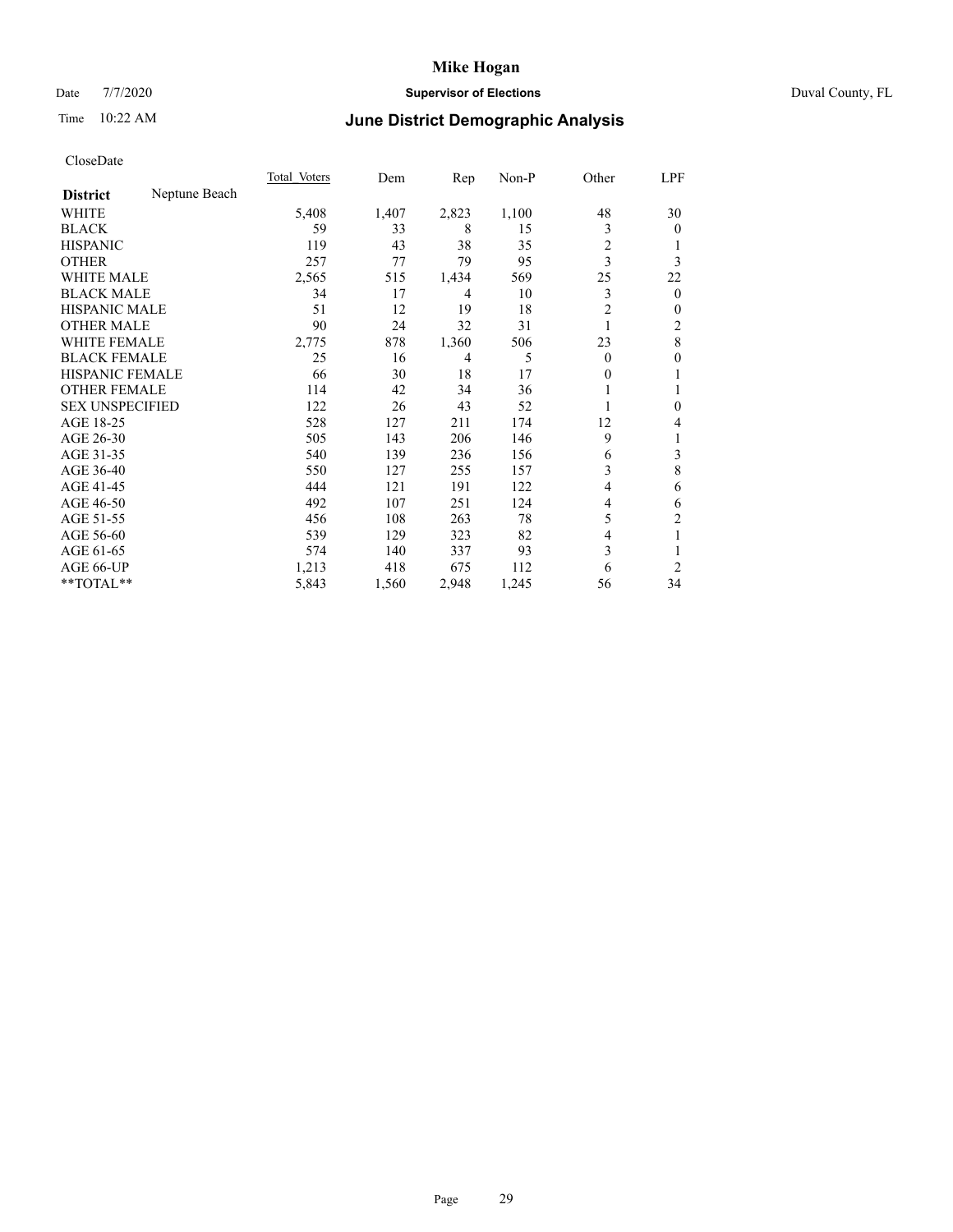# Date 7/7/2020 **Supervisor of Elections** Duval County, FL

# Time 10:22 AM **June District Demographic Analysis**

|                        |                   | Total Voters | Dem    | Rep    | Non-P  | Other | LPF            |
|------------------------|-------------------|--------------|--------|--------|--------|-------|----------------|
| <b>District</b>        | House District 11 |              |        |        |        |       |                |
| WHITE                  |                   | 55,518       | 12,859 | 30,139 | 11,719 | 529   | 272            |
| <b>BLACK</b>           |                   | 5,533        | 4,115  | 307    | 1,040  | 64    | 7              |
| <b>HISPANIC</b>        |                   | 2,456        | 868    | 781    | 783    | 18    | 6              |
| <b>OTHER</b>           |                   | 4,350        | 1,227  | 1,474  | 1,585  | 41    | 23             |
| WHITE MALE             |                   | 26,650       | 4,977  | 15,144 | 6,094  | 252   | 183            |
| <b>BLACK MALE</b>      |                   | 2,505        | 1,697  | 177    | 588    | 39    | 4              |
| <b>HISPANIC MALE</b>   |                   | 1,136        | 333    | 398    | 391    | 10    | 4              |
| <b>OTHER MALE</b>      |                   | 1,632        | 415    | 604    | 585    | 18    | 10             |
| WHITE FEMALE           |                   | 28,308       | 7,758  | 14,725 | 5,462  | 275   | 88             |
| <b>BLACK FEMALE</b>    |                   | 2,942        | 2,357  | 128    | 430    | 25    | 2              |
| <b>HISPANIC FEMALE</b> |                   | 1,265        | 511    | 367    | 377    | 8     | $\overline{2}$ |
| <b>OTHER FEMALE</b>    |                   | 1,967        | 642    | 685    | 614    | 18    | 8              |
| <b>SEX UNSPECIFIED</b> |                   | 1,450        | 379    | 473    | 584    | 7     | 7              |
| AGE 18-25              |                   | 6,434        | 1,811  | 2,421  | 2,038  | 123   | 41             |
| AGE 26-30              |                   | 6,094        | 1,694  | 2,422  | 1,850  | 87    | 41             |
| AGE 31-35              |                   | 6,112        | 1,692  | 2,421  | 1,868  | 77    | 54             |
| AGE 36-40              |                   | 6,062        | 1,668  | 2,452  | 1,826  | 62    | 54             |
| AGE 41-45              |                   | 5,170        | 1,445  | 2,254  | 1,395  | 46    | 30             |
| AGE 46-50              |                   | 5,604        | 1,522  | 2,740  | 1,261  | 52    | 29             |
| AGE 51-55              |                   | 5,664        | 1,447  | 3,086  | 1,064  | 48    | 19             |
| AGE 56-60              |                   | 6,396        | 1,615  | 3,643  | 1,071  | 51    | 16             |
| AGE 61-65              |                   | 6,083        | 1,778  | 3,340  | 917    | 39    | 9              |
| AGE 66-UP              |                   | 14,182       | 4,377  | 7,905  | 1,818  | 67    | 15             |
| $*$ TOTAL $*$          |                   | 67,857       | 19,069 | 32,701 | 15,127 | 652   | 308            |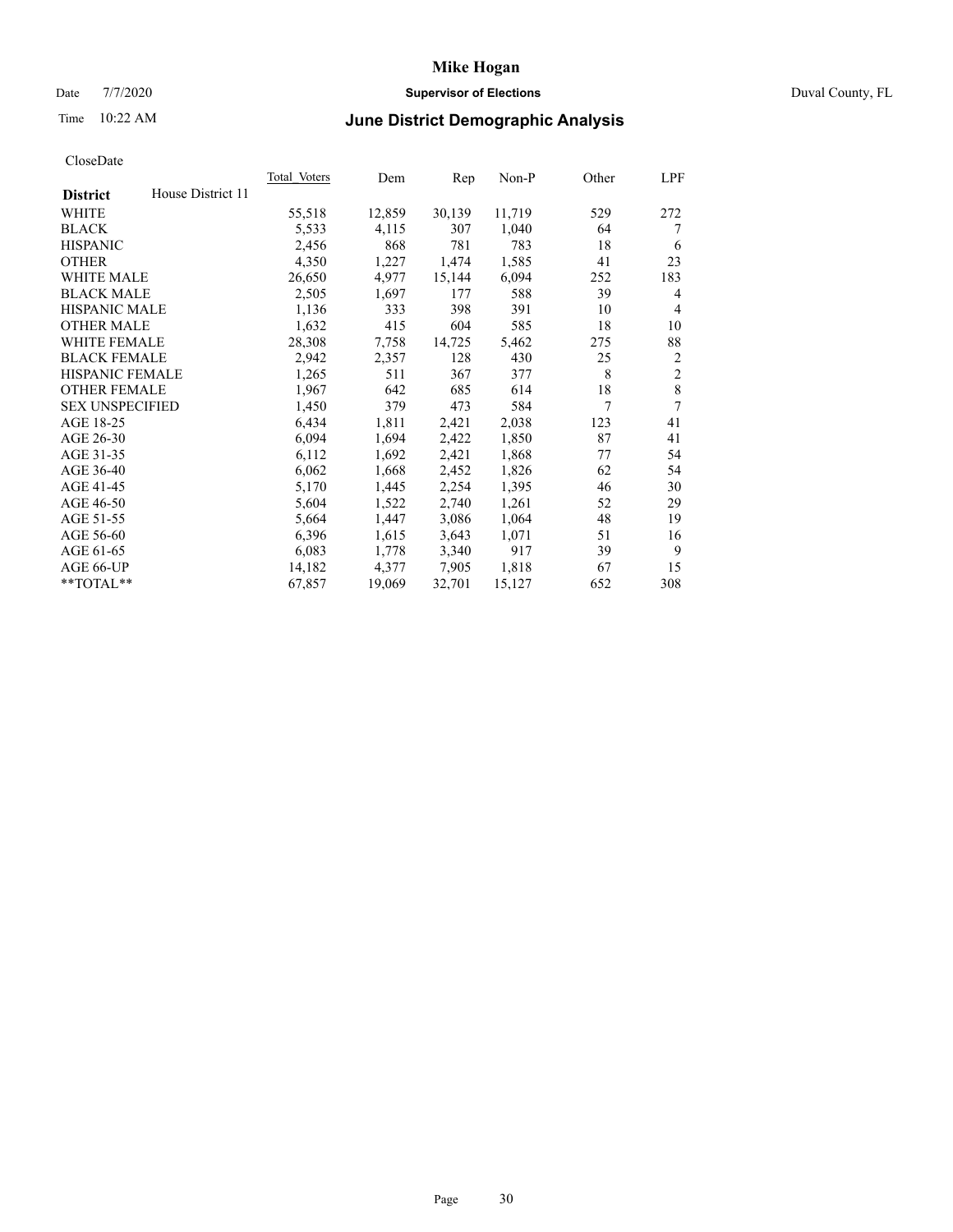# Date 7/7/2020 **Supervisor of Elections** Duval County, FL

# Time 10:22 AM **June District Demographic Analysis**

|                        |                   | Total Voters | Dem    | Rep    | Non-P  | Other | LPF |
|------------------------|-------------------|--------------|--------|--------|--------|-------|-----|
| <b>District</b>        | House District 12 |              |        |        |        |       |     |
| WHITE                  |                   | 73,620       | 16,792 | 39,456 | 16,184 | 802   | 386 |
| <b>BLACK</b>           |                   | 16,017       | 12,138 | 743    | 2,983  | 138   | 15  |
| <b>HISPANIC</b>        |                   | 8,107        | 3,144  | 2,019  | 2,847  | 79    | 18  |
| <b>OTHER</b>           |                   | 13,572       | 3,922  | 3,889  | 5,620  | 107   | 34  |
| WHITE MALE             |                   | 34,566       | 6,440  | 19,458 | 7,997  | 404   | 267 |
| <b>BLACK MALE</b>      |                   | 6,839        | 4,783  | 421    | 1,552  | 71    | 12  |
| <b>HISPANIC MALE</b>   |                   | 3,542        | 1,217  | 983    | 1,291  | 43    | 8   |
| <b>OTHER MALE</b>      |                   | 5,486        | 1,498  | 1,673  | 2,254  | 42    | 19  |
| WHITE FEMALE           |                   | 38,093       | 10,129 | 19,569 | 7,894  | 388   | 113 |
| <b>BLACK FEMALE</b>    |                   | 8,893        | 7,159  | 305    | 1,360  | 66    | 3   |
| <b>HISPANIC FEMALE</b> |                   | 4,341        | 1,848  | 986    | 1,465  | 34    | 8   |
| <b>OTHER FEMALE</b>    |                   | 6,258        | 2,032  | 1,848  | 2,306  | 60    | 12  |
| <b>SEX UNSPECIFIED</b> |                   | 3,296        | 890    | 864    | 1,513  | 18    | 11  |
| AGE 18-25              |                   | 13,140       | 4,571  | 3,939  | 4,324  | 251   | 55  |
| AGE 26-30              |                   | 11,644       | 3,900  | 3,795  | 3,695  | 171   | 83  |
| AGE 31-35              |                   | 10,840       | 3,546  | 3,612  | 3,482  | 127   | 73  |
| AGE 36-40              |                   | 9,985        | 3,228  | 3,452  | 3,105  | 130   | 70  |
| AGE 41-45              |                   | 8,529        | 2,782  | 3,100  | 2,518  | 75    | 54  |
| AGE 46-50              |                   | 9,110        | 2,827  | 3,912  | 2,231  | 90    | 50  |
| AGE 51-55              |                   | 9,387        | 2,844  | 4,460  | 2,004  | 57    | 22  |
| AGE 56-60              |                   | 10,034       | 3,009  | 4,978  | 1,960  | 72    | 15  |
| AGE 61-65              |                   | 8,741        | 2,811  | 4,332  | 1,528  | 56    | 14  |
| AGE 66-UP              |                   | 19,840       | 6,457  | 10,508 | 2,764  | 96    | 15  |
| $*$ TOTAL $*$          |                   | 111,316      | 35,996 | 46,107 | 27,634 | 1,126 | 453 |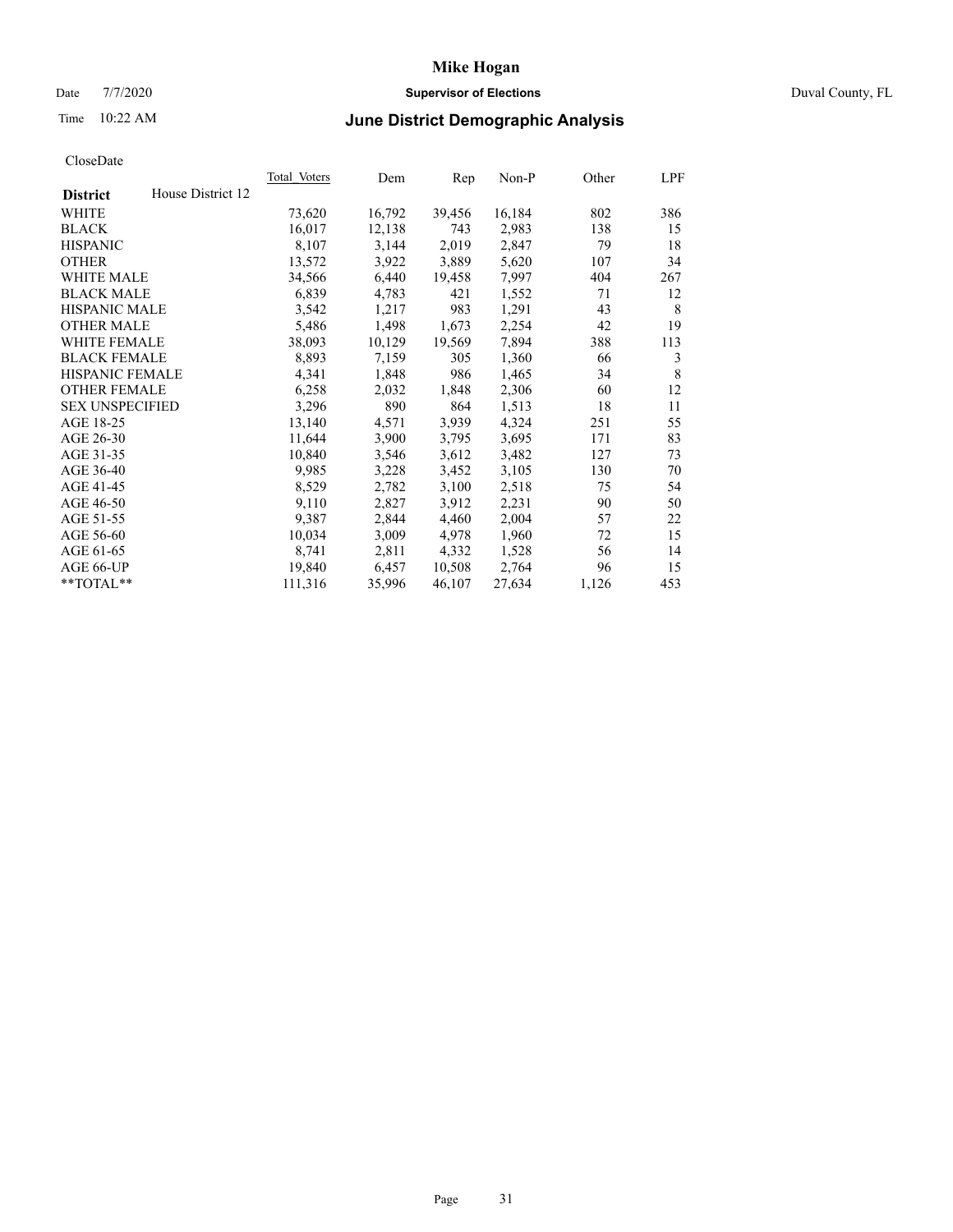# Date 7/7/2020 **Supervisor of Elections** Duval County, FL

# Time 10:22 AM **June District Demographic Analysis**

| <b>Total Voters</b> | Dem    | Rep    | $Non-P$ | Other | LPF         |
|---------------------|--------|--------|---------|-------|-------------|
|                     |        |        |         |       |             |
| 38,646              | 11,038 | 18,620 | 8,341   | 451   | 196         |
| 50,985              | 42,486 | 1,577  | 6,672   | 213   | 37          |
| 5,036               | 2,172  | 1,012  | 1,789   | 46    | 17          |
| 8,230               | 3,251  | 1,423  | 3,477   | 52    | 27          |
| 18,117              | 4,467  | 9,192  | 4,127   | 199   | 132         |
| 20,407              | 16,160 | 794    | 3,318   | 111   | 24          |
| 2,206               | 884    | 497    | 793     | 23    | 9           |
| 2,919               | 1,086  | 598    | 1,196   | 22    | 17          |
| 19,992              | 6,420  | 9,200  | 4,062   | 248   | 62          |
| 29,616              | 25,630 | 749    | 3,125   | 100   | 12          |
| 2,690               | 1,232  | 489    | 938     | 23    | 8           |
| 3,518               | 1,633  | 657    | 1,202   | 18    | $\,$ 8 $\,$ |
| 3,429               | 1,434  | 456    | 1,516   | 18    | 5           |
| 11,975              | 6,272  | 1,633  | 3,896   | 140   | 34          |
| 10,367              | 5,656  | 1,633  | 2,928   | 104   | 46          |
| 10,404              | 5,868  | 1,768  | 2,609   | 108   | 51          |
| 8,810               | 4,916  | 1,594  | 2,177   | 82    | 41          |
| 7,531               | 4,226  | 1,483  | 1,731   | 64    | 27          |
| 7,906               | 4,428  | 1,825  | 1,583   | 48    | 22          |
| 8,098               | 4,606  | 2,115  | 1,309   | 53    | 15          |
| 9,395               | 5,516  | 2,505  | 1,291   | 60    | 23          |
| 8,865               | 5,400  | 2,355  | 1,054   | 49    | 7           |
| 19,467              | 12,014 | 5,715  | 1,674   | 53    | 11          |
| 102,897             | 58,947 | 22,632 | 20,279  | 762   | 277         |
|                     |        |        |         |       |             |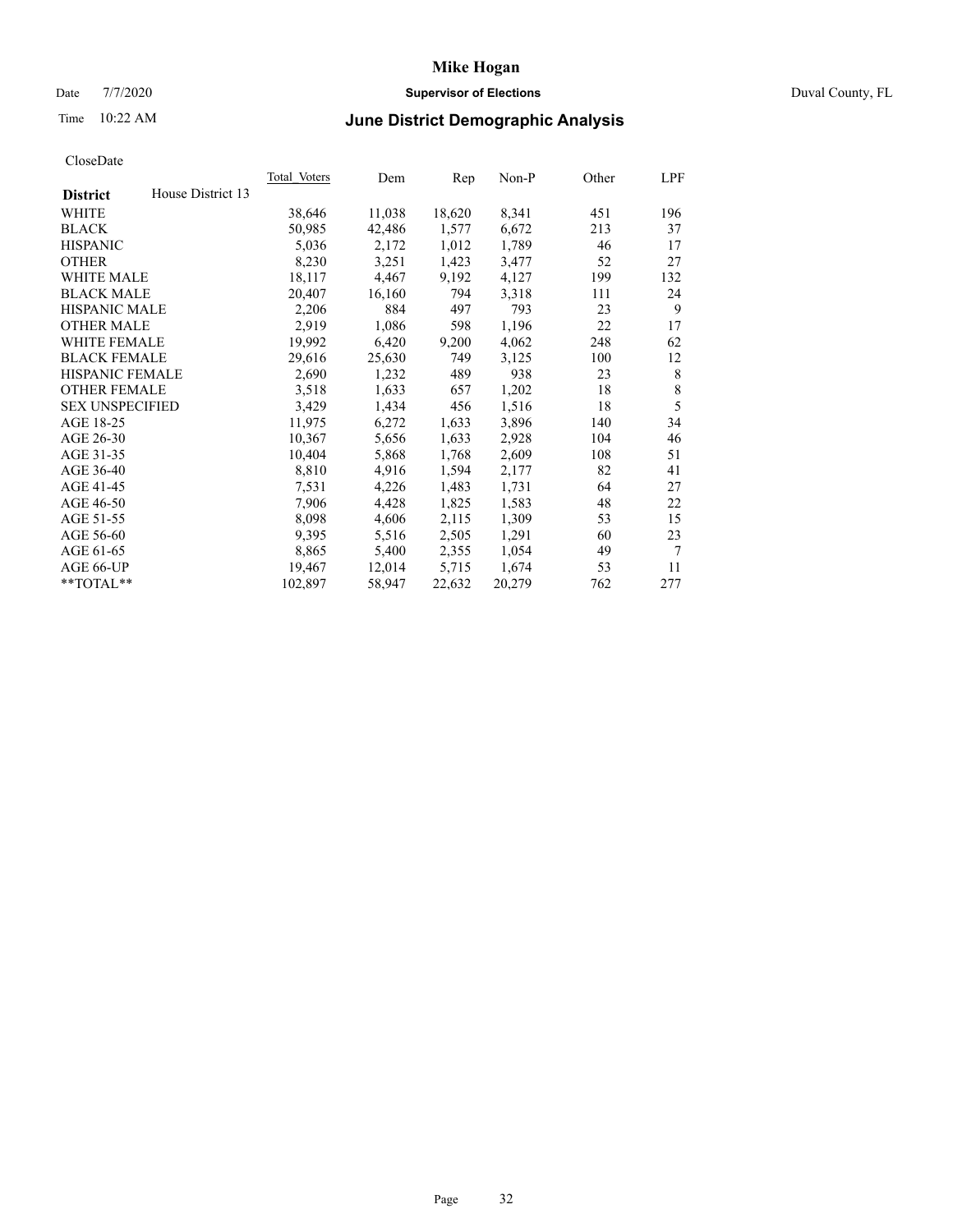# Date 7/7/2020 **Supervisor of Elections** Duval County, FL

# Time 10:22 AM **June District Demographic Analysis**

|                        |                   | Total Voters | Dem    | Rep    | Non-P  | Other | LPF            |
|------------------------|-------------------|--------------|--------|--------|--------|-------|----------------|
| <b>District</b>        | House District 14 |              |        |        |        |       |                |
| WHITE                  |                   | 41,423       | 10,350 | 21,730 | 8,650  | 479   | 214            |
| <b>BLACK</b>           |                   | 60,839       | 51,498 | 1,760  | 7,301  | 253   | 27             |
| <b>HISPANIC</b>        |                   | 4,027        | 1,737  | 813    | 1,427  | 42    | 8              |
| <b>OTHER</b>           |                   | 7,340        | 2,871  | 1,355  | 3,029  | 62    | 23             |
| WHITE MALE             |                   | 19,273       | 4,124  | 10,601 | 4,190  | 224   | 134            |
| <b>BLACK MALE</b>      |                   | 24,066       | 19,328 | 934    | 3,646  | 139   | 19             |
| <b>HISPANIC MALE</b>   |                   | 1,829        | 687    | 443    | 678    | 16    | 5              |
| <b>OTHER MALE</b>      |                   | 2,620        | 988    | 551    | 1,043  | 24    | 14             |
| <b>WHITE FEMALE</b>    |                   | 21,667       | 6,108  | 10,912 | 4,316  | 252   | 79             |
| <b>BLACK FEMALE</b>    |                   | 35,810       | 31,448 | 800    | 3,442  | 112   | 8              |
| <b>HISPANIC FEMALE</b> |                   | 2,092        | 1,006  | 353    | 705    | 25    | 3              |
| <b>OTHER FEMALE</b>    |                   | 3,185        | 1,408  | 635    | 1,102  | 34    | 6              |
| <b>SEX UNSPECIFIED</b> |                   | 3,087        | 1,359  | 429    | 1,285  | 10    | $\overline{4}$ |
| AGE 18-25              |                   | 13,350       | 6,994  | 2,017  | 4,137  | 170   | 32             |
| AGE 26-30              |                   | 11,060       | 5,990  | 1,962  | 2,942  | 111   | 55             |
| AGE 31-35              |                   | 10,679       | 5,934  | 1,995  | 2,567  | 124   | 59             |
| AGE 36-40              |                   | 10,113       | 5,903  | 1,872  | 2,226  | 76    | 36             |
| AGE 41-45              |                   | 9,037        | 5,380  | 1,779  | 1,781  | 71    | 26             |
| AGE 46-50              |                   | 9,672        | 5,707  | 2,237  | 1,644  | 60    | 24             |
| AGE 51-55              |                   | 9,511        | 5,663  | 2,409  | 1,354  | 72    | 13             |
| AGE 56-60              |                   | 10,185       | 6,029  | 2,831  | 1,266  | 52    | 7              |
| AGE 61-65              |                   | 9,171        | 5,539  | 2,573  | 1,016  | 36    | 7              |
| AGE 66-UP              |                   | 20,730       | 13,251 | 5,971  | 1,434  | 61    | 13             |
| $*$ TOTAL $*$          |                   | 113,629      | 66,456 | 25,658 | 20,407 | 836   | 272            |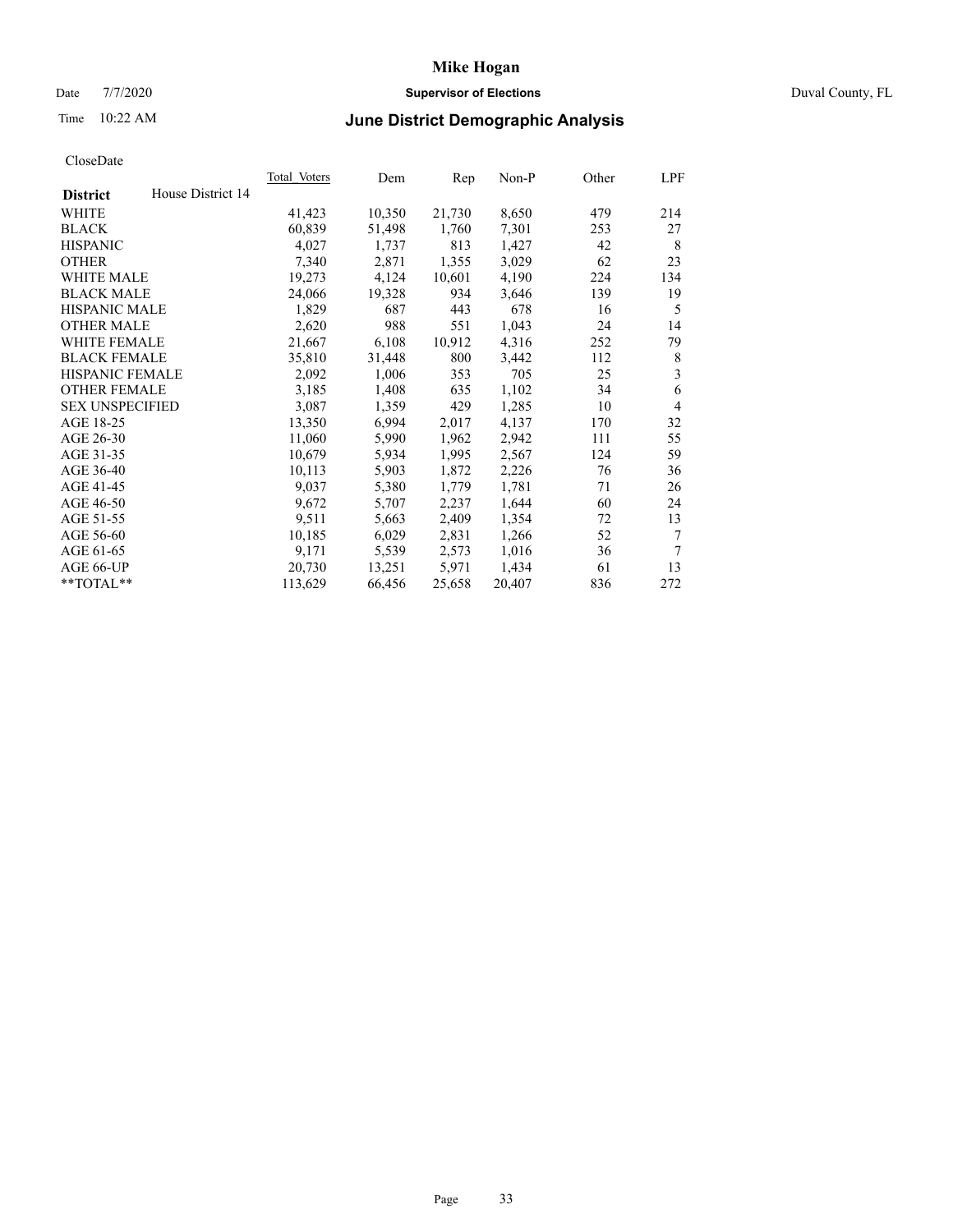# Date 7/7/2020 **Supervisor of Elections** Duval County, FL

# Time 10:22 AM **June District Demographic Analysis**

| Total Voters | Dem    | Rep    | $Non-P$ | Other | LPF |
|--------------|--------|--------|---------|-------|-----|
|              |        |        |         |       |     |
| 64,835       | 15,327 | 36,236 | 12,255  | 696   | 321 |
| 30,068       | 23,655 | 1,213  | 4,935   | 241   | 24  |
| 6,642        | 2,704  | 1,441  | 2,410   | 72    | 15  |
| 8,901        | 2,758  | 2,601  | 3,403   | 110   | 29  |
| 30,272       | 6,063  | 17,650 | 6,015   | 338   | 206 |
| 12,190       | 8,936  | 658    | 2,452   | 131   | 13  |
| 3,056        | 1,153  | 761    | 1,098   | 36    | 8   |
| 3,319        | 949    | 1,088  | 1,228   | 41    | 13  |
| 33,817       | 9,114  | 18,187 | 6,056   | 352   | 108 |
| 17,365       | 14,350 | 531    | 2,364   | 109   | 11  |
| 3,442        | 1,485  | 652    | 1,265   | 34    | 6   |
| 4,227        | 1,461  | 1,272  | 1,425   | 56    | 13  |
| 2,756        | 933    | 692    | 1,098   | 22    | 11  |
| 11,782       | 4,568  | 3,134  | 3,810   | 226   | 44  |
| 10,804       | 4,368  | 3,061  | 3,157   | 151   | 67  |
| 10,800       | 4,449  | 3,149  | 2,998   | 138   | 66  |
| 9,872        | 4,193  | 2,901  | 2,582   | 127   | 69  |
| 8,779        | 3,711  | 2,825  | 2,092   | 108   | 43  |
| 9,202        | 3,847  | 3,469  | 1,773   | 89    | 24  |
| 9,545        | 3,915  | 3,811  | 1,735   | 59    | 25  |
| 10,244       | 4,036  | 4,608  | 1,513   | 69    | 18  |
| 9,238        | 3,702  | 4,293  | 1,181   | 46    | 16  |
| 20,103       | 7,625  | 10,222 | 2,138   | 102   | 16  |
| 110,446      | 44,444 | 41,491 | 23,003  | 1,119 | 389 |
|              |        |        |         |       |     |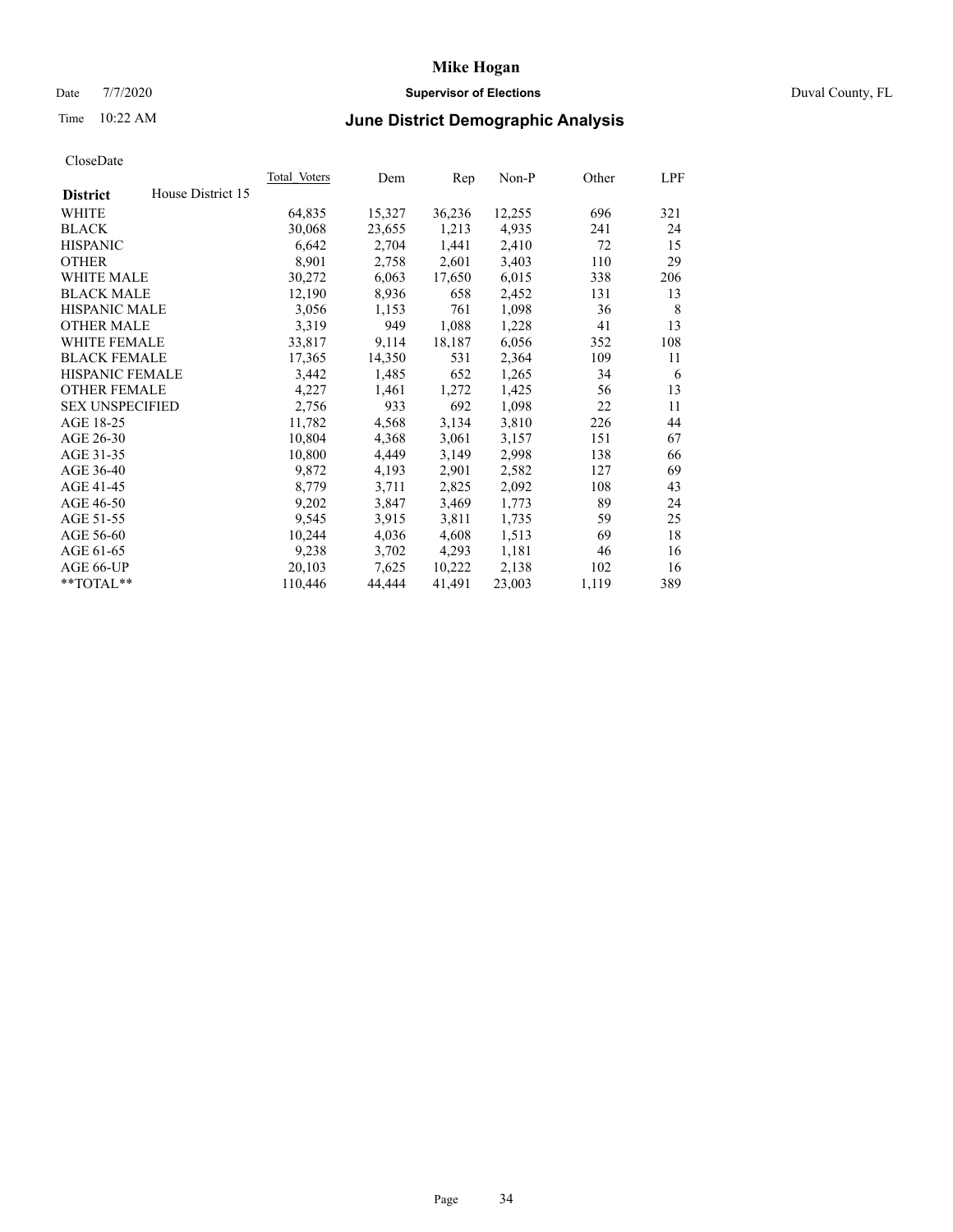# Date 7/7/2020 **Supervisor of Elections** Duval County, FL

# Time 10:22 AM **June District Demographic Analysis**

| <b>Total Voters</b> | Dem    | Rep    | Non-P  | Other | LPF |
|---------------------|--------|--------|--------|-------|-----|
|                     |        |        |        |       |     |
| 92,798              | 22,244 | 50,964 | 18,179 | 967   | 444 |
| 15,101              | 11,341 | 676    | 2,909  | 160   | 15  |
| 8,201               | 3,066  | 2,181  | 2,847  | 84    | 23  |
| 12,184              | 3,835  | 3,403  | 4,794  | 120   | 32  |
| 42,893              | 8,630  | 24,456 | 9,081  | 433   | 293 |
| 6,290               | 4,306  | 380    | 1,517  | 83    | 4   |
| 3,678               | 1,277  | 1,050  | 1,293  | 40    | 18  |
| 4,984               | 1,429  | 1,511  | 1,982  | 43    | 19  |
| 49,056              | 13,415 | 26,114 | 8,854  | 528   | 145 |
| 8,618               | 6,896  | 290    | 1,346  | 75    | 11  |
| 4,364               | 1,728  | 1,102  | 1,485  | 44    | 5   |
| 5,729               | 2,076  | 1,592  | 1,987  | 63    | 11  |
| 2,672               | 729    | 729    | 1,184  | 22    | 8   |
| 13,445              | 4,368  | 4,701  | 4,053  | 264   | 59  |
| 12,342              | 4,163  | 4,270  | 3,606  | 215   | 88  |
| 11,973              | 3,958  | 4,251  | 3,522  | 137   | 105 |
| 10,681              | 3,428  | 3,900  | 3,151  | 123   | 79  |
| 9,481               | 3,050  | 3,648  | 2,621  | 108   | 54  |
| 10,343              | 3,081  | 4,613  | 2,506  | 105   | 38  |
| 10,369              | 2,925  | 5,141  | 2,200  | 77    | 26  |
| 11,338              | 3,273  | 5,939  | 2,035  | 75    | 16  |
| 10,570              | 3,367  | 5,544  | 1,572  | 68    | 19  |
| 27,675              | 8,847  | 15,197 | 3,446  | 157   | 28  |
| 128,284             | 40,486 | 57,224 | 28,729 | 1,331 | 514 |
|                     |        |        |        |       |     |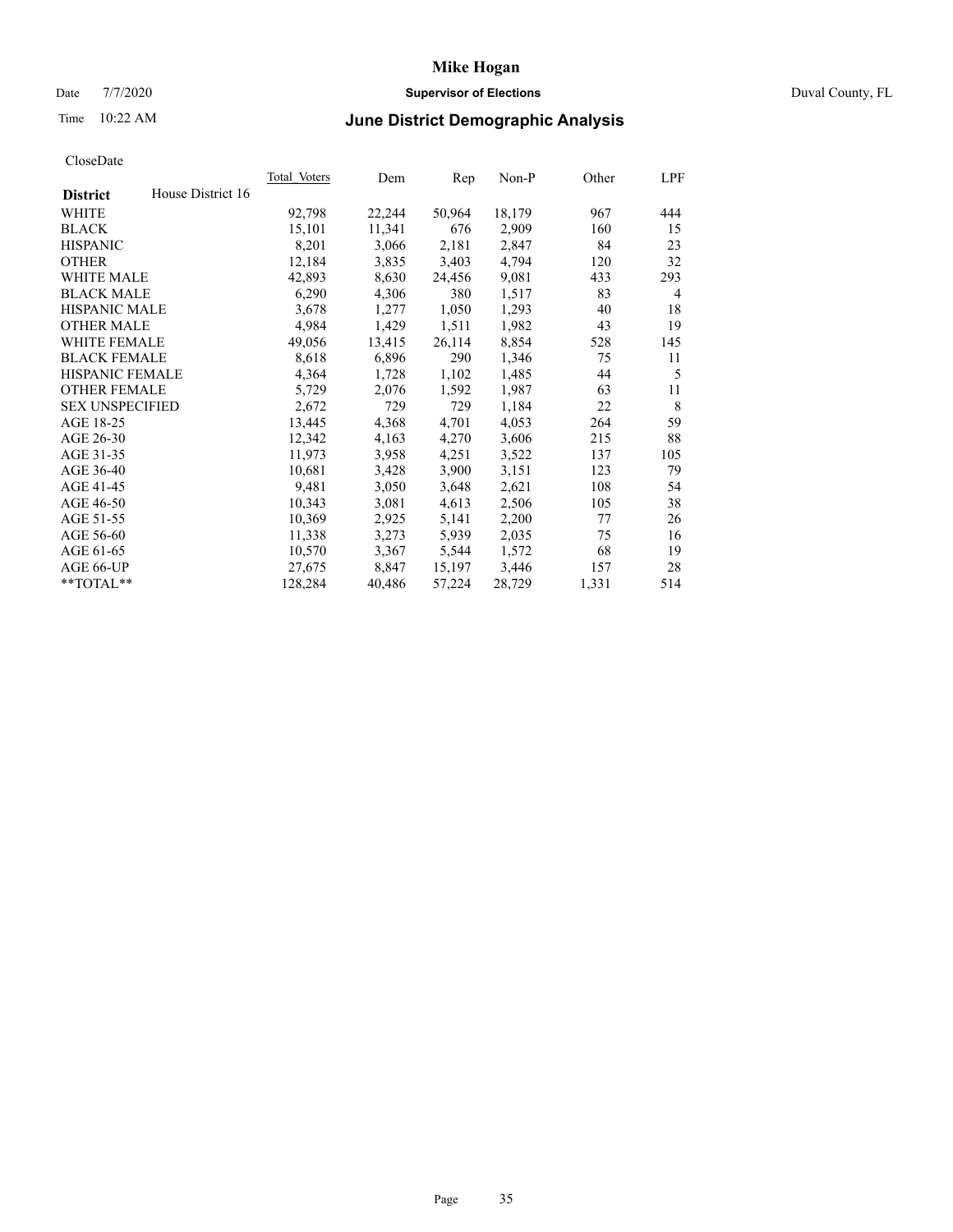# Date 7/7/2020 **Supervisor of Elections** Duval County, FL

# Time 10:22 AM **June District Demographic Analysis**

|                        |                     | Total Voters | Dem    | Rep    | Non-P  | Other | LPF |
|------------------------|---------------------|--------------|--------|--------|--------|-------|-----|
| <b>District</b>        | School Board Dist 1 |              |        |        |        |       |     |
| WHITE                  |                     | 53,978       | 11,608 | 30,862 | 10,761 | 527   | 220 |
| <b>BLACK</b>           |                     | 23,246       | 18,108 | 973    | 3,982  | 164   | 19  |
| <b>HISPANIC</b>        |                     | 5,917        | 2,324  | 1,459  | 2,076  | 47    | 11  |
| <b>OTHER</b>           |                     | 7,994        | 2,445  | 2,266  | 3,195  | 59    | 29  |
| WHITE MALE             |                     | 25,478       | 4,576  | 15,108 | 5,405  | 250   | 139 |
| <b>BLACK MALE</b>      |                     | 9,620        | 6,957  | 523    | 2,039  | 87    | 14  |
| <b>HISPANIC MALE</b>   |                     | 2,660        | 940    | 737    | 954    | 24    | 5   |
| <b>OTHER MALE</b>      |                     | 3,047        | 868    | 974    | 1,165  | 22    | 18  |
| <b>WHITE FEMALE</b>    |                     | 27,874       | 6,899  | 15,436 | 5,188  | 273   | 78  |
| <b>BLACK FEMALE</b>    |                     | 13,186       | 10,848 | 434    | 1,823  | 76    | 5   |
| HISPANIC FEMALE        |                     | 3,101        | 1,325  | 687    | 1,061  | 23    | 5   |
| <b>OTHER FEMALE</b>    |                     | 3,633        | 1,270  | 1,040  | 1,279  | 36    | 8   |
| <b>SEX UNSPECIFIED</b> |                     | 2,534        | 801    | 621    | 1,099  | 6     | 7   |
| AGE 18-25              |                     | 10,375       | 3,982  | 2,867  | 3,325  | 163   | 38  |
| AGE 26-30              |                     | 8,569        | 3,337  | 2,411  | 2,675  | 106   | 40  |
| AGE 31-35              |                     | 8,815        | 3,378  | 2,709  | 2,587  | 97    | 44  |
| AGE 36-40              |                     | 8,180        | 3,142  | 2,552  | 2,351  | 83    | 52  |
| AGE 41-45              |                     | 7,231        | 2,809  | 2,470  | 1,862  | 61    | 29  |
| AGE 46-50              |                     | 7,657        | 2,997  | 2,973  | 1,604  | 57    | 26  |
| AGE 51-55              |                     | 7,897        | 2,930  | 3,466  | 1,419  | 66    | 16  |
| AGE 56-60              |                     | 8,390        | 3,054  | 3,964  | 1,297  | 62    | 13  |
| AGE 61-65              |                     | 7,455        | 2,784  | 3,566  | 1,059  | 41    | 5   |
| AGE 66-UP              |                     | 16,492       | 6,039  | 8,567  | 1,814  | 58    | 14  |
| **TOTAL**              |                     | 91,135       | 34,485 | 35,560 | 20,014 | 797   | 279 |
|                        |                     |              |        |        |        |       |     |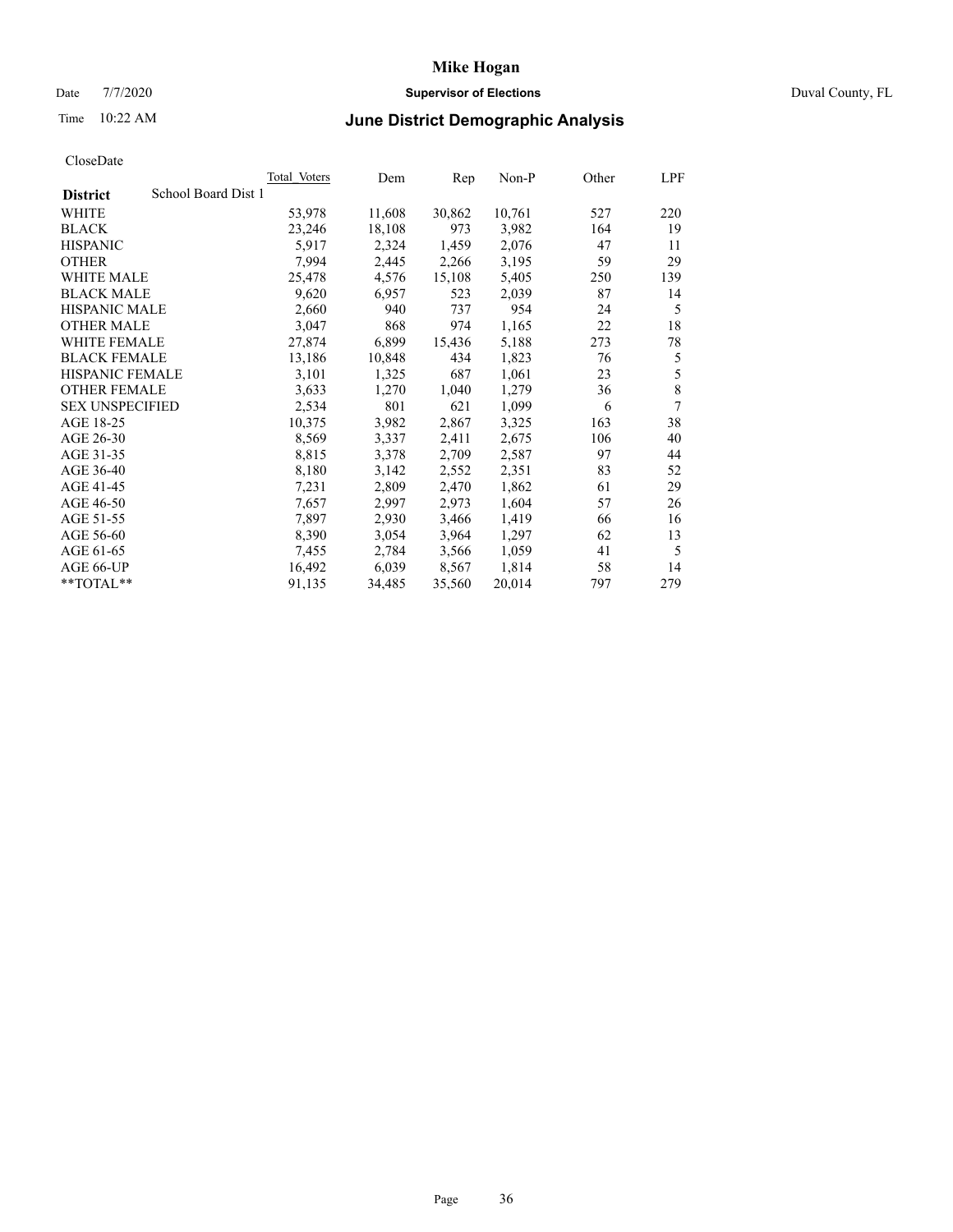# Date 7/7/2020 **Supervisor of Elections** Duval County, FL

# Time 10:22 AM **June District Demographic Analysis**

|                                        | <b>Total Voters</b> | Dem    | Rep    | $Non-P$ | Other | LPF            |
|----------------------------------------|---------------------|--------|--------|---------|-------|----------------|
| School Board Dist 2<br><b>District</b> |                     |        |        |         |       |                |
| WHITE                                  | 75,768              | 17,707 | 40,282 | 16,604  | 776   | 399            |
| <b>BLACK</b>                           | 7,183               | 5,311  | 400    | 1,394   | 66    | 12             |
| <b>HISPANIC</b>                        | 4,584               | 1,646  | 1,362  | 1,516   | 51    | 9              |
| <b>OTHER</b>                           | 8,855               | 2,454  | 2,857  | 3,433   | 81    | 30             |
| WHITE MALE                             | 35,987              | 6,710  | 20,154 | 8,464   | 377   | 282            |
| <b>BLACK MALE</b>                      | 3,289               | 2,224  | 240    | 779     | 38    | 8              |
| <b>HISPANIC MALE</b>                   | 2,022               | 608    | 653    | 725     | 31    | 5              |
| <b>OTHER MALE</b>                      | 3,456               | 890    | 1,177  | 1,341   | 34    | 14             |
| <b>WHITE FEMALE</b>                    | 38,974              | 10,812 | 19,752 | 7,905   | 393   | 112            |
| <b>BLACK FEMALE</b>                    | 3,783               | 3,012  | 153    | 587     | 28    | 3              |
| HISPANIC FEMALE                        | 2,457               | 1,002  | 685    | 748     | 18    | $\overline{4}$ |
| <b>OTHER FEMALE</b>                    | 4,161               | 1,292  | 1,393  | 1,427   | 38    | 11             |
| <b>SEX UNSPECIFIED</b>                 | 2,258               | 568    | 694    | 968     | 17    | 11             |
| AGE 18-25                              | 9,546               | 2,790  | 3,426  | 3,088   | 185   | 57             |
| AGE 26-30                              | 9,065               | 2,566  | 3,524  | 2,767   | 134   | 74             |
| AGE 31-35                              | 8,907               | 2,539  | 3,365  | 2,814   | 109   | 80             |
| AGE 36-40                              | 8,733               | 2,401  | 3,469  | 2,692   | 102   | 69             |
| AGE 41-45                              | 7,369               | 2,045  | 3,077  | 2,133   | 65    | 49             |
| AGE 46-50                              | 7,960               | 2,080  | 3,817  | 1,940   | 78    | 45             |
| AGE 51-55                              | 7,990               | 2,009  | 4,251  | 1,639   | 63    | 28             |
| AGE 56-60                              | 8,941               | 2,272  | 4,907  | 1,671   | 71    | 20             |
| AGE 61-65                              | 8,212               | 2,423  | 4,329  | 1,390   | 57    | 13             |
| AGE 66-UP                              | 19,598              | 5,971  | 10,712 | 2,790   | 110   | 15             |
| **TOTAL**                              | 96,390              | 27,118 | 44,901 | 22,947  | 974   | 450            |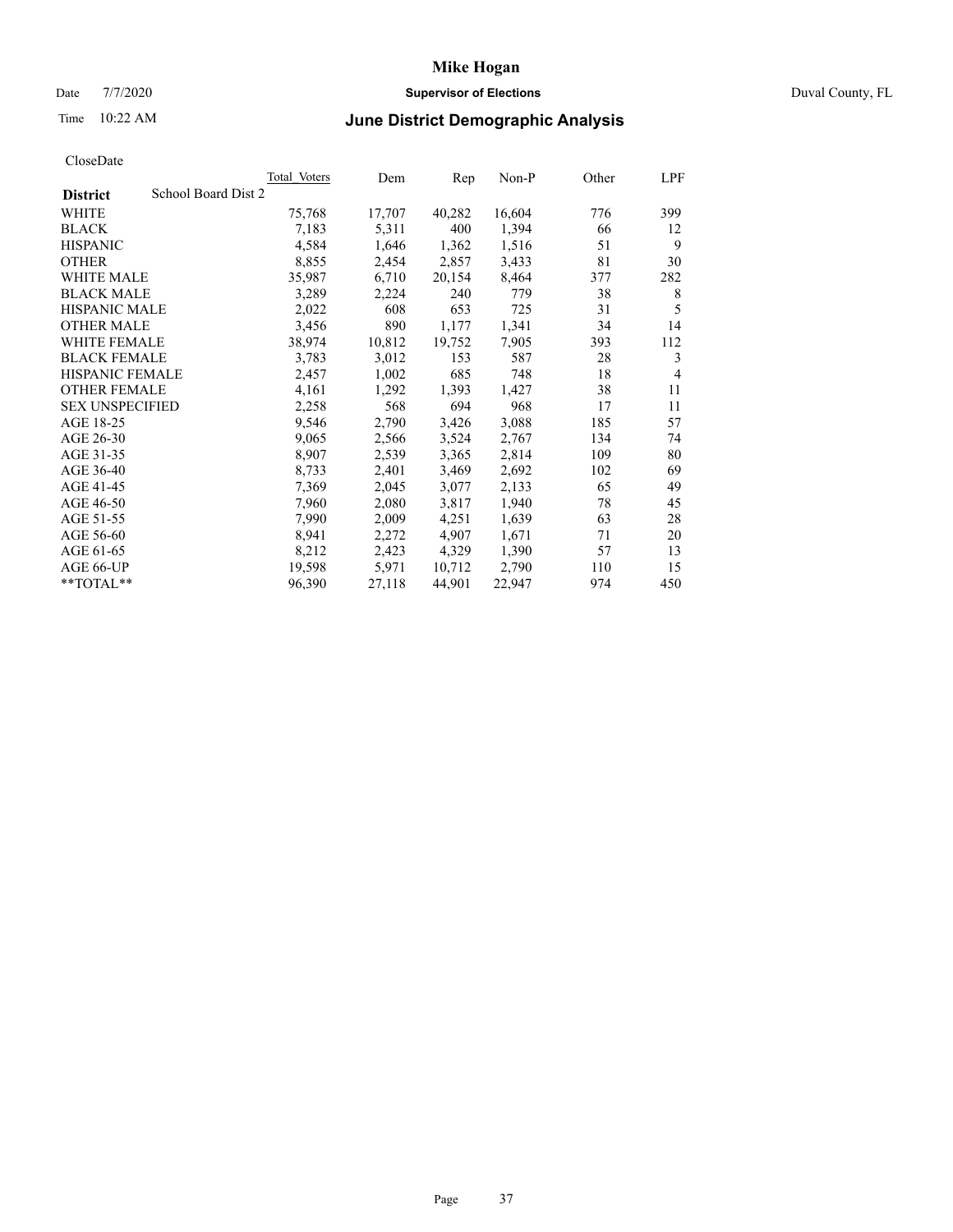# Date 7/7/2020 **Supervisor of Elections** Duval County, FL

# Time 10:22 AM **June District Demographic Analysis**

|                                        | Total Voters | Dem    | Rep    | Non-P  | Other | LPF |
|----------------------------------------|--------------|--------|--------|--------|-------|-----|
| School Board Dist 3<br><b>District</b> |              |        |        |        |       |     |
| WHITE                                  | 54,402       | 14,758 | 27,570 | 11,237 | 543   | 294 |
| <b>BLACK</b>                           | 14,179       | 10,954 | 577    | 2,526  | 108   | 14  |
| <b>HISPANIC</b>                        | 6,304        | 2,602  | 1,377  | 2,258  | 52    | 15  |
| <b>OTHER</b>                           | 8,378        | 2,673  | 2,098  | 3,520  | 66    | 21  |
| WHITE MALE                             | 25,202       | 5,867  | 13,296 | 5,579  | 263   | 197 |
| <b>BLACK MALE</b>                      | 5,768        | 4,125  | 298    | 1,279  | 56    | 10  |
| <b>HISPANIC MALE</b>                   | 2,780        | 1,072  | 694    | 984    | 22    | 8   |
| <b>OTHER MALE</b>                      | 3,329        | 983    | 937    | 1,370  | 27    | 12  |
| WHITE FEMALE                           | 28,524       | 8,712  | 13,992 | 5,450  | 277   | 93  |
| <b>BLACK FEMALE</b>                    | 8,189        | 6,673  | 269    | 1,192  | 51    | 4   |
| HISPANIC FEMALE                        | 3,354        | 1,466  | 644    | 1,207  | 30    | 7   |
| <b>OTHER FEMALE</b>                    | 3,723        | 1,372  | 943    | 1,369  | 32    | 7   |
| <b>SEX UNSPECIFIED</b>                 | 2,393        | 717    | 549    | 1,110  | 11    | 6   |
| AGE 18-25                              | 8,718        | 3,311  | 2,318  | 2,896  | 162   | 31  |
| AGE 26-30                              | 8,743        | 3,221  | 2,522  | 2,813  | 120   | 67  |
| AGE 31-35                              | 8,312        | 3,185  | 2,471  | 2,509  | 91    | 56  |
| AGE 36-40                              | 7,097        | 2,641  | 2,187  | 2,125  | 90    | 54  |
| AGE 41-45                              | 5,925        | 2,201  | 1,885  | 1,734  | 65    | 40  |
| AGE 46-50                              | 6,383        | 2,304  | 2,423  | 1,573  | 51    | 32  |
| AGE 51-55                              | 6,605        | 2,285  | 2,868  | 1,402  | 33    | 17  |
| AGE 56-60                              | 7,521        | 2,712  | 3,353  | 1,380  | 56    | 20  |
| AGE 61-65                              | 7,067        | 2,646  | 3,284  | 1,085  | 42    | 10  |
| AGE 66-UP                              | 16,847       | 6,461  | 8,303  | 2,008  | 59    | 16  |
| **TOTAL**                              | 83,263       | 30,987 | 31,622 | 19,541 | 769   | 344 |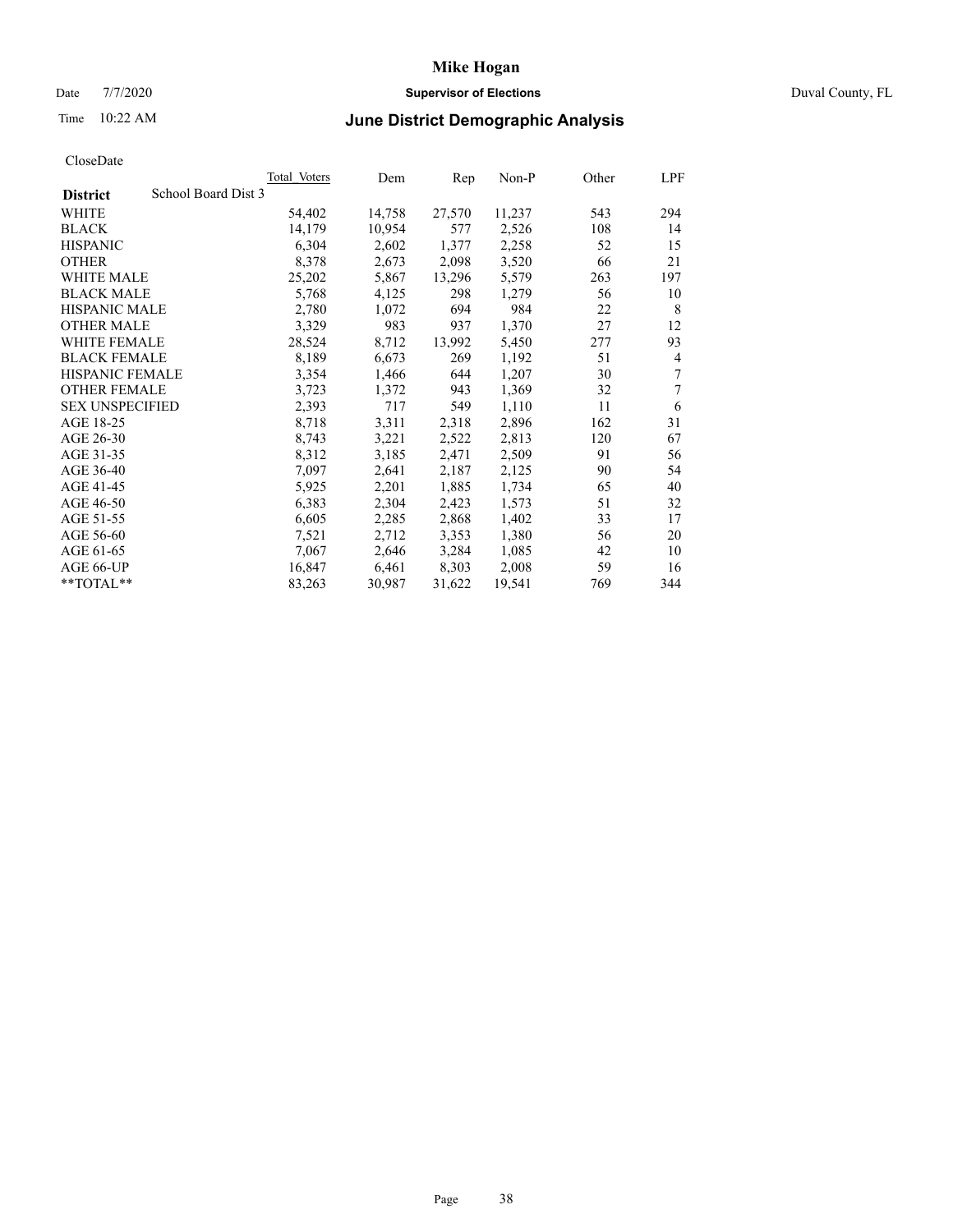# Date 7/7/2020 **Supervisor of Elections** Duval County, FL

# Time 10:22 AM **June District Demographic Analysis**

| <b>Total Voters</b> | Dem    | Rep    | $Non-P$ | Other | LPF            |
|---------------------|--------|--------|---------|-------|----------------|
| School Board Dist 4 |        |        |         |       |                |
| 23,661              | 5,877  | 12,391 | 5,005   | 269   | 119            |
| 53,878              | 46,031 | 1,482  | 6,134   | 206   | 25             |
| 2,195               | 970    | 416    | 777     | 22    | 10             |
| 5,274               | 2,348  | 679    | 2,195   | 34    | 18             |
| 11,384              | 2,431  | 6,267  | 2,478   | 127   | 81             |
| 21,640              | 17,615 | 799    | 3,098   | 111   | 17             |
| 1,011               | 405    | 227    | 363     | 8     | 8              |
| 1,823               | 787    | 281    | 736     | 11    | 8              |
| 11,971              | 3,371  | 5,989  | 2,432   | 141   | 38             |
| 31,347              | 27,747 | 661    | 2,839   | 93    | 7              |
| 1,134               | 547    | 181    | 390     | 14    | 2              |
| 2,199               | 1,165  | 311    | 699     | 15    | 9              |
| 2,498               | 1,158  | 252    | 1,075   | 11    | $\overline{2}$ |
| 10,128              | 5,761  | 1,181  | 3,067   | 96    | 23             |
| 7,973               | 4,804  | 1,109  | 1,965   | 61    | 34             |
| 7,875               | 4,859  | 1,159  | 1,754   | 70    | 33             |
| 7,485               | 4,785  | 1,121  | 1,504   | 53    | 22             |
| 6,648               | 4,336  | 1,064  | 1,187   | 47    | 14             |
| 7,214               | 4,614  | 1,397  | 1,151   | 41    | 11             |
| 7,233               | 4,768  | 1,484  | 919     | 50    | 12             |
| 7,821               | 5,158  | 1,714  | 897     | 43    | 9              |
| 7,340               | 5,131  | 1,477  | 699     | 26    | 7              |
| 15,204              | 10,953 | 3,254  | 948     | 42    | 7              |
| 85,008              | 55,226 | 14,968 | 14,111  | 531   | 172            |
|                     |        |        |         |       |                |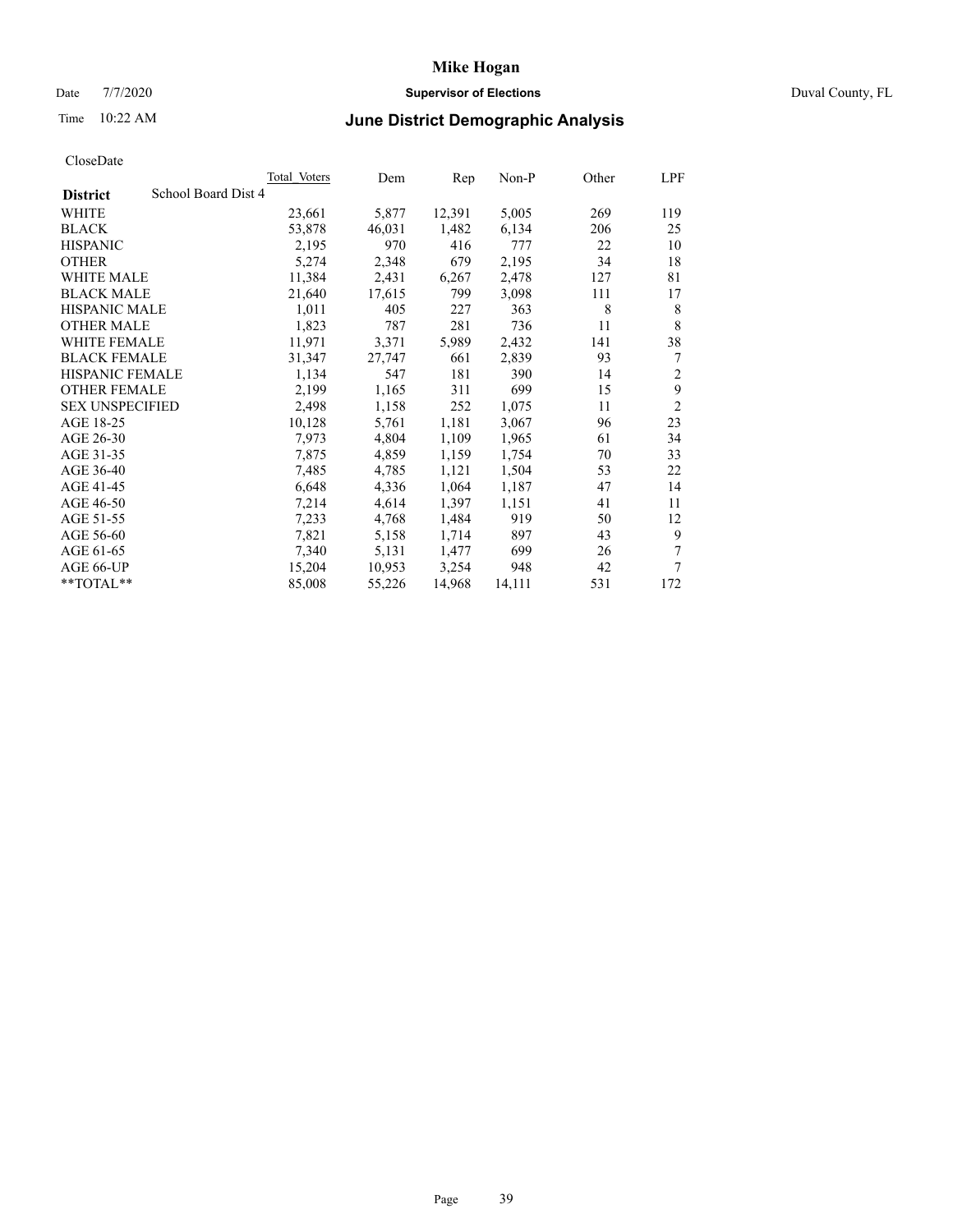# Date 7/7/2020 **Supervisor of Elections** Duval County, FL

# Time 10:22 AM **June District Demographic Analysis**

|                                        | Total Voters | Dem    | Rep    | $Non-P$ | Other | LPF |
|----------------------------------------|--------------|--------|--------|---------|-------|-----|
| School Board Dist 5<br><b>District</b> |              |        |        |         |       |     |
| WHITE                                  | 23,596       | 6,393  | 11,423 | 5,333   | 313   | 134 |
| <b>BLACK</b>                           | 47,898       | 40,129 | 1,410  | 6,101   | 228   | 30  |
| <b>HISPANIC</b>                        | 3,582        | 1,534  | 613    | 1,386   | 40    | 9   |
| <b>OTHER</b>                           | 6,273        | 2,407  | 1,193  | 2,602   | 56    | 15  |
| WHITE MALE                             | 10,837       | 2,516  | 5,569  | 2,508   | 154   | 90  |
| <b>BLACK MALE</b>                      | 18,619       | 14,810 | 709    | 2,965   | 119   | 16  |
| <b>HISPANIC MALE</b>                   | 1,578        | 594    | 325    | 633     | 21    | 5   |
| <b>OTHER MALE</b>                      | 2,241        | 818    | 489    | 911     | 17    | 6   |
| WHITE FEMALE                           | 12,460       | 3,790  | 5,743  | 2,729   | 155   | 43  |
| <b>BLACK FEMALE</b>                    | 28,465       | 24,704 | 675    | 2,966   | 106   | 14  |
| HISPANIC FEMALE                        | 1,905        | 896    | 277    | 712     | 16    | 4   |
| <b>OTHER FEMALE</b>                    | 2,833        | 1,214  | 588    | 991     | 33    | 7   |
| <b>SEX UNSPECIFIED</b>                 | 2,411        | 1,121  | 264    | 1,007   | 16    | 3   |
| AGE 18-25                              | 9,749        | 5,319  | 1,076  | 3,187   | 139   | 28  |
| AGE 26-30                              | 8,466        | 4,927  | 1,103  | 2,302   | 92    | 42  |
| AGE 31-35                              | 7,839        | 4,768  | 980    | 1,956   | 100   | 35  |
| AGE 36-40                              | 7,004        | 4,324  | 978    | 1,626   | 55    | 21  |
| AGE 41-45                              | 6,189        | 3,877  | 980    | 1,258   | 59    | 15  |
| AGE 46-50                              | 6,447        | 4,057  | 1,184  | 1,148   | 43    | 15  |
| AGE 51-55                              | 6,428        | 4,050  | 1,294  | 1,037   | 38    | 9   |
| AGE 56-60                              | 7,235        | 4,599  | 1,631  | 955     | 43    | 7   |
| AGE 61-65                              | 6,618        | 4,192  | 1,611  | 780     | 30    | 5   |
| AGE 66-UP                              | 15,301       | 10,314 | 3,799  | 1,139   | 38    | 11  |
| **TOTAL**                              | 81,349       | 50,463 | 14,639 | 15,422  | 637   | 188 |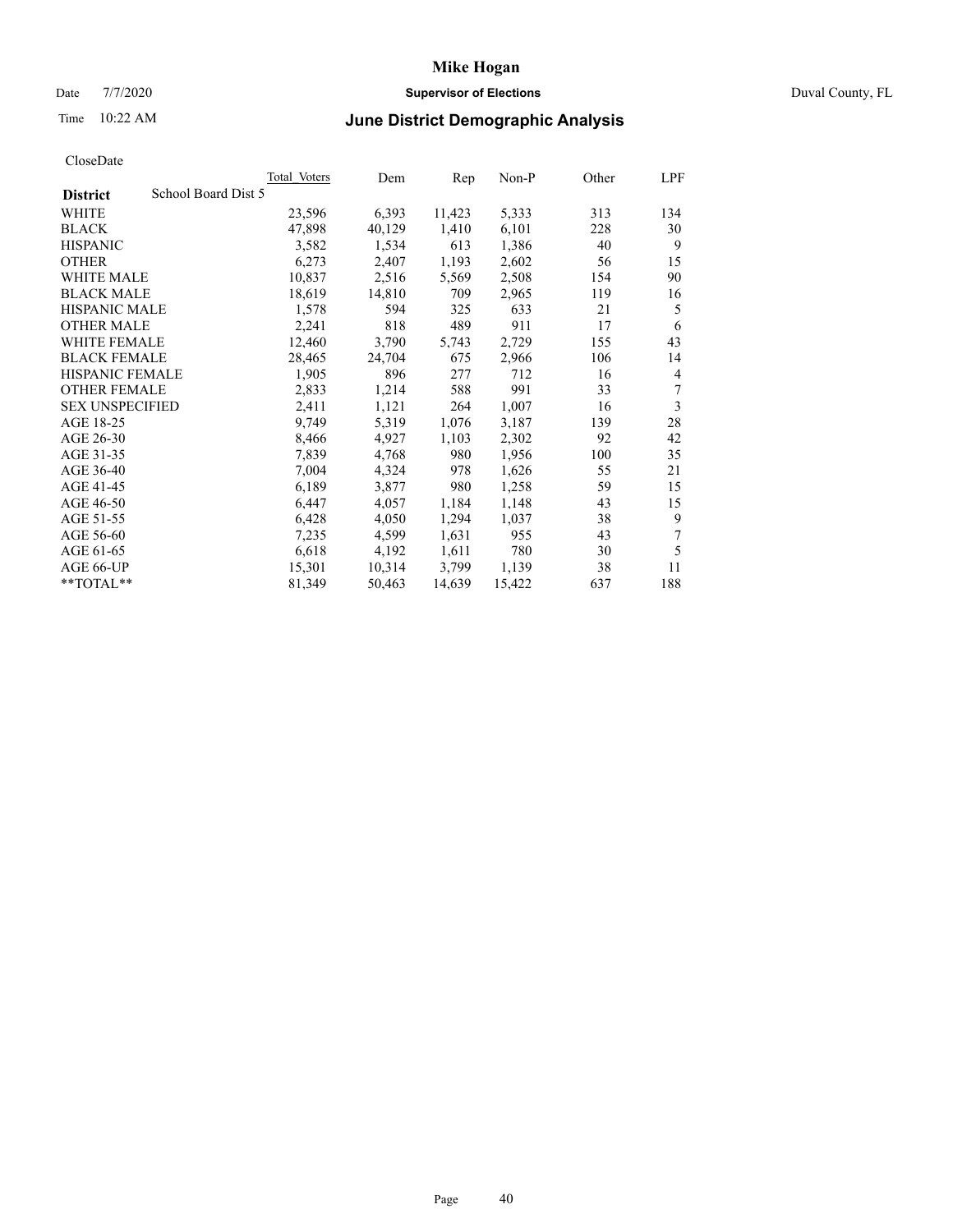# Date 7/7/2020 **Supervisor of Elections** Duval County, FL

# Time 10:22 AM **June District Demographic Analysis**

|                                        | <b>Total Voters</b> | Dem    | Rep    | $Non-P$ | Other | LPF |
|----------------------------------------|---------------------|--------|--------|---------|-------|-----|
| School Board Dist 6<br><b>District</b> |                     |        |        |         |       |     |
| WHITE                                  | 58,814              | 14,646 | 32,365 | 10,883  | 624   | 296 |
| <b>BLACK</b>                           | 20,538              | 16,101 | 884    | 3,388   | 153   | 12  |
| <b>HISPANIC</b>                        | 5,061               | 2,095  | 1,163  | 1,737   | 55    | 11  |
| <b>OTHER</b>                           | 6,925               | 2,132  | 2,050  | 2,630   | 89    | 24  |
| WHITE MALE                             | 27,436              | 5,847  | 15,737 | 5,369   | 300   | 183 |
| <b>BLACK MALE</b>                      | 8,477               | 6,211  | 482    | 1,692   | 84    | 8   |
| <b>HISPANIC MALE</b>                   | 2,352               | 906    | 613    | 803     | 25    | 5   |
| <b>OTHER MALE</b>                      | 2,624               | 753    | 865    | 954     | 38    | 14  |
| <b>WHITE FEMALE</b>                    | 30,722              | 8,664  | 16,269 | 5,363   | 320   | 106 |
| <b>BLACK FEMALE</b>                    | 11,698              | 9,640  | 382    | 1,603   | 69    | 4   |
| HISPANIC FEMALE                        | 2,599               | 1,137  | 525    | 902     | 30    | 5   |
| <b>OTHER FEMALE</b>                    | 3,212               | 1,102  | 983    | 1,079   | 41    | 7   |
| <b>SEX UNSPECIFIED</b>                 | 2,216               | 714    | 606    | 871     | 14    | 11  |
| AGE 18-25                              | 9,337               | 3,420  | 2,719  | 2,984   | 182   | 32  |
| AGE 26-30                              | 8,825               | 3,397  | 2,733  | 2,519   | 123   | 53  |
| AGE 31-35                              | 9,142               | 3,594  | 2,910  | 2,456   | 117   | 65  |
| AGE 36-40                              | 8,213               | 3,314  | 2,589  | 2,138   | 109   | 63  |
| AGE 41-45                              | 7,242               | 2,856  | 2,511  | 1,748   | 85    | 42  |
| AGE 46-50                              | 7,530               | 2,920  | 3,063  | 1,446   | 77    | 24  |
| AGE 51-55                              | 7,875               | 3,053  | 3,354  | 1,399   | 49    | 20  |
| AGE 56-60                              | 8,479               | 3,193  | 4,008  | 1,215   | 47    | 16  |
| AGE 61-65                              | 7,635               | 2,922  | 3,700  | 959     | 40    | 14  |
| AGE 66-UP                              | 16,992              | 6,280  | 8,857  | 1,754   | 88    | 13  |
| **TOTAL**                              | 91,338              | 34,974 | 36,462 | 18,638  | 921   | 343 |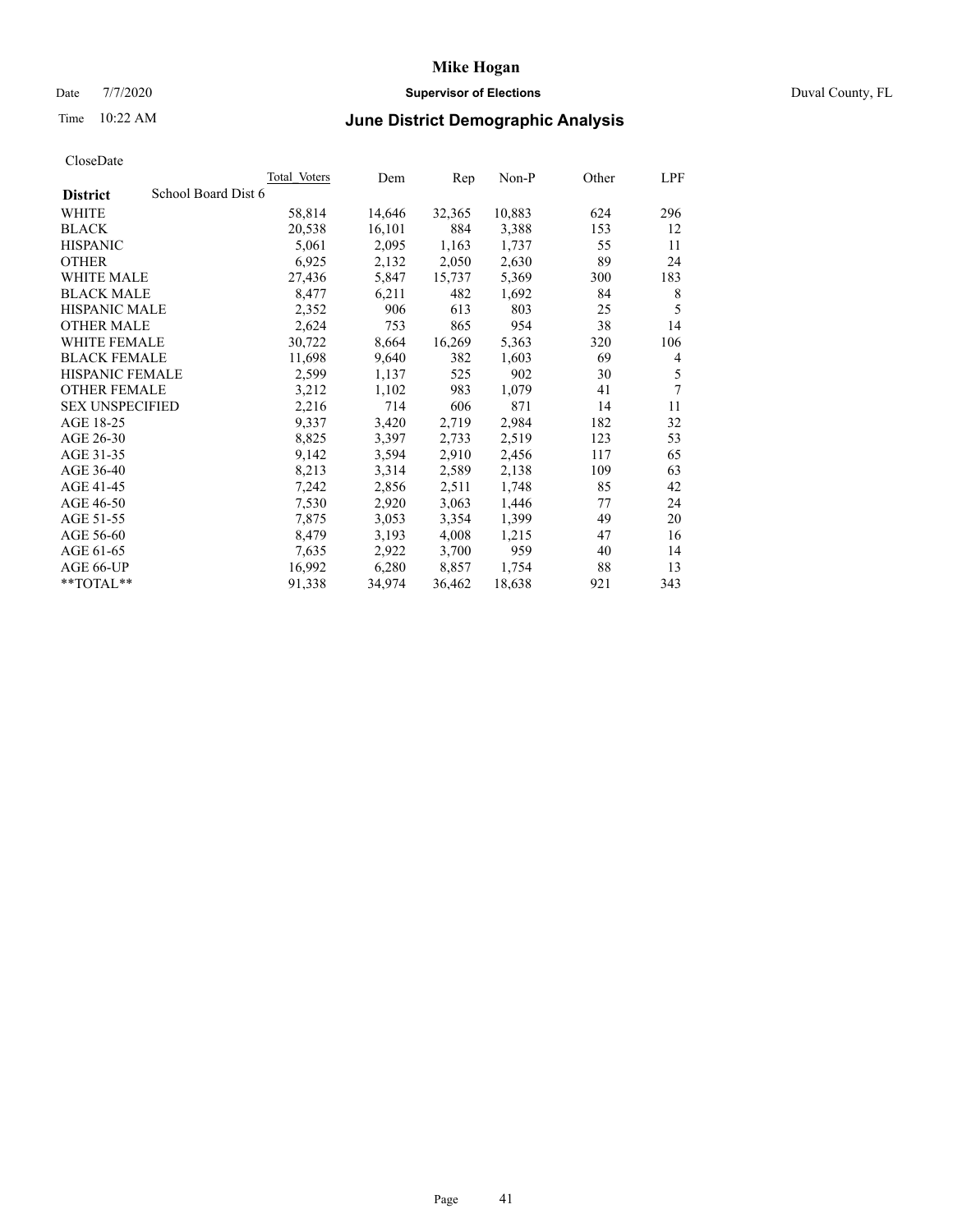# Date 7/7/2020 **Supervisor of Elections** Duval County, FL

# Time 10:22 AM **June District Demographic Analysis**

| <b>Total Voters</b> | Dem    | Rep    | $Non-P$ | Other | LPF |
|---------------------|--------|--------|---------|-------|-----|
| School Board Dist 7 |        |        |         |       |     |
| 76,621              | 17,621 | 42,252 | 15,505  | 872   | 371 |
| 11,621              | 8,599  | 550    | 2,315   | 144   | 13  |
| 6,826               | 2,520  | 1,857  | 2,353   | 74    | 22  |
| 10,878              | 3,405  | 3,002  | 4,333   | 107   | 31  |
| 35,447              | 6,754  | 20,370 | 7,701   | 379   | 243 |
| 4,884               | 3,268  | 313    | 1,221   | 79    | 3   |
| 3,044               | 1,026  | 883    | 1,082   | 37    | 16  |
| 4,440               | 1,266  | 1,302  | 1,811   | 41    | 20  |
| 40,408              | 10,696 | 21,526 | 7,577   | 484   | 125 |
| 6,576               | 5,216  | 229    | 1,057   | 64    | 10  |
| 3,644               | 1,437  | 950    | 1,215   | 37    | 5   |
| 5,123               | 1,837  | 1,431  | 1,792   | 54    | 9   |
| 2,380               | 645    | 657    | 1,050   | 22    | 6   |
| 12,273              | 4,001  | 4,258  | 3,711   | 247   | 56  |
| 10,670              | 3,519  | 3,741  | 3,137   | 203   | 70  |
| 9,918               | 3,124  | 3,602  | 2,970   | 127   | 95  |
| 8,811               | 2,729  | 3,275  | 2,631   | 108   | 68  |
| 7,923               | 2,470  | 3,102  | 2,216   | 90    | 45  |
| 8,646               | 2,440  | 3,939  | 2,136   | 97    | 34  |
| 8,546               | 2,305  | 4,305  | 1,851   | 67    | 18  |
| 9,205               | 2,490  | 4,927  | 1,721   | 57    | 10  |
| 8,341               | 2,499  | 4,470  | 1,296   | 58    | 18  |
| 21,563              | 6,553  | 12,026 | 2,821   | 141   | 22  |
| 105,946             | 32,145 | 47,661 | 24,506  | 1,197 | 437 |
|                     |        |        |         |       |     |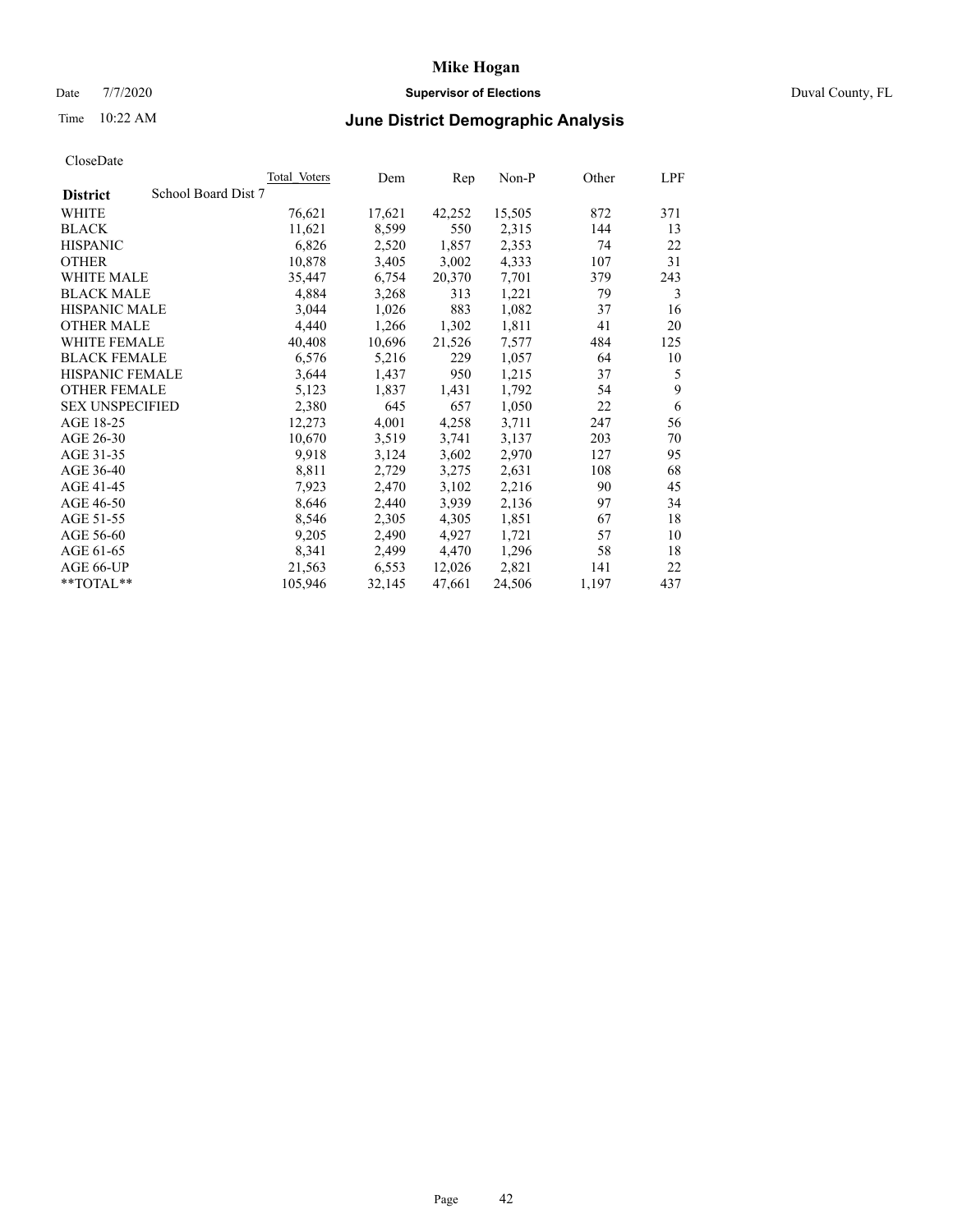# Date 7/7/2020 **Supervisor of Elections** Duval County, FL

# Time 10:22 AM **June District Demographic Analysis**

|                                          | Total Voters | Dem    | Rep     | $Non-P$ | Other | LPF   |
|------------------------------------------|--------------|--------|---------|---------|-------|-------|
| Florida Senate Dist 4<br><b>District</b> |              |        |         |         |       |       |
| WHITE                                    | 226,660      | 50,915 | 126,062 | 46,234  | 2,351 | 1,098 |
| <b>BLACK</b>                             | 40,069       | 30,458 | 1,879   | 7,328   | 370   | 34    |
| <b>HISPANIC</b>                          | 18,007       | 6,704  | 4,947   | 6,136   | 175   | 45    |
| <b>OTHER</b>                             | 29,180       | 8,579  | 8,754   | 11,498  | 259   | 90    |
| WHITE MALE                               | 106,712      | 19,677 | 61,913  | 23,275  | 1,117 | 730   |
| <b>BLACK MALE</b>                        | 17,323       | 12,113 | 1,085   | 3,906   | 201   | 18    |
| <b>HISPANIC MALE</b>                     | 8,102        | 2,693  | 2,431   | 2,857   | 91    | 30    |
| <b>OTHER MALE</b>                        | 11,601       | 3,158  | 3,727   | 4,566   | 103   | 47    |
| <b>WHITE FEMALE</b>                      | 117,549      | 30,736 | 62,965  | 22,274  | 1,218 | 356   |
| <b>BLACK FEMALE</b>                      | 22,180       | 17,961 | 769     | 3,268   | 167   | 15    |
| <b>HISPANIC FEMALE</b>                   | 9,498        | 3,862  | 2,423   | 3,118   | 82    | 13    |
| <b>OTHER FEMALE</b>                      | 13,600       | 4,550  | 4,159   | 4,728   | 131   | 32    |
| <b>SEX UNSPECIFIED</b>                   | 7,348        | 1,906  | 2,170   | 3,201   | 45    | 26    |
| AGE 18-25                                | 33,725       | 10,712 | 11,681  | 10,530  | 643   | 159   |
| AGE 26-30                                | 29,489       | 9,182  | 10,748  | 8,895   | 455   | 209   |
| AGE 31-35                                | 29,117       | 9,026  | 10,757  | 8,760   | 340   | 234   |
| AGE 36-40                                | 27,394       | 8,455  | 10,279  | 8,134   | 327   | 199   |
| AGE 41-45                                | 24,164       | 7,663  | 9,542   | 6,589   | 230   | 140   |
| AGE 46-50                                | 26,362       | 7,929  | 11,999  | 6,068   | 254   | 112   |
| AGE 51-55                                | 26,583       | 7,642  | 13,388  | 5,289   | 196   | 68    |
| AGE 56-60                                | 28,706       | 8,144  | 15,274  | 5,042   | 201   | 45    |
| AGE 61-65                                | 25,967       | 8,085  | 13,690  | 3,985   | 166   | 41    |
| AGE 66-UP                                | 62,188       | 19,740 | 34,215  | 7,839   | 337   | 57    |
| $*$ $TOTAL**$                            | 313,916      | 96,656 | 141,642 | 71,196  | 3,155 | 1,267 |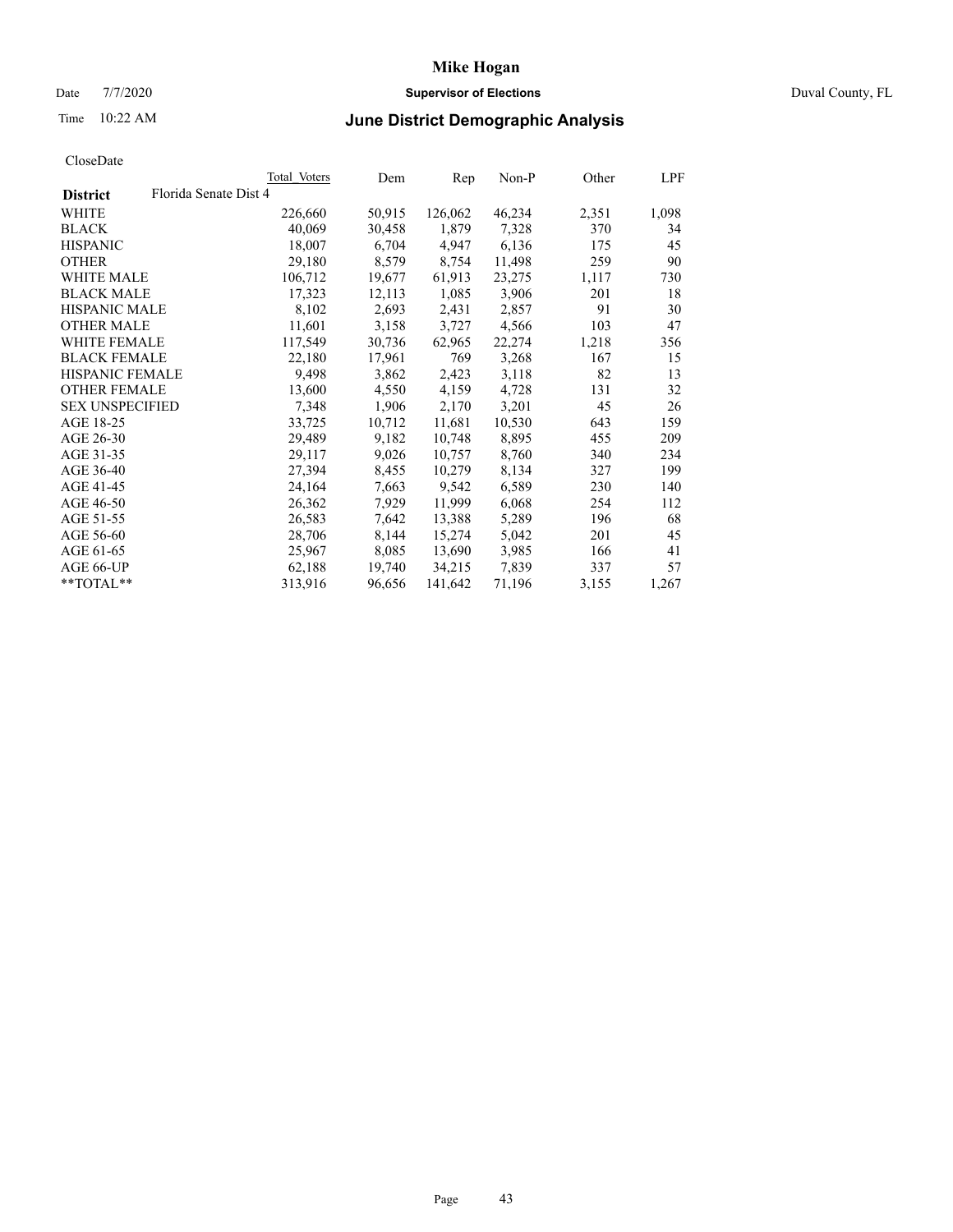# Date 7/7/2020 **Supervisor of Elections** Duval County, FL

# Time 10:22 AM **June District Demographic Analysis**

|                        |                       | Total Voters | Dem     | Rep    | Non-P  | Other | LPF |
|------------------------|-----------------------|--------------|---------|--------|--------|-------|-----|
| <b>District</b>        | Florida Senate Dist 6 |              |         |        |        |       |     |
| WHITE                  |                       | 140,180      | 37,695  | 71,083 | 29,094 | 1,573 | 735 |
| <b>BLACK</b>           |                       | 138,474      | 114,775 | 4,397  | 18,512 | 699   | 91  |
| <b>HISPANIC</b>        |                       | 16,462       | 6,987   | 3,300  | 5,967  | 166   | 42  |
| <b>OTHER</b>           |                       | 25,397       | 9,285   | 5,391  | 10,410 | 233   | 78  |
| WHITE MALE             |                       | 65,059       | 15,024  | 34,588 | 14,229 | 733   | 485 |
| <b>BLACK MALE</b>      |                       | 54,974       | 43,097  | 2,279  | 9,167  | 373   | 58  |
| <b>HISPANIC MALE</b>   |                       | 7,345        | 2,858   | 1,701  | 2,687  | 77    | 22  |
| <b>OTHER MALE</b>      |                       | 9,359        | 3,207   | 2,298  | 3,722  | 87    | 45  |
| <b>WHITE FEMALE</b>    |                       | 73,384       | 22,208  | 35,742 | 14,370 | 825   | 239 |
| <b>BLACK FEMALE</b>    |                       | 81,064       | 69,879  | 2,034  | 8,799  | 320   | 32  |
| <b>HISPANIC FEMALE</b> |                       | 8,696        | 3,948   | 1,526  | 3,117  | 86    | 19  |
| <b>OTHER FEMALE</b>    |                       | 11,284       | 4,702   | 2,530  | 3,908  | 118   | 26  |
| <b>SEX UNSPECIFIED</b> |                       | 9,342        | 3,818   | 1,473  | 3,979  | 52    | 20  |
| AGE 18-25              |                       | 36,401       | 17,872  | 6,164  | 11,728 | 531   | 106 |
| AGE 26-30              |                       | 32,822       | 16,589  | 6,395  | 9,283  | 384   | 171 |
| AGE 31-35              |                       | 31,691       | 16,421  | 6,439  | 8,286  | 371   | 174 |
| AGE 36-40              |                       | 28,129       | 14,881  | 5,892  | 6,933  | 273   | 150 |
| AGE 41-45              |                       | 24,363       | 12,931  | 5,547  | 5,549  | 242   | 94  |
| AGE 46-50              |                       | 25,475       | 13,483  | 6,797  | 4,930  | 190   | 75  |
| AGE 51-55              |                       | 25,991       | 13,758  | 7,634  | 4,377  | 170   | 52  |
| AGE 56-60              |                       | 28,886       | 15,334  | 9,230  | 4,094  | 178   | 50  |
| AGE 61-65              |                       | 26,701       | 14,512  | 8,747  | 3,283  | 128   | 31  |
| AGE 66-UP              |                       | 59,809       | 32,831  | 21,303 | 5,435  | 199   | 41  |
| $*$ TOTAL $*$          |                       | 320,513      | 168,742 | 84,171 | 63,983 | 2,671 | 946 |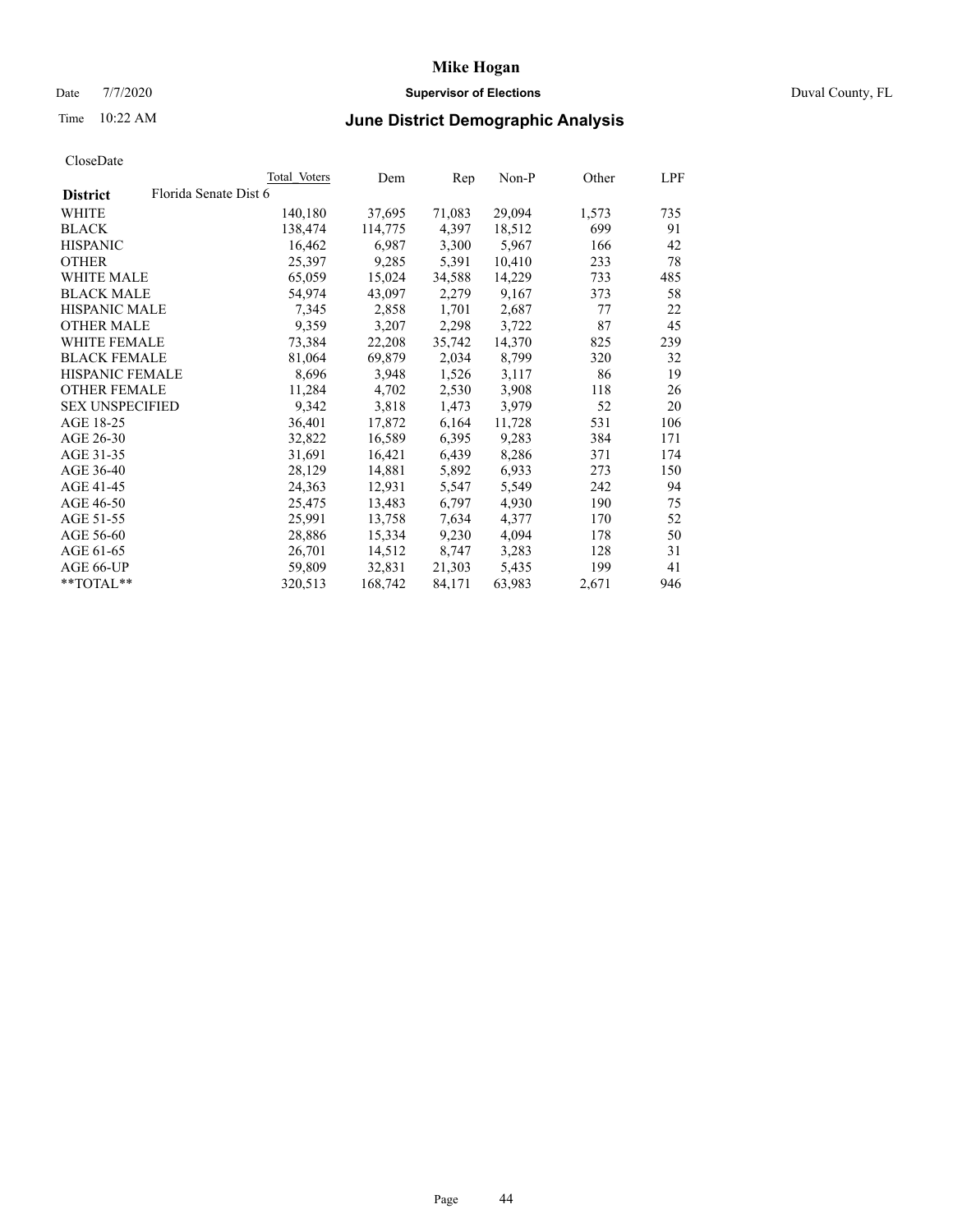# Date 7/7/2020 **Supervisor of Elections** Duval County, FL

# Time 10:22 AM **June District Demographic Analysis**

|                        | Total Voters          | Dem | Rep      | Non-P    | Other    | LPF |
|------------------------|-----------------------|-----|----------|----------|----------|-----|
| <b>District</b>        | Florida Senate Dist 9 |     |          |          |          |     |
| WHITE                  | $\theta$              | 0   | $\theta$ | $\theta$ | $\Omega$ | 0   |
| <b>BLACK</b>           |                       |     | $\Omega$ | 0        |          |     |
| <b>HISPANIC</b>        |                       |     | 0        | $\theta$ |          |     |
| <b>OTHER</b>           |                       |     |          |          |          |     |
| <b>WHITE MALE</b>      |                       |     | $_{0}$   |          |          |     |
| <b>BLACK MALE</b>      |                       |     | 0        |          |          |     |
| <b>HISPANIC MALE</b>   |                       |     |          |          |          |     |
| <b>OTHER MALE</b>      |                       |     | 0        | 0        |          |     |
| <b>WHITE FEMALE</b>    |                       |     | 0        |          |          |     |
| <b>BLACK FEMALE</b>    |                       |     | 0        | 0        |          |     |
| <b>HISPANIC FEMALE</b> |                       |     |          |          |          |     |
| <b>OTHER FEMALE</b>    |                       |     | $_{0}$   |          |          |     |
| <b>SEX UNSPECIFIED</b> |                       |     | 0        |          |          |     |
| AGE 18-25              |                       |     |          |          |          |     |
| AGE 26-30              |                       |     | 0        | 0        |          |     |
| AGE 31-35              |                       |     |          |          |          |     |
| AGE 36-40              |                       |     | 0        | 0        |          | 0   |
| AGE 41-45              |                       |     |          |          |          |     |
| AGE 46-50              |                       |     | $_{0}$   |          |          |     |
| AGE 51-55              |                       |     | 0        |          |          |     |
| AGE 56-60              |                       |     |          |          |          |     |
| AGE 61-65              |                       |     | 0        | 0        |          |     |
| AGE 66-UP              |                       |     |          |          |          |     |
| **TOTAL**              |                       | 0   | $_{0}$   | 0        | 0        | 0   |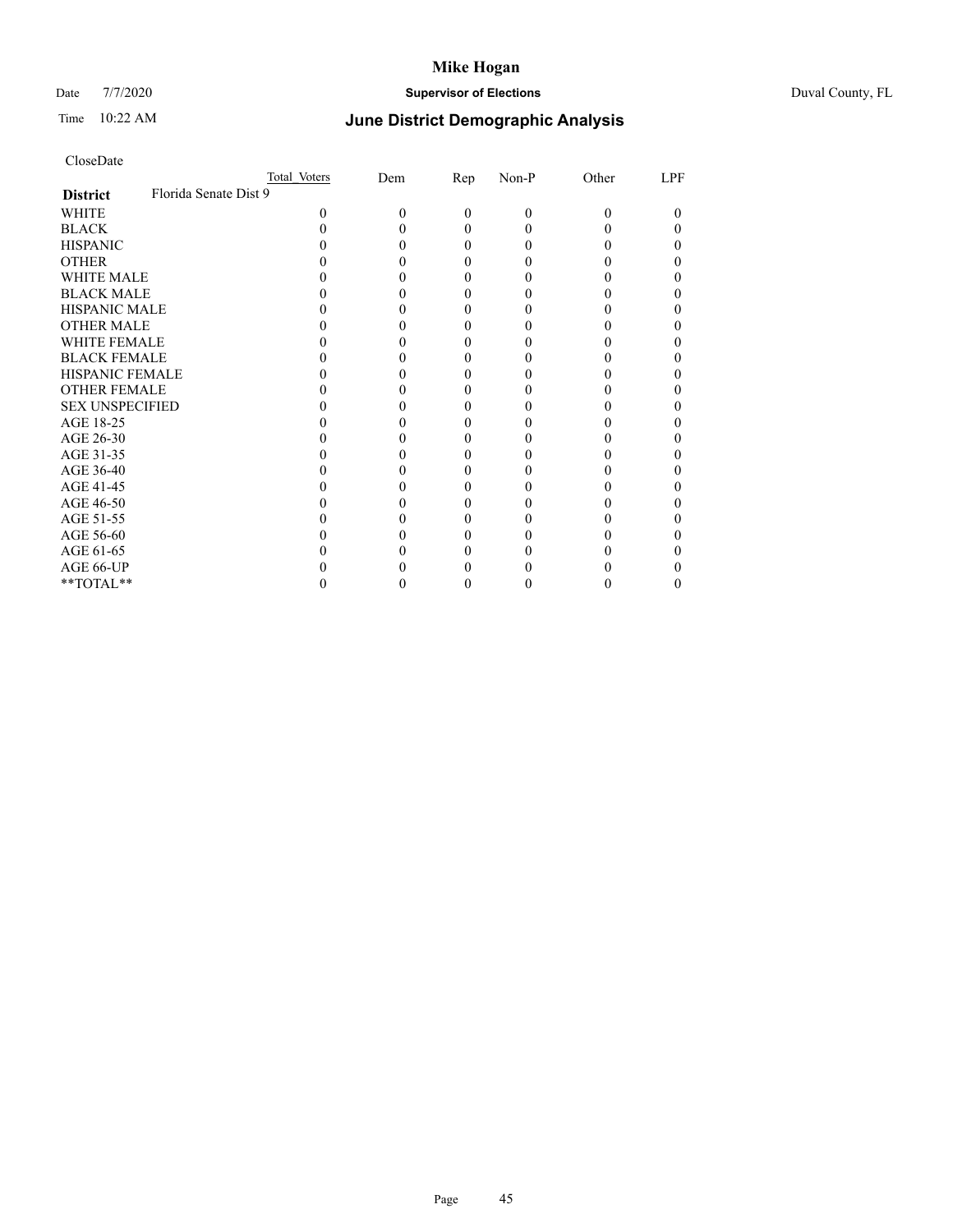# Date 7/7/2020 **Supervisor of Elections** Duval County, FL

# Time 10:22 AM **June District Demographic Analysis**

| Total Voters | Dem                           | Rep   | $Non-P$ | Other          | LPF            |
|--------------|-------------------------------|-------|---------|----------------|----------------|
|              |                               |       |         |                |                |
| 5,161        | 1,282                         | 2,576 | 1,211   | 62             | 30             |
| 350          | 268                           | 19    | 60      | $\overline{2}$ | 1              |
| 196          | 66                            | 69    | 58      | $\overline{2}$ |                |
| 334          | 91                            | 105   | 133     | $\overline{4}$ |                |
| 2,507        | 524                           | 1,284 | 646     | 32             | 21             |
| 141          | 94                            | 9     | 36      | 1              | 1              |
| 92           | 21                            | 41    | 29      | 0              |                |
| 119          | 31                            | 41    | 44      | $\overline{c}$ | 1              |
| 2,616        | 752                           | 1,271 | 555     | 30             | 8              |
| 203          | 168                           | 10    | 24      | 1              | $\mathbf{0}$   |
| 100          | 43                            | 26    | 29      | 2              | $\mathbf{0}$   |
| 155          | 51                            | 51    | 51      | $\overline{2}$ | $\theta$       |
| 108          | 23                            | 36    | 48      | $\theta$       |                |
| 551          | 164                           | 202   | 168     | 10             | 7              |
| 805          | 210                           | 345   | 233     | 13             | 4              |
| 649          | 172                           | 254   | 212     | 6              | 5              |
| 554          | 137                           | 223   | 182     | 6              | 6              |
| 409          | 103                           | 168   | 128     | 8              | $\overline{c}$ |
| 425          | 102                           | 220   | 98      | 3              | $\overline{c}$ |
| 432          | 111                           | 224   | 90      | 5              | $\overline{c}$ |
| 500          | 134                           | 256   | 100     | 8              | $\overline{c}$ |
| 469          | 159                           | 239   | 68      | 3              | $\mathbf{0}$   |
| 1,243        | 413                           | 637   | 182     | 8              | 3              |
| 6,041        | 1,707                         | 2,769 | 1,462   | 70             | 33             |
|              | Jacksonville Beach District 1 |       |         |                |                |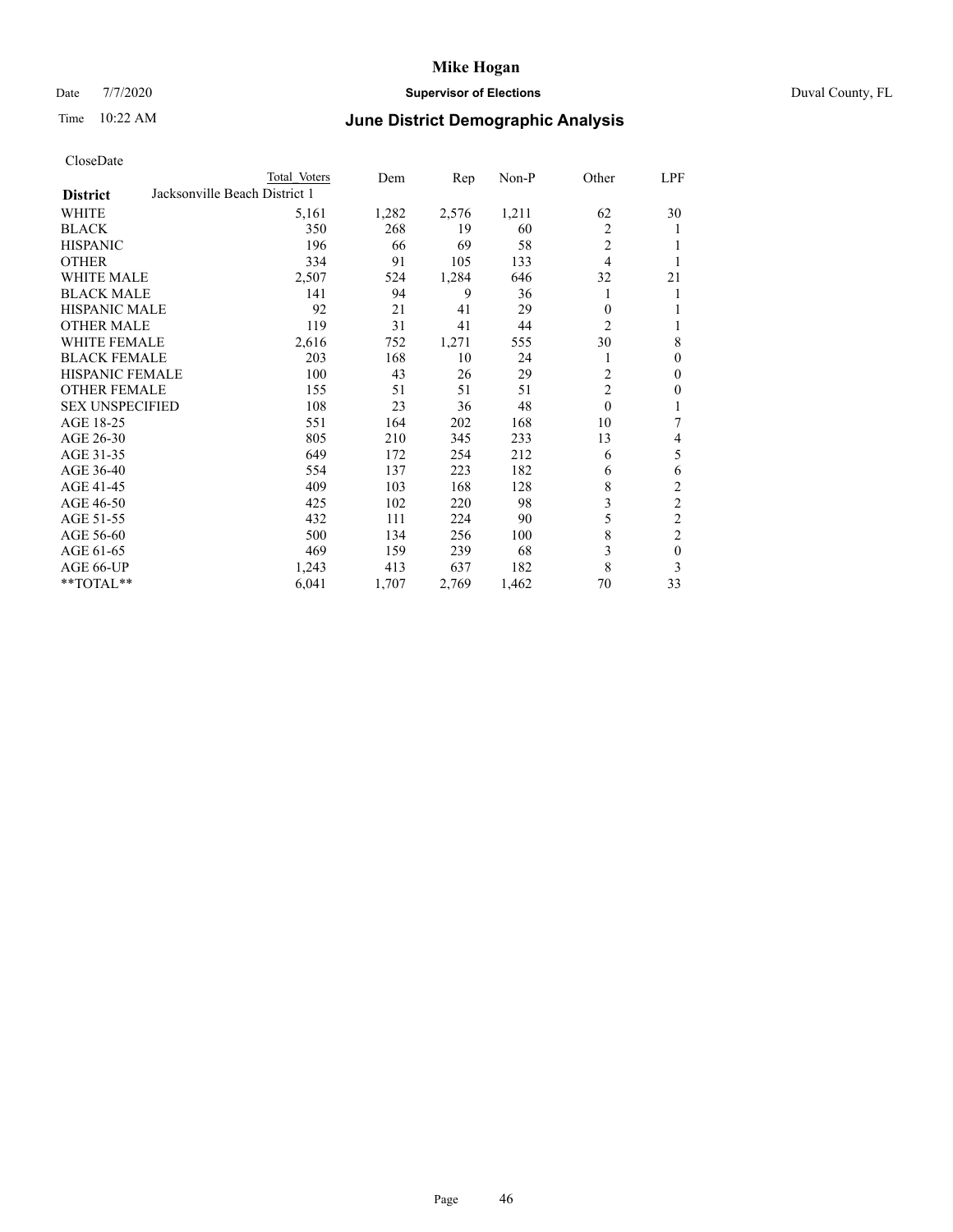# Date 7/7/2020 **Supervisor of Elections** Duval County, FL

# Time 10:22 AM **June District Demographic Analysis**

|                        |                               | Total Voters | Dem   | Rep   | Non-P          | Other          | LPF              |
|------------------------|-------------------------------|--------------|-------|-------|----------------|----------------|------------------|
| <b>District</b>        | Jacksonville Beach District 2 |              |       |       |                |                |                  |
| WHITE                  |                               | 6,346        | 1,532 | 3,433 | 1,271          | 70             | 40               |
| <b>BLACK</b>           |                               | 101          | 70    | 10    | 19             |                | 1                |
| <b>HISPANIC</b>        |                               | 142          | 56    | 48    | 37             |                | 0                |
| <b>OTHER</b>           |                               | 346          | 106   | 124   | 111            | $\overline{2}$ | 3                |
| <b>WHITE MALE</b>      |                               | 2,990        | 583   | 1,705 | 652            | 28             | 22               |
| <b>BLACK MALE</b>      |                               | 59           | 38    | 6     | 14             |                | $\mathbf{0}$     |
| <b>HISPANIC MALE</b>   |                               | 50           | 15    | 20    | 15             | 0              | 0                |
| <b>OTHER MALE</b>      |                               | 131          | 36    | 57    | 36             | 0              | 2                |
| <b>WHITE FEMALE</b>    |                               | 3,297        | 935   | 1,699 | 604            | 41             | 18               |
| <b>BLACK FEMALE</b>    |                               | 40           | 31    | 4     | $\overline{4}$ | 0              | 1                |
| <b>HISPANIC FEMALE</b> |                               | 90           | 41    | 27    | 21             |                | 0                |
| <b>OTHER FEMALE</b>    |                               | 164          | 59    | 56    | 46             | $\overline{c}$ | 1                |
| <b>SEX UNSPECIFIED</b> |                               | 114          | 26    | 41    | 46             |                | $\boldsymbol{0}$ |
| AGE 18-25              |                               | 558          | 124   | 249   | 167            | 14             | 4                |
| AGE 26-30              |                               | 551          | 134   | 257   | 143            | 7              | 10               |
| AGE 31-35              |                               | 595          | 115   | 276   | 189            | 6              | 9                |
| AGE 36-40              |                               | 573          | 157   | 249   | 157            | 6              | 4                |
| AGE 41-45              |                               | 494          | 123   | 231   | 131            | 5              | 4                |
| AGE 46-50              |                               | 575          | 118   | 321   | 126            | 6              | 4                |
| AGE 51-55              |                               | 611          | 112   | 382   | 108            | 3              | 6                |
| AGE 56-60              |                               | 681          | 172   | 390   | 106            | 10             | 3                |
| AGE 61-65              |                               | 697          | 200   | 407   | 85             | 5              | $\theta$         |
| AGE 66-UP              |                               | 1,599        | 509   | 852   | 226            | 12             | $\Omega$         |
| **TOTAL**              |                               | 6,935        | 1,764 | 3,615 | 1,438          | 74             | 44               |